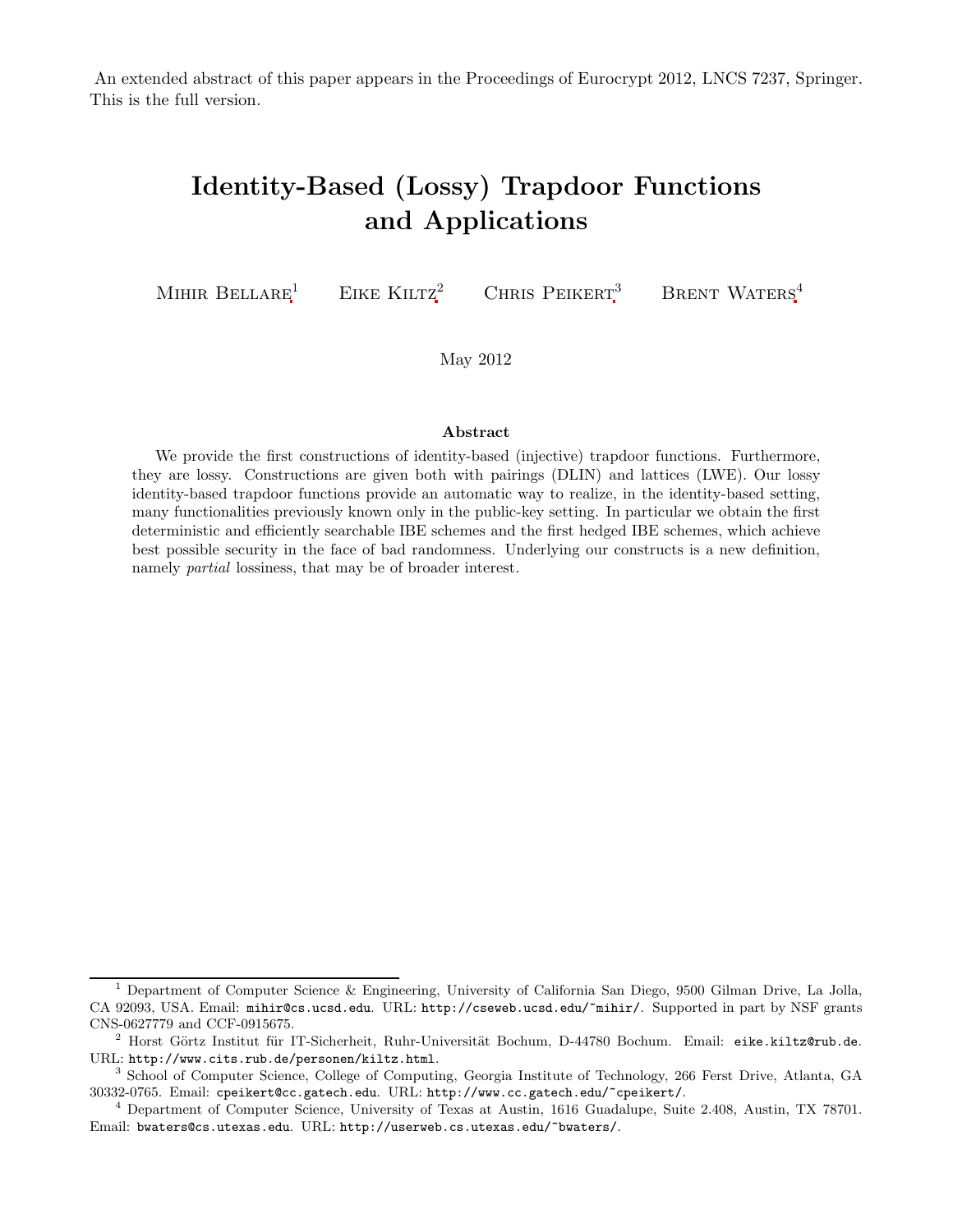# <span id="page-1-0"></span>1 Introduction

A trapdoor function F specifies, for each public key  $pk$ , an injective, deterministic map  $F_{pk}$  that can be inverted given an associated secret key (trapdoor). The most basic measure of security is one-wayness. The canonical example is RSA [\[55\]](#page-29-0).

Suppose there is an algorithm that generates a "fake" public key  $pk^*$  such that  $F_{pk^*}$  is no longer injective but has image much smaller than its domain and, moreover, given a public key, you can't tell whether it is real or fake. Peikert and Waters [\[52\]](#page-29-1) call such a TDF lossy. Intuitively,  $F_{pk}$  is close to a function  $F_{pk^*}$  that provides information-theoretic security. Lossiness implies one-wayness [\[52\]](#page-29-1).

Lossy TDFs have quickly proven to be a powerful tool. Applications include IND-CCA [\[52\]](#page-29-1), deterministic [\[16\]](#page-27-0), hedged [\[8\]](#page-26-0) and selective-opening secure public-key encryption [\[10\]](#page-27-1). Lossy TDFs can be constructed from DDH [\[52\]](#page-29-1), QR [\[35\]](#page-28-0), DLIN [\[35\]](#page-28-0), DBDH [\[24\]](#page-27-2), LWE [\[52\]](#page-29-1) and HPS (hash proof systems) [\[40\]](#page-28-1). RSA was shown in [\[44\]](#page-29-2) to be lossy under the Φ-hiding assumption of [\[26\]](#page-28-2), leading to the first proof of security of RSA-OAEP [\[13\]](#page-27-3) without random oracles.

Lossy TDFs and their benefits belong, so far, to the realm of public-key cryptography. The purpose of this paper is to bring them to identity-based cryptography, defining and constructing identity-based TDFs (IB-TDFs), both one-way and lossy. We see this as having two motivations, one more theoretical, the other more applied, yet admittedly both foundational, as we discuss before moving further.

THEORETICAL ANGLE. Trapdoor functions are the primitive that began public key cryptography [\[31,](#page-28-3) [55\]](#page-29-0). Public-key encryption was built from TDFs. (Via hardcore bits.) Lossy TDFs enabled the first DDH and lattice (LWE) based TDFs [\[52\]](#page-29-1).

It is striking that identity-based cryptography developed entirely differently. The first realizations of IBE [\[21,](#page-27-4) [30,](#page-28-4) [58\]](#page-29-3) directly used randomization and were neither underlain by, nor gave rise to, any IB-TDFs.

We ask whether this asymmetry between the public-key and identity-based worlds (TDFs in one but not the other) is inherent. This seems to us a basic question about the nature of identity-based cryptography that is worth asking and answering.

APPLICATION ANGLE. Is there anything here but idle curiosity? IBE has already been achieved without IB-TDFs, so why go backwards to define and construct the latter? The answer is that losssy IB-TDFs enable new applications that we do not know how to get in other ways.

Stepping back, identity-based cryptography [\[59\]](#page-30-0) offers several advantages over its public-key counterpart. Key management is simplified because an entity's identity functions as their public key. Key revocation issues that plague PKI can be handled in alternative ways, for example by using identity+date as the key under which to encrypt to identity [\[21\]](#page-27-4). There is thus good motivation to go beyond basics like IBE [\[21,](#page-27-4) [30,](#page-28-4) [58,](#page-29-3) [17,](#page-27-5) [18,](#page-27-6) [62,](#page-30-1) [36\]](#page-28-5) and identity-based signatures [\[11,](#page-27-7) [32\]](#page-28-6) to provide identity-based counterparts of other public-key primitives.

Furthermore we would like to do this in a systematic rather than ad hoc way, leading us to seek tools that enable the transfer of multiple functionalities in relatively blackbox ways. The applications of lossiness in the public-key realm suggest that lossy IBTDFs will be such a tool also in the identity-based realm. As evidence we apply them to achieve identity-based deterministic encryption and identitybased hedged encryption. The first, the counterpart of deterministic public-key encryption [\[7,](#page-26-1) [16\]](#page-27-0), allows efficiently searchable identity-based encryption of database entries while maintaining the maximal possible privacy, bringing the key-management benefits of the identity-based setting to this application. The second, counterpart of hedged symmetric and public-key encryption [\[56,](#page-29-4) [8\]](#page-26-0), makes IBE as resistant as possible in the face of low-quality randomness, which is important given the widespread deployment of IBE and the real danger of bad-randomness based attacks evidenced by the ones on the Sony Playstation and Debian Linux. We hope that our framework will facilitate further such transfers.

We clarify that the solutions we obtain are not practical but they show that the security goals can be achieved in principle, which was not at all clear prior to our work. Allowed random oracles, we can give solutions that are much more efficient and even practical.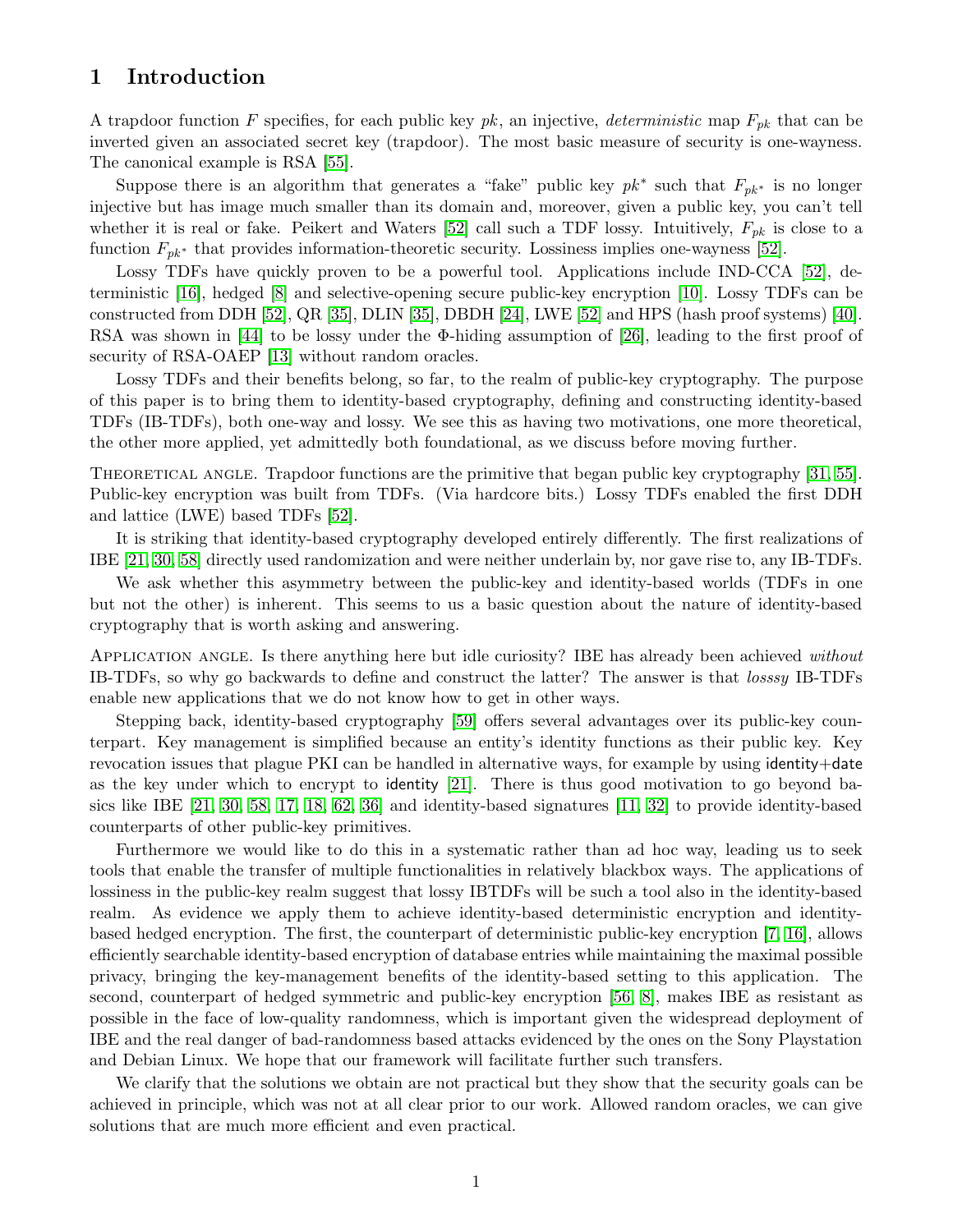<span id="page-2-0"></span>CONTRIBUTIONS IN BRIEF. We define IB-TDFs and two associated security notions, one-wayness and lossiness, showing that the second implies the first.

The first wave of IBE schemes was from pairings [\[21,](#page-27-4) [58,](#page-29-3) [17,](#page-27-5) [18,](#page-27-6) [62,](#page-30-1) [61\]](#page-30-2) but another is now emerging from lattices [\[36,](#page-28-5) [29,](#page-28-7) [2,](#page-26-2) [3\]](#page-26-3). We aim accordingly to reach our ends with either route and do so successfully. We provide lossy IB-TDFs from a standard pairings assumption, namely the Decision Linear (DLIN) assumption of [\[19\]](#page-27-8). We also provide IB-TDFs based on Learning with Errors (LWE) [\[53\]](#page-29-5), whose hardness follows from the worst-case hardness of certain lattice-related problems [\[53,](#page-29-5) [50\]](#page-29-6). (The same assumption underlies lattice-based IBE [\[36,](#page-28-5) [29,](#page-28-7) [2,](#page-26-2) [3\]](#page-26-3) and public-key lossy TDFs [\[52\]](#page-29-1).) None of these results relies on random oracles.

Existing work brought us closer to the door with lattices, where one-way IB-TDFs can be built by combining ideas from [\[36,](#page-28-5) [29,](#page-28-7) [2\]](#page-26-2). Based on techniques from [\[50,](#page-29-6) [45\]](#page-29-7) we show how to make them lossy. With pairings, however it was unclear how to even get a one-way IB-TDF, let alone one that is lossy. We adapt the matrix-based framework of [\[52\]](#page-29-1) so that by populating matrix entries with ciphertexts of a very special kind of anonymous IBE scheme it becomes possible to implicitly specify per-identity matrices defining the function. No existing anonymous IBE has the properties we need but we build one that does based on methods of [\[23\]](#page-27-9). Our results with pairings are stronger because the lossy branches are universal hash functions which is important for applications.

Public-key lossy TDFs exist aplenty and IBE schemes do as well. It is natural to think one could easily combine them to get IB-TDFs. We have found no simple way to do this. Ultimately we do draw from both sources for techniques but our approaches are intrusive. Let us now look at our contributions in more detail.

NEW PRIMITIVES AND DEFINITIONS. Public parameters pars and an associated master secret key having been chosen, an IB-TDF F associates to any identity a map  $F_{pars, id}$ , again injective and deterministic, inversion being possible given a secret key derivable from *id* via the master secret key. One-wayness means  $F_{pars, id}^*$  is hard to invert on random inputs for an adversary-specified challenge identity  $id^*$ . Importantly, as in IBE, this must hold even when the adversary may obtain, via a key-derivation oracle, a decryption key for any non-challenge identity of its choice [\[21\]](#page-27-4). This key-derivation capability contributes significantly to the difficulty of realizing the primitive. As with IBE, security may be selective (the adversary must specify  $id^*$  before seeing pars) [\[28\]](#page-28-8) or adaptive (no such restriction) [\[21\]](#page-27-4).

The most direct analog of the definition of lossiness from the public-key setting would ask that there be a way to generate "fake" parameters  $pars^*$ , indistinguishable from the real ones, such that  $F_{pars^*,id^*}$  is lossy (has image smaller than domain). In the selective setting, the fake parameter generation algorithm Pg<sup>\*</sup> can take  $id^*$  as input, making the goal achievable at least in principle, but in the adaptive setting it is impossible to achieve, since, with  $id^*$  not known in advance,  $\mathsf{Pg}^*$  is forced to make  $F_{pars^*,id}$  lossy for all id, something the adversary can immediately detect using its key-derivation oracle.

We ask whether there is an adaptation of the definition of lossiness that is achievable in the adaptive case while sufficing for applications. Our answer is a definition of  $\delta$ -lossiness, a metric of partial lossiness parameterized by the probability  $\delta$  that  $F_{pars^*,id^*}$  is lossy. The definition is unusual, involving an adversary advantage that is the difference, not of two probabilities as is common in cryptographic metrics, but of two differently weighted ones. We will achieve selective lossiness with degree  $\delta = 1$ , but in the adaptive case the best possible is degree 1/ poly with the polynomial depending on the number of key-derivation queries of the adversary, and this what we will achieve. We show that lossiness with degree  $\delta$  implies one-wayness, in both the selective and adaptive settings, as long as  $\delta$  is at least  $1/poly$ .

In summary, in the identity-based setting (ID) there are two notions of security, one-wayness (OW) and lossiness (LS), each of which could be selective (S) or adaptive (A), giving rise to four kinds of IB-TDFs. The left side of Figure [1](#page-3-0) shows how they relate to each other and to the two kinds of TDFs —OW and LS— in the public-key setting (PK). The un-annotated implications are trivial, ID-LS-A  $\rightarrow$  ID-LS-S meaning that  $\delta$ -lossiness of the first type implies  $\delta$ -lossiness of the other for all  $\delta$ . It is not however via this implication that we achieve ID-LS-S, for, as the table shows, we achieve it with degree higher than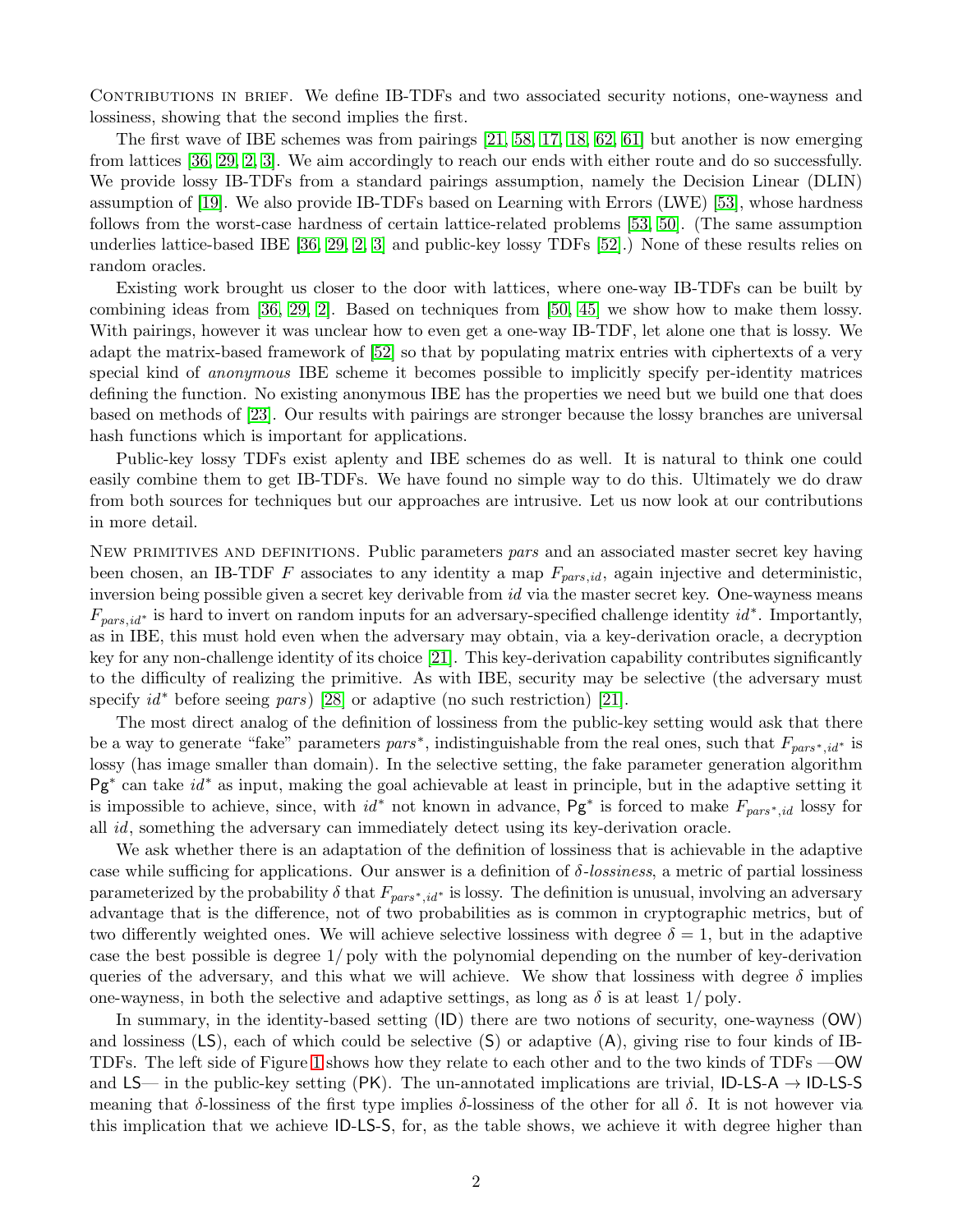<span id="page-3-1"></span>

<span id="page-3-0"></span>Figure 1: Types of TDFs based on setting (PK=Public-key, ID=identity-based), security (OW=one-way, LS=loss) and whether the latter is selective (S) or adaptive (A). An arrow  $A \rightarrow B$  in the diagram on the left means that TDF of type B is implied by (can be constructed from) TDF of type A. Boxed TDFs are the ones we define and construct. The table on the right shows the  $\delta$  for which we prove  $\delta$ -lossiness and the assumptions used. In both the S and A settings the  $\delta$  we achieve is best possible and suffices for applications.

### ID-LS-A.

Closer Look. One's first attempt may be to build an IB-TDF from an IBE scheme. In the random oracle (RO) model, this can be done by a method of [\[9\]](#page-27-10), namely specify the coins for the IBE scheme by hashing the message with the RO. It is entirely unclear how to turn this into a standard model construct and it is also unclear how to make it lossy.

To build ID-TDFs from lattices we consider starting from the public-key TDF of [\[52\]](#page-29-1) (which is already lossy) and trying to make it identity-based, but it is unclear how to do this. However, Gentry, Peikert and Vaikuntanathan (GPV) [\[36\]](#page-28-5) showed that the function  $g_{\mathbf{A}}: B_{\alpha}^{n+m} \to \mathbb{Z}_q^n$  defined by  $g_{\mathbf{A}}(\mathbf{x}, \mathbf{e}) = \mathbf{A}^T \cdot \mathbf{x} + \mathbf{e}$ is a TDF for appropriate choices of the domain and parameters, where matrix  $\mathbf{A} \in \mathbb{Z}_q^{n \times m}$  is a uniformly random public key which is constructed together with a trapdoor as for example in [\[4,](#page-26-4) [5,](#page-26-5) [46\]](#page-29-8). We make this function identity-based using the trapdoor extension and delegation methods introduced by Cash, Hofheinz, Kiltz and Peikert [\[29\]](#page-28-7), and improved in efficiency by Agrawal, Boneh and Boyen [\[2\]](#page-26-2) and Micciancio and Peikert [\[46\]](#page-29-8). Finally, we obtain a lossy IB-TDF by showing that this construction is already lossy.

With pairings there is no immediate way to get an IB-TDF that is even one-way, let alone lossy. We aim for the latter, there being no obviously simpler way to get the former. In the selective case we need to ensure that the function is lossy on the challenge identity  $id^*$  yet injective on others, this setup being indistinguishable from the one where the function is always injective. Whereas the matrix diagonals in the construction of [\[52\]](#page-29-1) consisted of ElGamal ciphertexts, in ours they are ciphertexts for identity  $id^*$ under an anonymous IBE scheme, the salient property being that the "anonymity" property should hide whether the underlying ciphertext is to  $id^*$  or is a random group element. Existing anonymous IBE schemes, in particular that of Boyen and Waters (BW) [\[23\]](#page-27-9), are not conducive and we create a new one. A side benefit is a new anonymous IBE scheme with ciphertexts and private keys having one less group element than BW but still proven secure under DLIN.

A method of Boneh and Boyen [\[17\]](#page-27-5) can be applied to turn selective into adaptive security but the reduction incurs a factor that is equal to the size of the identity space and thus ultimately exponential in the security parameter, so that adaptive security according to the standard asymptotic convention would not have been achieved. To achieve it, we want to be able to "program" the public parameters so that they will be lossy on about a  $1/Q$  fraction of "random-ish" identities, where Q is the number of key-derivation queries made by the attacker. Ideally, with probability around  $1/Q$  all of (a successful) attacker's queries will land outside the lossy identity-space, but the challenge identity will land inside it so that we achieve  $\delta$ -lossiness with  $\delta$  around  $1/Q$ .

This sounds similar to the approach of Waters [\[62\]](#page-30-1) for achieving adaptively secure IBE but there are some important distinctions, most notably that the technique of Waters is information-theoretic while ours is of necessity computational, relying on the DLIN assumption. In the reduction used by Waters the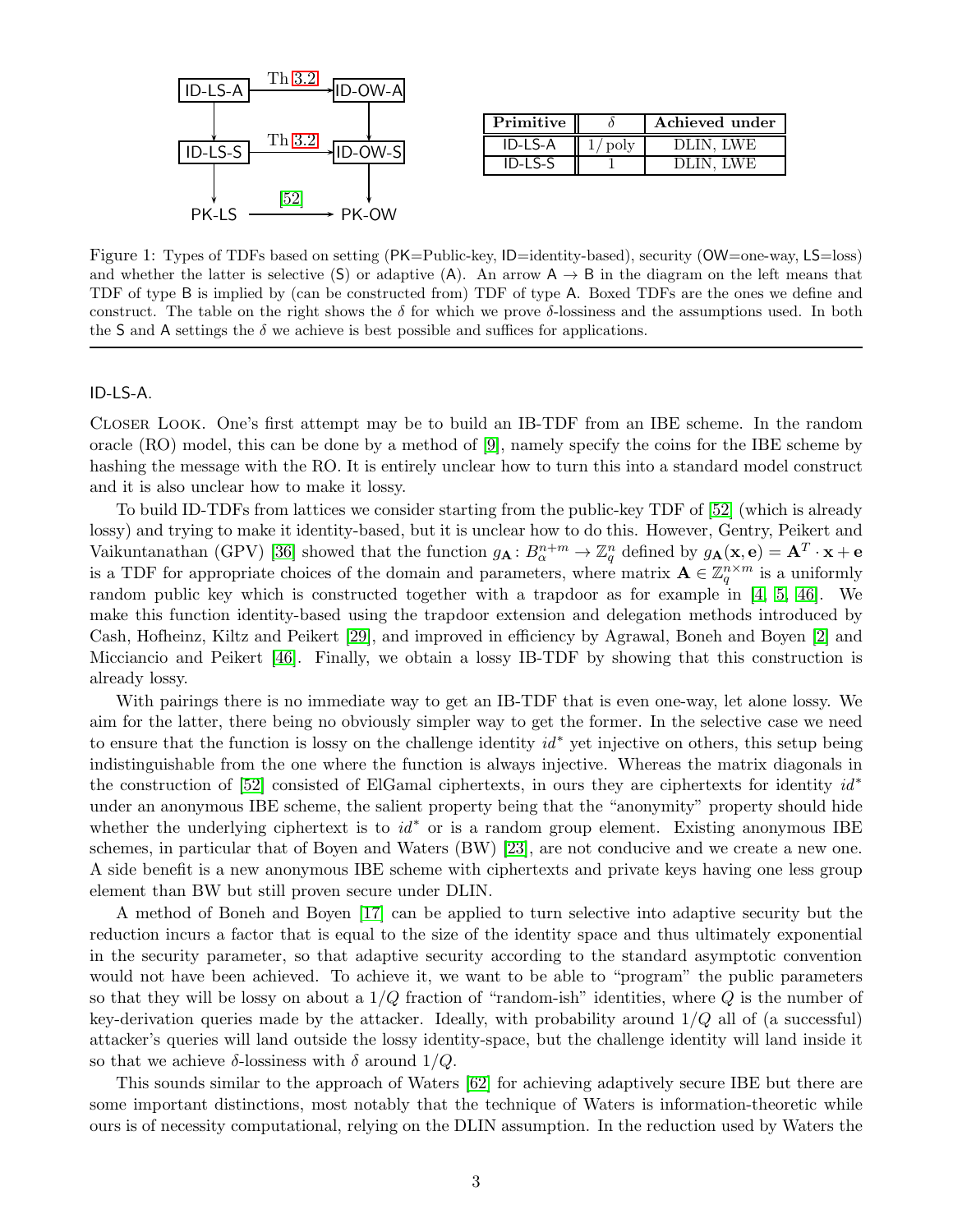<span id="page-4-1"></span>partitioning of the identities into two classes was based solely on the reduction algorithm's internal view of the public parameters; the parameters themselves were distributed independently of this partitioning and thus the adversary view was the same as in a normal setup. In contrast, the partitioning in our scheme will actually directly affect the parameters and how the system behaves. This is why we must rely on a computational assumption to show that the partitioning in undetectable. A key novel feature of our construction is the introduction of a system that will produce lossy public parameters for about a  $1/Q$  fraction of the identities.

Applications. Deterministic PKE is a TDF providing the best possible privacy subject to being deterministic, a notion called PRIV that is much stronger than one-wayness [\[7\]](#page-26-1). An application is encryption of database records in a way that permits logarithmic-time search, improving upon the linear-time search of PEKS [\[20\]](#page-27-11). Boldyreva, Fehr and O'Neill [\[16\]](#page-27-0) show that lossy TDFs whose lossy branch is a universal hash (called universal lossy TDFs) achieve (via the LHL [\[15,](#page-27-12) [39\]](#page-28-9)) PRIV-security for message sequences which are blocksources, meaning each message has some min-entropy even given the previous ones, which remains the best result without ROs. Deterministic IBE and the resulting efficiently-searchable IBE are attractive due to the key-management benefits. We can achieve them because our DLIN-based lossy IB-TDFs are also universal lossy. (This is not true, so far, for our LWE based IB-TDFs.)

To provide IND-CPA security in practice, IBE relies crucially on the availability of fresh, high-quality randomness. This is fine in theory but in practice RNGs (random number generators) fail due to poor entropy gathering or bugs, leading to prominent security breaches [\[37,](#page-28-10) [38,](#page-28-11) [25,](#page-28-12) [49,](#page-29-9) [48,](#page-29-10) [1,](#page-26-6) [63,](#page-30-3) [33\]](#page-28-13). Expecting systems to do a better job is unrealistic. Hedged encryption [\[8\]](#page-26-0) takes poor randomness as a fact of life and aims to deliver best possible security in the face of it, providing privacy as long as the message together with the "randomness" have some min-entropy. Hedged PKE was achieved in [\[8\]](#page-26-0) by combining IND-CPA PKE with universal lossy TDFs. We can adapt this to IBE and combine existing (randomized) IBE schemes with our DLIN-based universal lossy IB-TDFs to achieved hedged IBE. This is attractive given the widespread use of IBE in practice and the real danger of randomness failures.

Both applications are for the case of selective security. We do not achieve them in the adaptive case.

Related Work. A number of papers have studied security notions of trapdoor functions beyond traditional one-wayness. Besides lossiness [\[52\]](#page-29-1) there is Rosen and Segev's notion of correlated-product security [\[57\]](#page-29-11), and Canetti and Dakdouk's extractable trapdoor functions [\[27\]](#page-28-14). The notion of adaptive one-wayness for tag-based trapdoor functions from Kiltz, Mohassel and O'Neill [\[43\]](#page-29-12) can be seen as the special case of our selective IB-TDF in which the adversary is denied key-derivation queries. Security in the face of these queries was one of the main difficulties we faced in realizing IB-TDFs.

ORGANIZATION. We define IB-TDFs, one-wayness and  $\delta$ -lossiness in Section [2.](#page-4-0) We also define extended IB-TDFs, an abstraction that will allow us to unify and shorten the analyses for the selective and adaptive security cases. In Section [3](#page-7-1) we show that  $\delta$ -lossiness implies one-wayness as long as  $\delta$  is at least  $1/\text{poly}$ . This allows us to focus on achieving  $\delta$ -lossiness. In Section [4](#page-8-0) we provide our pairing-based schemes and in Appendix [5](#page-18-0) our lattice-based schemes. In Appendix [B](#page-30-4) we sketch how to apply  $\delta$ -lossy IB-TDFs to achieve deterministic and hedged IBE.

SUBSEQUENT WORK. Escala, Herranz, Libert and Rafols [\[34\]](#page-28-15) provide an alternative definition of partial lossiness based on which they achieve deterministic, PRIV-secure IBE for blocksources, and hedged IBE, in the adaptive case, which answers an open question from our work. They also define and construct hierarchical identity-based (lossy) trapdoor functions.

# <span id="page-4-0"></span>2 Definitions

NOTATION AND CONVENTIONS. If **x** is a vector then  $|\mathbf{x}|$  denotes the number of its coordiates and  $\mathbf{x}[i]$ denotes its *i*-th coordinate. Coordinates may be numbered  $1, \ldots, |\mathbf{x}|$  or  $0, \ldots, |\mathbf{x}|-1$  as convenient. A string x is identified with a vector over  $\{0,1\}$  so that  $|x|$  denotes its length and  $x[i]$  its i-th bit. The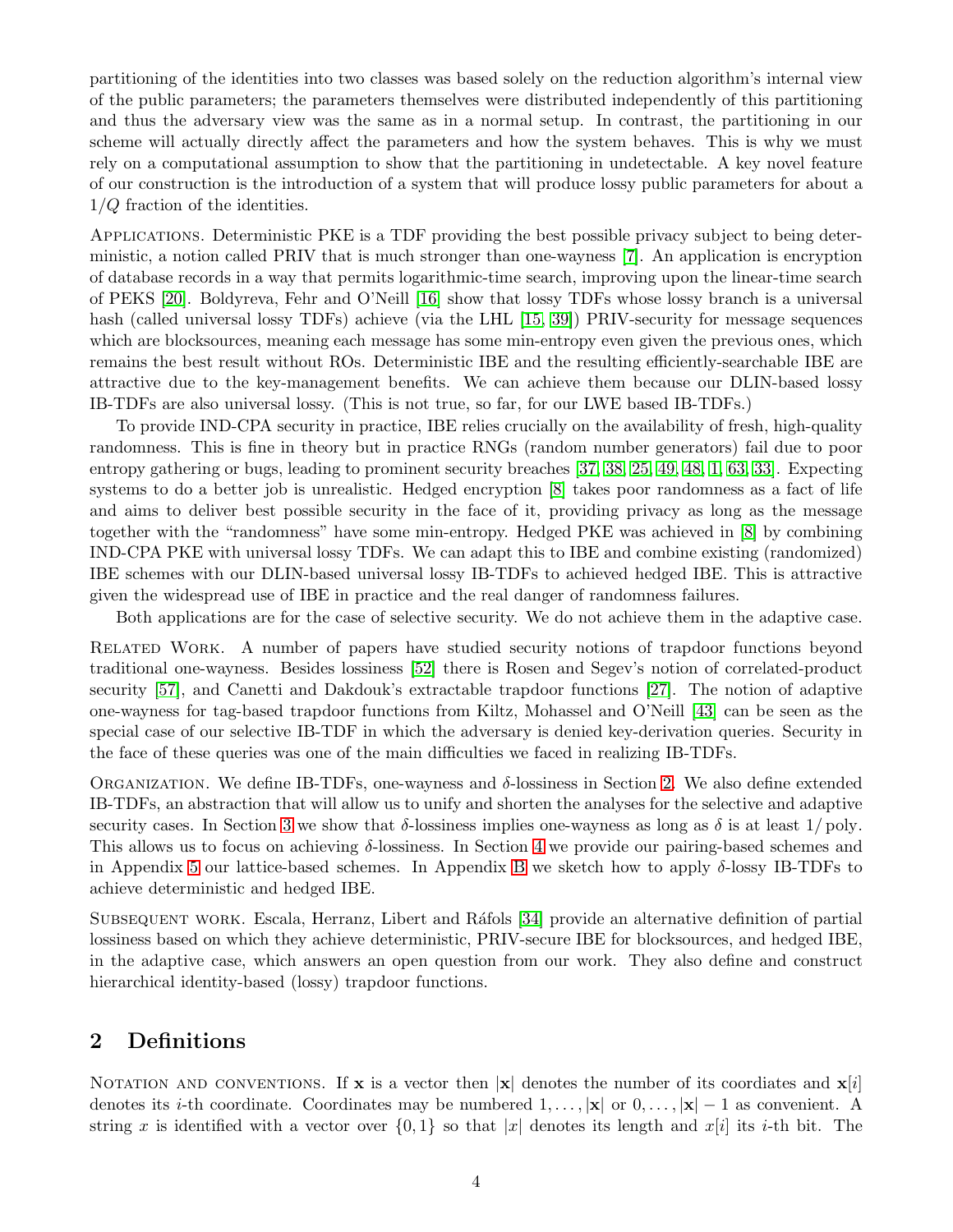<span id="page-5-1"></span>

| <b>proc Initialize</b> ( <i>id</i> ) $\#$ OW <sub>F</sub> , Real <sub>F</sub>                            | <b>proc Initialize</b> ( <i>id</i> ) // $\text{Lossy}_{\text{F,LF},\ell}$                               |
|----------------------------------------------------------------------------------------------------------|---------------------------------------------------------------------------------------------------------|
| $(pars, msk) \stackrel{\$}{\leftarrow} \mathsf{F.Pg}$ ; $IS \leftarrow \emptyset$ ; $id^* \leftarrow id$ | $(pars, msk) \stackrel{\$}{\leftarrow} \mathsf{LF.Pg}(id); IS \leftarrow \emptyset; id^* \leftarrow id$ |
| Return pars                                                                                              | Return pars                                                                                             |
| proc GetDK $(id)$ // OW <sub>F</sub> , Real <sub>F</sub>                                                 | <b>proc</b> GetDK(id) $\#$ Lossy <sub>F,LF,<math>\ell</math></sub>                                      |
| $IS \leftarrow IS \cup \{id\}$                                                                           | $IS \leftarrow IS \cup \{id\}$                                                                          |
| $dk \leftarrow \mathsf{F.Kg}(pars, msk, id)$                                                             | $dk \leftarrow \mathsf{LF.Kg}(pars, msk, id)$                                                           |
| Return dk                                                                                                | Return $dk$                                                                                             |
| proc Ch(id) $\#$ OW <sub>F</sub>                                                                         | <b>proc</b> Ch(id) $\#$ Real <sub>F</sub> , Lossy <sub>F, LF, <math>\ell</math></sub>                   |
| $id^* \leftarrow id$ ; $x \stackrel{\$}{\leftarrow} \mathsf{InSp}$                                       | $id^* \leftarrow id$                                                                                    |
| $y \leftarrow \mathsf{F.Ev}(pars, id^*, x)$                                                              | <b>proc Finalize</b> $(d')$ / Real <sub>F</sub>                                                         |
| Return $y$                                                                                               | Return $((d' = 1)$ and $(id^* \notin IS))$                                                              |
| proc Finalize $(x') \# \text{OW}_F$                                                                      | <b>proc Finalize</b> $(d')$ // Lossy <sub>F,LF,<math>\ell</math></sub>                                  |
| Return $((x' = x)$ and $(id^* \notin IS))$                                                               | Return $((d' = 1)$ and $(id^* \notin IS)$ and $(\lambda(F.Ev(pars, id^*, \cdot)) \ge \ell))$            |

<span id="page-5-0"></span>Figure 2: Games defining one-wayness and  $\delta$ -lossiness of IBTDF F with associated sibling LF.

empty string is denoted  $\varepsilon$ . If S is a set then |S| denotes its size,  $S^a$  denotes the set of a-vectors over S,  $S^{a \times b}$  denotes the set of a by b matrices with entries in S, and so on. The  $(i, j)$ -th entry of a 2 dimensional matrix **M** is denoted  $\mathbf{M}[i, j]$  and the  $(i, j, k)$ -th entry of a 3 dimensional matrix **M** is denoted  $\mathbf{M}[i, j, k]$ . If M is a n by  $\mu$  matrix then  $M[j, \cdot]$  denotes the vector  $(M[j, 1], \ldots, M[j, \mu])$ . If  $a = (a_1, \ldots, a_n)$ then  $(a_1, \ldots, a_n) \leftarrow a$  means we parse a as shown. Unless otherwise indicated, an algorithm may be randomized. By  $y \stackrel{\$}{\leftarrow} A(x_1, x_2, \ldots)$  we denote the operation of running A on inputs  $x_1, x_2, \ldots$  and fresh coins and letting y denote the output. We denote by  $[A(x_1, x_2, \ldots)]$  the set of all possible outputs of A on inputs  $x_1, x_2, \ldots$  The (Kronecker) delta function  $\Delta$  is defined by  $\Delta(a, b) = 1$  if  $a = b$  and 0 otherwise. If a, b are equal-length vectors of reals then  $\langle a, b \rangle = a[1]b[1] + \cdots + a||a||b||b||$  denotes their inner product.

GAMES. A game —look at Figure [2](#page-5-0) for an example— has an **Initialize** procedure, procedures to respond to adversary oracle queries, and a Finalize procedure. To execute a game G is executed with an adversary A means to run the adversary and answer its oracle queries by the corresponding procedures of G. The adversary must make exactly one query to Initialize, this being its first oracle query. (This means the adversary can give Initialize an input, an extension of the usual convention [\[14\]](#page-27-13).) It must make exactly one query to **Finalize**, this being its last oracle query. The reply to this query, denoted  $G<sup>A</sup>$ , is called the output of the game, and we let " $G^{A}$ " denote the event that this game output takes value true. Boolean flags are assumed initialized to false.

IBTDFS. An *identity-based trapdoor function* (IBTDF) is a tuple  $F = (F.Pg,F.Kg,F.Ev,F.Ev^{-1})$  of algorithms with associated input space InSp and identity space IDSp. The parameter generation algorithm F.Pg takes no input and returns common parameters pars and a master secret key msk. On input pars, msk, id, the key generation algorithm F.Kg produces a decryption key dk for identity id. For any pars and id ∈ IDSp, the deterministic evaluation algorithm F.Ev defines a function F.Ev(pars, id, ·) with domain InSp. We require *correct inversion*: For any pars, any  $id \in IDSp$  and any  $dk \in [F.Kg(pars, id)],$ the deterministic inversion algorithm  $\mathsf{F}.\mathsf{Ev}^{-1}$  defines a function that is the inverse of  $\mathsf{F}.\mathsf{Ev}(pars, id, \cdot),$ meaning  $\mathsf{F}.\mathsf{Ev}^{-1}(pars, id, dk, \mathsf{F}.\mathsf{Ev}(pars, id, x)) = x$  for all  $x \in \mathsf{InSp}.$ 

E-IBTDF. To unify and shorten the selective and adaptive cases of our analyses it is useful to define and specify a more general primitive. An extended IBTDF (E-IBTDF)  $E = (E.Pg, E.Kg, E.Ev, E.Ev^{-1})$ consists of four algorithms that are just like the ones for an IBTDF except that F.Pg takes an additional auxiliary input from an auxiliary input space AxSp. Fixing a particular auxiliary input  $aux \in A \times Sp$  for F.Pg results in an IBTDF scheme that we denote  $E(aux)$  and call the IBTDF induced by aux. Not all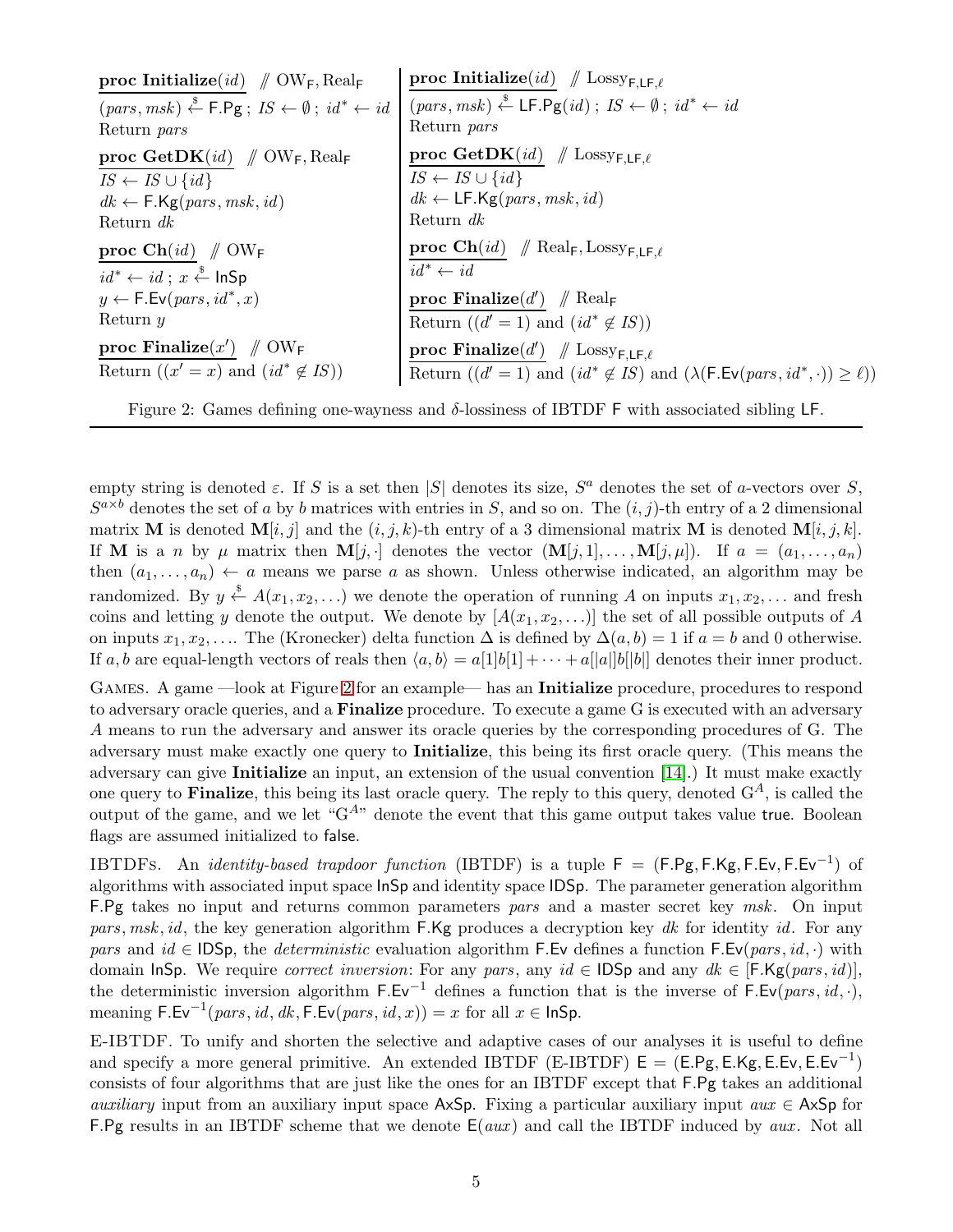<span id="page-6-1"></span>these induced schemes need, however, satisfy the correct inversion requirement. If the one induced by aux does, we say that aux grants invertibility. Looking ahead we will build an E-IBTDF and then obtain our IBTDF as the one induced by a particular auxiliary input, the other induced schemes being the basis of the siblings and being used in the proof.

ONE-WAYNESS. One-wayness of IBTDF  $F = (F.Pg, F.Kg, F.Ev, F.Ev^{-1})$  is defined via game OW<sub>F</sub> of Figure [2.](#page-5-0) The adversary is allowed only one query to its challenge oracle Ch. The advantage of such an adversary I is  $\mathbf{Adv}_{\mathsf{F}}^{\mathsf{ow}}(I) = \Pr \big[ \mathsf{OW}_{\mathsf{F}}^{I} \big].$ 

SELECTIVE VERSUS ADAPTIVE ID. We are interested in both these variants for all the notions we consider. To avoid a proliferation of similar definitions, we capture the variants instead via different adversary classes relative to the same game. To exemplify, consider game  $\text{OW}_F$  of Figure [2.](#page-5-0) Say that an adversary A is selective-id if the identity id in its queries to **Initialize** and **Ch** is always the same, and say it is adaptive-id if this is not necessarily true. Selective-id security for one-wayness is thus captured by restricting attention to selective-id adversaries and full (adaptive-id) security by allowing adaptive-id adversaries. Now, adopt the same definitions of selective and adaptive adversaries relative to any game that provides procedures called Initialize and Ch, regardless of how these procedures operate. In this way, other notions we will introduce, including partial lossiness defined via games also in Figure [2,](#page-5-0) will automatically have selective-id and adaptive-id security versions.

Partial lossiness. We first provide the formal definitions and later explain them and their relation to standard definitions. If f is a function with domain a (non-empty) set  $Dom(f)$  then its image is  $\text{Im}(f) = \{ f(x) : x \in \text{Dom}(f) \}.$  We define the lossiness  $\lambda(f)$  of f via

$$
\lambda(f) = \lg \frac{|\text{Dom}(f)|}{|\text{Im}(f)|}
$$
 or equivalently  $|\text{Im}(f)| = |\text{Dom}(f)| \cdot 2^{-\lambda(f)}$ .

We say that f is  $\ell$ -lossy if  $\lambda(f) \geq \ell$ . Let IBTDF  $\mathsf{F} = (\mathsf{F}.\mathsf{Pg}, \mathsf{F}.\mathsf{Key}, \mathsf{F}.\mathsf{Ev}, \mathsf{F}.\mathsf{Ev}^{-1})$  be an IBTDF with associated input space  $\mathsf{InSp}$  and identity space  $\mathsf{IDSp}$ . A *sibling* for F is an E-IBTDF LF = (LF.Pg, LF.Kg, F.Ev, F.Ev<sup>-1</sup>) whose evaluation and inversion algorithms, as the notation indicates, are those of F and whose auxiliary input space is IDSp. Algorithm LF.Pg will use this input in the selective-id case and ignore it in the adaptive-id case. Consider games Real<sub>F</sub> and Lossy<sub>F,LF,ℓ</sub> of Figure [2.](#page-5-0) The first uses the real parameter and key-generation algorithms while the second uses the sibling ones. A los-adversary A is allowed just one Ch query, and the games do no more than record the challenge identity  $id^*$ . The advantage of the adversary is not, as usual, the difference in the probabilities that the games return true, but is instead parameterized by a probability  $\delta \in [0,1]$  and defined via

<span id="page-6-0"></span>
$$
\mathbf{Adv}_{\mathsf{F},\mathsf{LF},\ell}^{\delta\text{-}\mathrm{los}}(A) = \delta \cdot \Pr\left[\text{Real}_{\mathsf{F}}^{A}\right] - \Pr\left[\text{Lossy}_{\mathsf{F},\mathsf{LF},\ell}^{A}\right].\tag{1}
$$

Discussion. The PW [\[52\]](#page-29-1) notion of lossy TDFs in the public-key setting asks for an alternative "sibling" key-generation algorithm, producing a public key but no secret key, such that two conditions hold. The first, which is combinatorial, asks that the functions defined by sibling keys are lossy. The second, which is computational, asks that real and sibling keys are indistinguishable. The first change for the IB setting is that one needs an alternative parameter generation algorithm which produces not only pars but a master secret key  $msk$ , and an alternative key-generation algorithm that, based on  $msk$ , can issue decryption keys to users. Now we would like to ask that the function  $\mathsf{F.Ev}(pars, id^*, \cdot)$  be lossy on the challenge identity  $id^*$  when pars is generated via LF.Pg, but, in the adaptive-id case, we do not know  $id^*$  in advance. Thus the requirement is made via the games.

We would like to define the advantage normally, meaning with  $\delta = 1$ , but the resulting notion is not achievable in the adaptive-id case. (This can be shown via attack.) With the relaxation, a low (close to zero) advantage means that the probability that the adversary finds a lossy identity  $id^*$  and then outputs 1 is less than the probability that it merely outputs 1 by a factor not much less than  $\delta$ . Roughly, it means that a  $\delta$  fraction of identities are lossy. The advantage represents the computational loss while  $\delta$  represents a necessary information-theortic loss.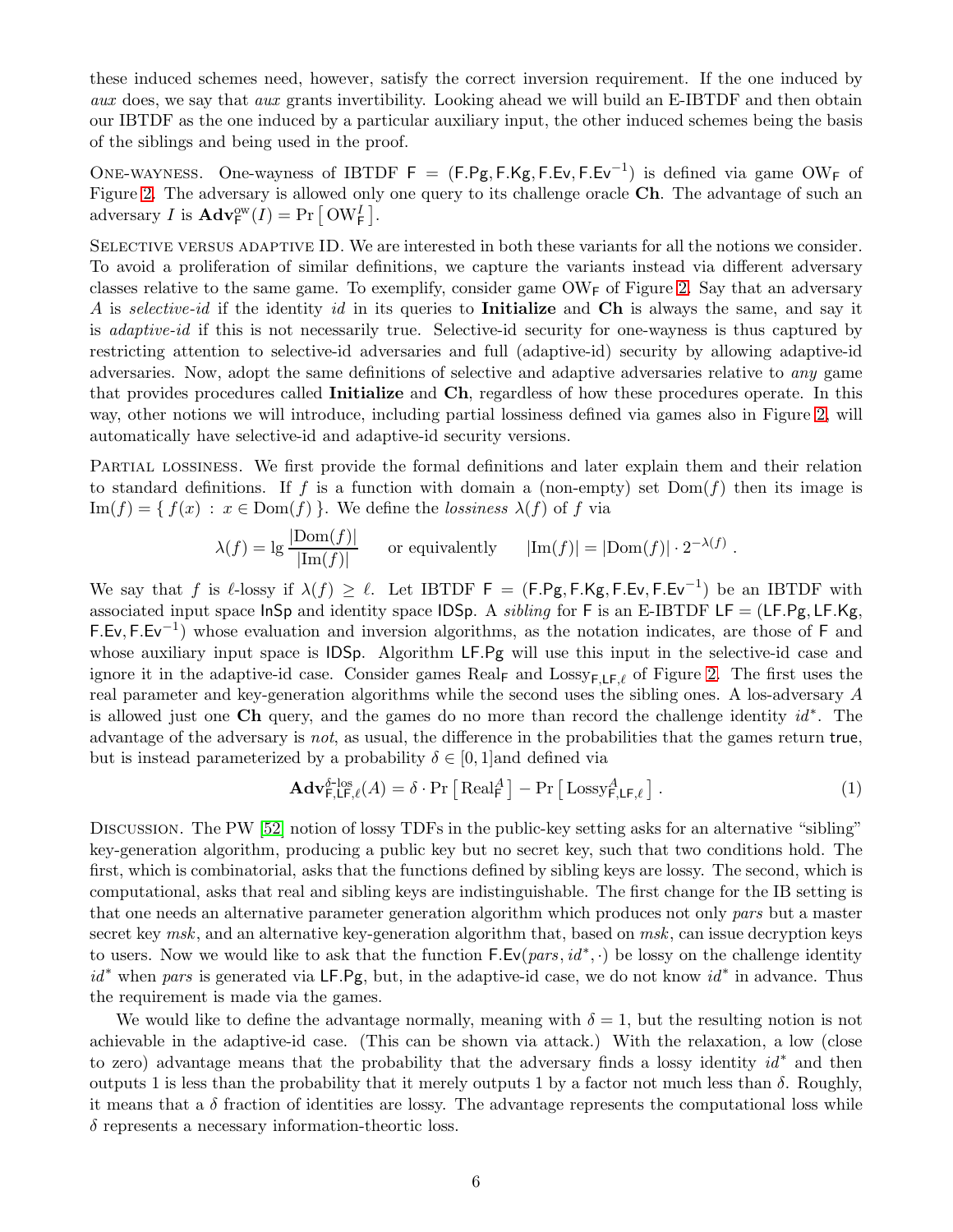IBE. Recall that an IBE scheme  $IBE = (IBE.Pg, IBE.Kg, IBE.Enc, IBE.Dec)$  is a tuple of algorithms with associated message space  $\textsf{InSp}$  and identity space IDSp. The parameter generation algorithm IBE.Pg takes no input and returns common parameters pars and a master secret key  $msk$ . On input pars, msk, id, the key generation algorithm IBE.Kg produces a decryption key dk for identity id. On input pars, id  $\in$  IDSp and a message  $M \in \mathsf{InSp}$  the encryption algorithm IBE. Enc returns a ciphertext. The decryption algorithm IBE.Dec is deterministic. The scheme has decryption error  $\epsilon$  if  $Pr[IBE.Dec(pars, id, dk, IBE.Enc(pars, id, M)) \neq M] \leq \epsilon$  for all pars, all  $id \in IDSp$ , all  $dk \in [F.Kg(pars, id)]$ and all  $M \in \mathsf{InSp}$ . We say that IBE is deterministic if IBE. Enc is deterministic. A deterministic IBE scheme is identical to an IBTDF.

# <span id="page-7-1"></span>3 Implications of Partial Lossiness

<span id="page-7-2"></span>Theorem [3.2](#page-7-0) shows that partial lossiness implies one-wayness. We discuss other applications in Appendix [B.](#page-30-4) We first need a simple lemma.

**Lemma 3.1** Let f be a function with non-empty domain  $Dom(f)$ . Then for any adversary A

$$
\Pr[A(y) = x : x \stackrel{\$}{\leftarrow} \text{Dom}(f) ; y \leftarrow f(x)] \leq 2^{-\lambda(f)} . \quad \blacksquare
$$

**Proof of Lemma [3.1:](#page-7-2)** For  $y \in \text{Im}(f)$  let  $f^{-1}(y)$  be the set of all  $x \in \text{Dom}(f)$  such that  $f(x) = y$ . The probability in question is

$$
\sum_{y \in \text{Im}(f)} \Pr\left[A(y) = x \mid f(x) = y\right] \cdot \Pr\left[f(x) = y\right] \le \sum_{y \in \text{Im}(f)} \frac{1}{|f^{-1}(y)|} \cdot \frac{|f^{-1}(y)|}{|\text{Dom}(f)|} = \frac{|\text{Im}(f)|}{|\text{Dom}(f)|} = 2^{-\lambda(f)}
$$

where the probability is over x chosen at random from  $Dom(f)$  and the coins of A if any. (Since A is unbounded, it can be assumed wlog to be deterministic.) H

<span id="page-7-0"></span>Theorem 3.2 [  $\delta$ -lossiness implies one-wayness ] Let F = (F.Pg, F.Kg, F.Ev, F.Ev<sup>-1</sup>) be a IBTDF with associated input space  $\text{InSp.}$  Let  $\textsf{LF} = (\textsf{LF.Pg}, \textsf{LF.Kg}, \textsf{F.Ev}, \textsf{F.Ev}^{-1})$  be a lossy sibling for  $\textsf{F.}$  Let  $\delta > 0$  and let  $\ell \geq 0$ . Then for any ow-adversary I there is a los-adversary A such that

<span id="page-7-3"></span>
$$
\mathbf{Adv}_{\mathsf{F}}^{\mathsf{ow}}(I) \le \frac{\mathbf{Adv}_{\mathsf{F},\mathsf{LF},\ell}^{\delta-\log}(A) + 2^{-\ell}}{\delta} \,. \tag{2}
$$

The running time of A is that if I plus the time for a computation of  $F.Ev$ . If I is a selective adversary then so is A.

In asymptotic terms, the theorem says that  $\delta$ -lossiness implies one-wayness as long as  $\delta^{-1}$  is bounded above by a polynomial in the security parameter and  $\ell$  is super-logarithmic. This means  $\delta$  need only be non-negligible. The last sentence of the theorem, saying that if I is selective then so is  $A$ , is important because it says that the theorem covers both the selective and adaptive security cases, meaning selective δ-lossiness implies selective one-wayness and adaptive δ-lossiness implies adaptive one-wayness.

**Proof of Theorem [3.2:](#page-7-0)** Adversary A runs I. When I makes query **Initialize** $(id)$ , adversary A does the same, obtaining pars and returning this to I. Adversary A answers I's queries to its  $\mathbf{GetDK}$  oracle via its own oracle of the same name. When I makes its (single) Ch query  $id^*$ , adversary A also makes query  $\text{Ch}(id^*)$ . Additionally, it picks x at random from  $\text{InSp}$  and returns  $y = \text{F.Ev}(pars, id^*, x)$  to I. The latter eventually halts with output x'. Adversary A returns 1 if  $x' = x$  and 0 otherwise. By design we clearly have  $Pr\left[\text{Real}_{\mathsf{F}}^A\right] = \mathbf{Adv}_{\mathsf{F}}^{\text{ow}}(I)$ . But game  $Loss_{\mathsf{F},\mathsf{LF},\ell}$  returns true only if  $\mathsf{F}.Ev(pars, id^*, \cdot)$  is  $\ell$ -lossy, in which case the probability that  $x = x'$  is small by Lemma [3.1.](#page-7-2) In detail, assuming wlog that I never queries  $id^*$  to  $\mathbf{GetDK}$ , we have

$$
\Pr\left[\text{Lossy}_{\mathsf{F},\mathsf{LF},\ell}^A\right] = \Pr\left[x = x' \mid \lambda(\mathsf{F}.\mathsf{Ev}(pars, id^*,\cdot)) \ge \ell\right] \cdot \Pr\left[\lambda(\mathsf{F}.\mathsf{Ev}(pars, id^*,\cdot)) \ge \ell\right] \\
\le \Pr\left[x = x' \mid \lambda(\mathsf{F}.\mathsf{Ev}(pars, id^*,\cdot)) \ge \ell\right] \le 2^{-\ell},
$$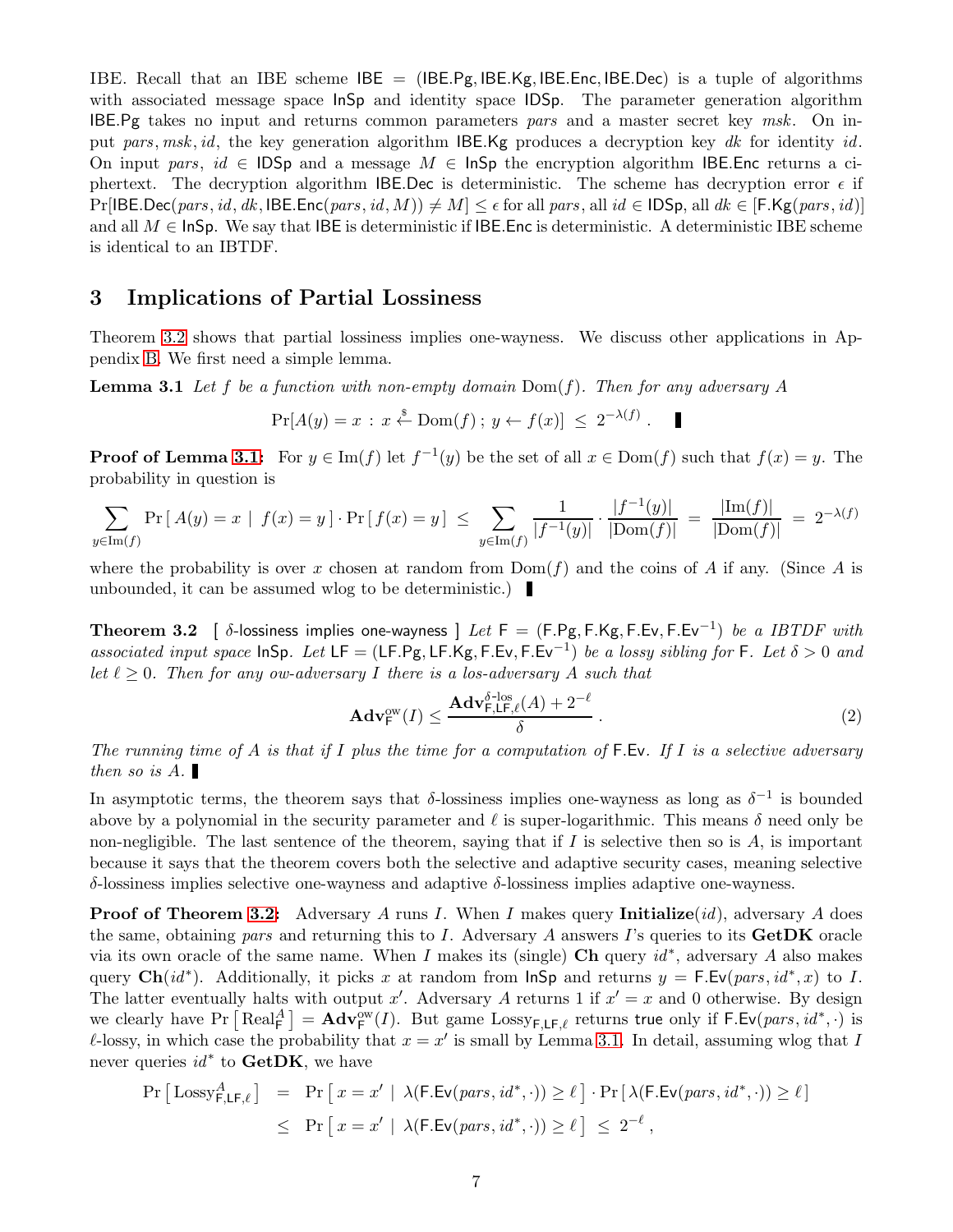<span id="page-8-1"></span>the last inequality by Lemma [3.1](#page-7-2) applied to the function  $f = \mathsf{F.Ev}(pars, id^*, \cdot)$ . From Equation [\(1\)](#page-6-0) we have

$$
\mathbf{Adv}_{\mathsf{F},\mathsf{LF},\ell}^{\delta\text{-}\mathrm{los}}(A) \;=\; \delta\cdot\Pr\left[\;\mathrm{Real}_{\mathsf{F}}^A\;\right] - \Pr\left[\;\mathrm{Lossy}_{\mathsf{F},\mathsf{LF},\ell}^A\;\right] \;\geq\; \delta\cdot\mathbf{Adv}_{\mathsf{F}}^{\mathrm{ow}}(I) - 2^{-\ell}\;.
$$

Equation [\(2\)](#page-7-3) follows. In Section [B](#page-30-4) we discuss the application to deterministic and hedged IBE.

# <span id="page-8-0"></span>4 IB-TDFs from pairings

In Section [3](#page-7-1) we show that  $\delta$ -lossiness implies one-wayness in both the selective and adaptive cases. We now show how to achieve δ-lossiness using pairings.

SETUP. Throughout we fix a bilinear map  $e: \mathbb{G} \times \mathbb{G} \to \mathbb{G}_T$  where  $\mathbb{G}, \mathbb{G}_T$  are groups of prime order p. By 1, 1T we denote the identity elements of  $\mathbb{G}, \mathbb{G}_T$ , respectively. By  $\mathbb{G}^* = \mathbb{G} - \{1\}$  we denote the set of generators of  $\mathbb{G}$ . The advantage of a dlin-adversary  $B$  is

$$
Adv^{\text{dlin}}(B) = 2 \Pr[\text{DLIN}^B] - 1,
$$

where game DLIN is as follows. The **Initialize** procedure picks  $g, \hat{g}$  at random from  $\mathbb{G}^*, s$  at random from  $\mathbb{Z}_p^*$ ,  $\hat{s}$  at random from  $\mathbb{Z}_p$  and X at random from G. It picks a random bit b. If  $b = 1$  it lets  $T \leftarrow X^{s+\hat{s}}$  and otherwise picks T at random from G. It returns  $(g, \hat{g}, g^s, \hat{g}^{\hat{s}}, X, T)$  to the adversary B. The adversary outputs a bit b' and **Finalize**, given b' returns true if  $b = b'$  and false otherwise. For integer  $\mu \geq 1$ , vectors  $\mathbf{U} \in \mathbb{G}^{\mu+1}$  and  $\mathbf{y} \in \mathbb{Z}_p^{\mu+1}$ , and vector  $id \in \mathbb{Z}_p^{\mu}$  we let

$$
\overline{id} = (1, id[1], \dots, id[\mu]) \in \mathbb{Z}_p^{\mu+1} \quad \text{and} \quad \mathcal{H}(\mathbf{U}, id) = \prod_{k=0}^{\mu} \mathbf{U}[k]^{\overline{id}[k]}.
$$

H is the BB hash function [\[17\]](#page-27-5) when  $\mu = 1$ , and the Waters' one [\[23\]](#page-27-9) when  $\text{IDSp} = \{0, 1\}^{\mu}$  and an id ∈ IDSp is viewed as a  $\mu$ -vector over  $\mathbb{Z}_p$ . We also let

$$
f(\mathbf{y}, id) = \sum_{k=0}^{\mu} \mathbf{y}[k] \overline{id}[k]
$$
 and  $\overline{f}(\mathbf{y}, id) = f(\mathbf{y}, id) \mod p$ .

#### 4.1 Overview

In the Peikert-Waters [\[52\]](#page-29-1) design, the matrix entries are ciphertexts of an underlying homomorphic encryption scheme, and the function output is a vector of ciphertexts of the same scheme. We begin by presenting an IBE scheme, that we call the basic IBE scheme, such that the function outputs of our eventual IB-TDF will be a vector of ciphertexts of this IBE scheme. Towards building the IB-TDF, the first difficulty we run into in setting up the matrix is that ciphertexts depend on the identity and we cannot have a different matrix for every identity. Thus, our approach is more intrusive. We will have many matrices which contain certain "atoms" from which, given an identity, one can reconstruct ciphertexts of the IBE scheme. The result of this intrusive approach is that security of the IB-TDF relies on more than security of the base IBE scheme. Our ciphertext pseudorandomness lemma (Lemma [4.1\)](#page-10-0) shows something stronger, namely that even the atoms from which the ciphertexts are created look random under DLIN. This will be used to establish Lemma [4.2,](#page-13-0) which moves from the real to the lossy setup. The heart of the argument is the proofs of the lemmas, which are in the appendices.

We introduce a general framework that allows us to treat both the selective-id and adaptive-id cases in as unified a way as possible. We will first specify an E-IBTDF. The selective-id and adaptive-id IB-TDFs are obtained via different auxiliary inputs. Furthermore, the siblings used to prove lossiness also emanate from this E-IBTDF. With this approach, the main lemmas become usable in both the selective-id and adaptive-id cases with only minor adjustments for the latter due to artifical aborts. This saves us from repeating similar arguments and significantly compacts the proof.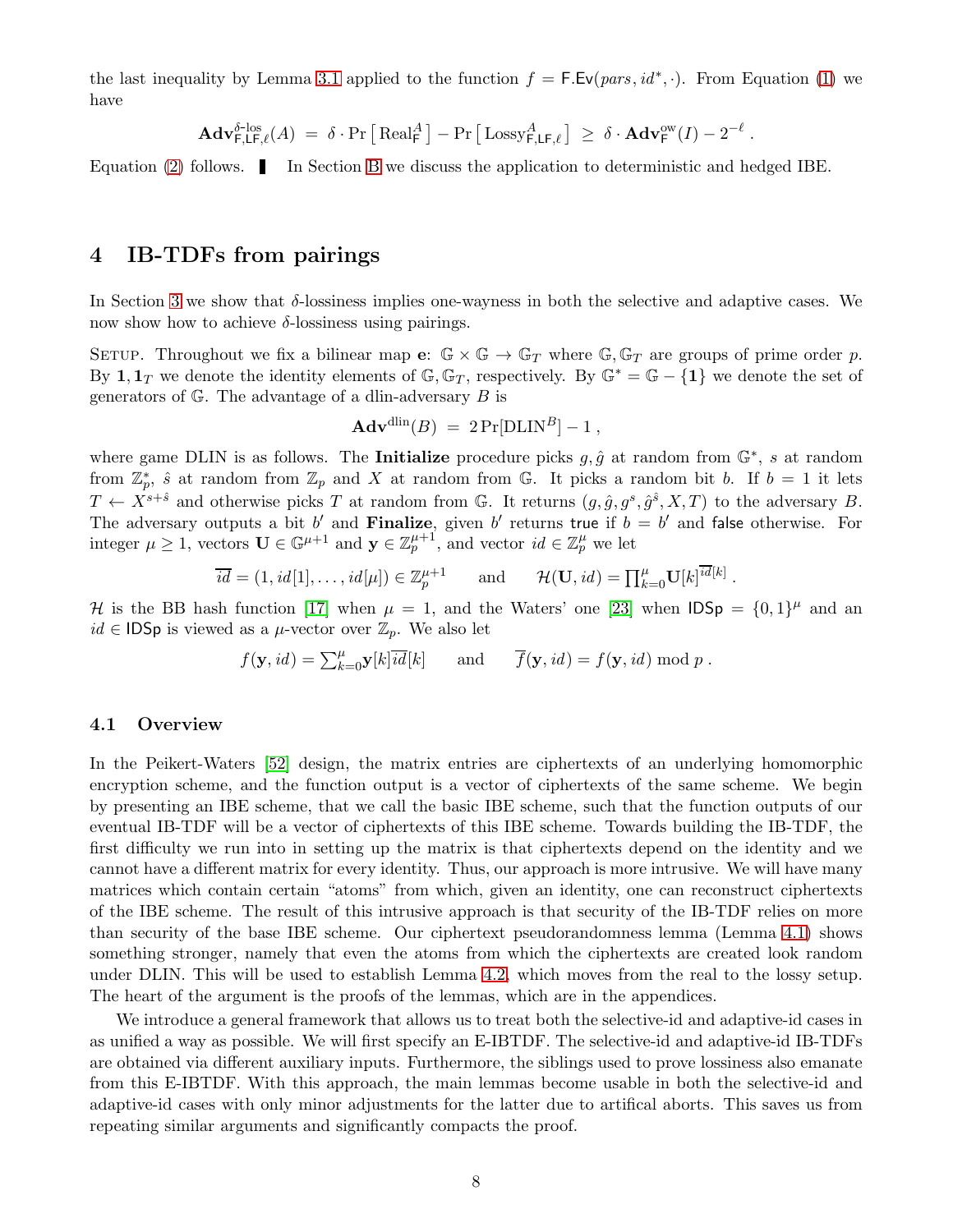### 4.2 Our basic IBE scheme

We associate to any integer  $\mu \geq 1$  and any identity space  $\mathsf{IDSp} \subseteq \mathbb{Z}_p^{\mu}$  an IBE scheme  $\mathsf{IBE}[\mu, \mathsf{IDSp}]$  that has message space  $\{0, 1\}$  and algorithms as follows:

- **1.** <u>Parameters:</u> Algorithm IBE[ $\mu$ , IDSp].Pg lets  $g \stackrel{\$}{\leftarrow} \mathbb{G}^*$ ;  $t \stackrel{\$}{\leftarrow} \mathbb{Z}_p^*$ ;  $\hat{g} \leftarrow g^t$ . It then lets  $H, \hat{H} \stackrel{\$}{\leftarrow} \mathbb{G}$ ;  $\mathbf{U}, \mathbf{\hat{U}} \stackrel{\$}{\leftarrow}$  $\mathbb{G}^{\mu+1}$ . It returns  $pars = (g, \hat{g}, H, \hat{H}, \mathbf{U}, \hat{\mathbf{U}})$  as the public parameters and  $msk = t$  as the master secret key.
- 2. Key generation: Given parameters  $(g, \hat{g}, H, \hat{H}, \mathbf{U}, \hat{\mathbf{U}})$ , master secret t and identity  $id \in IDSp$ , algorithm  $\mathsf{IBE}[\mu, \mathsf{IDSp}].\mathsf{Kg}$  returns decryption key  $(D_1, D_2, D_3, D_4)$  computed by letting  $r, \hat{r} \stackrel{\$}{\leftarrow} \mathbb{Z}_p$  and setting

 $D_1 \leftarrow H(\mathbf{U}, id)^{tr} \cdot H^{t\hat{r}}$ ;  $D_2 \leftarrow H(\hat{\mathbf{U}}, id)^{r} \cdot \hat{H}^{\hat{r}}$ ;  $D_3 \leftarrow g^{-tr}$ ;  $D_4 \leftarrow g^{-t\hat{r}}$ .

- **3.** Encryption: Given parameters  $(g, \hat{g}, H, \hat{H}, \mathbf{U}, \hat{\mathbf{U}})$ , identity  $id \in \mathsf{IDSp}$  and message  $M \in \{0, 1\}$ , algorithm  $\text{IBE}[\mu, \text{IDSp}]$ . Enc returns ciphertext  $(C_1, C_2, C_3, C_4)$  computed as follows. If  $M = 0$  then it lets  $s, \hat{s} \overset{\$}{\leftarrow}$  $\mathbb{Z}_p$  and  $C_1 \leftarrow g^s$ ;  $C_2 \leftarrow \hat{g}^{\hat{s}}$ ;  $C_3 \leftarrow \mathcal{H}(\mathbf{U}, id)^s \cdot \mathcal{H}(\mathbf{\hat{U}}, id)^{\hat{s}}$ ;  $C_4 \leftarrow H^s \hat{H}^{\hat{s}}$ . If  $M = 1$  it lets  $C_1, C_2, C_3, C_4 \stackrel{\$}{\leftarrow}$ G.
- 4. Decryption: Given parameters  $(g, \hat{g}, H, \hat{H}, \mathbf{U}, \hat{\mathbf{U}})$ , identity  $id \in \mathsf{IDSp}$ , decryption key  $(D_1, D_2, D_4, D_4)$ for id and ciphertext  $(C_1, C_2, C_3, C_4)$ , algorithm IBE[ $\mu$ , IDSp].Dec returns 0 if  $e(C_1, D_1)e(C_2, D_2)$  $e(C_3, D_3)e(C_4, D_4) = \mathbf{1}_T$  and 1 otherwise.

This scheme has non-zero decryption error (at most  $2/p$ ) yet our IBTDF will have zero inversion error. This scheme turns out to be IND-CPA+ANON-CPA although we will not need this in what follows. Instead we will have to consider a distinguishing game related to this IBE scheme and our IBTDF. In Appendix [A](#page-30-5) we give a (more natural) variant of  $B\mathsf{E}[\mu, \mathsf{IDSp}]$  that is more efficient and encrypts strings rather than bits. The improved IBE scheme can still be proved IND-CPA+ANON-CPA but it cannot be used for our purpose of building IB-TDFs.

### 4.3 Our E-IBTDF and IB-TDF

Our E-IBTDF  $\overline{\mathsf{E}}[n,\mu,\mathsf{IDSp}]$  is associated to any integers  $n,\mu \geq 1$  and any identity space  $\mathsf{IDSp} \subseteq \mathbb{Z}_p^{\mu}$ . It has message space  $\{0,1\}^n$  and auxiliary input space  $\mathbb{Z}_p^{\mu+1}$ , and the algorithms are as follows:

**1.** Parameters: Given auxiliary input y, algorithm  $\overline{\mathsf{E}}[n,\mu,\mathsf{IDSp}]\cdot\mathsf{Pg}$  lets  $g \stackrel{\hspace{0.1em}\mathsf{\scriptscriptstyle\$}}{\leftarrow} \mathbb{G}^*$ ;  $t \stackrel{\hspace{0.1em}\mathsf{\scriptscriptstyle\$}}{\leftarrow} \mathbb{Z}_p^*$ ;  $\hat{g} \leftarrow g^t$ ;  $U \stackrel{\hspace{0.1em}\mathsf{\scriptscriptstyle\$}}{\leftarrow} \mathbb{G}^*$ . It then lets  $\mathbf{H}, \hat{\mathbf{H}} \stackrel{\$}{\leftarrow} \mathbb{G}^n$ ;  $\mathbf{V}, \hat{\mathbf{V}} \stackrel{\$}{\leftarrow} \mathbb{G}^{n \times (\mu+1)}$  and  $\mathbf{s} \stackrel{\$}{\leftarrow} (\mathbb{Z}_p^*)^n$ ;  $\hat{\mathbf{s}} \stackrel{\$}{\leftarrow} \mathbb{Z}_p^n$ . It returns  $pars = (g, \hat{g}, \mathbf{G}, \hat{g})$  $\hat{\mathbf{G}}, \mathbf{J}, \mathbf{W}, \mathbf{H}, \hat{\mathbf{H}}, \mathbf{V}, \hat{\mathbf{V}}, U$  as the public parameters and  $msk = t$  as the master secret key where for  $1 \leq i, j \leq n$  and  $0 \leq k \leq \mu$ :

$$
\mathbf{G}[i] \leftarrow g^{\mathbf{s}[i]}; \; \mathbf{\hat{G}}[i] \leftarrow \hat{g}^{\mathbf{\hat{s}}[i]}; \; \mathbf{J}[i,j] \leftarrow \mathbf{H}[j]^{\mathbf{s}[i]} \mathbf{\hat{H}}[j]^{\mathbf{\hat{s}}[i]}; \; \mathbf{W}[i,j,k] \leftarrow \mathbf{V}[j,k]^{\mathbf{s}[i]} \mathbf{\hat{V}}[j,k]^{\mathbf{\hat{s}}[i]} U^{\mathbf{s}[i] \mathbf{y}[k] \Delta(i,j)} ,
$$

where we recall that  $\Delta(i, j) = 1$  if  $i = j$  and 0 otherwise is the Kronecker Delta function.

2. Key generation: Given parameters  $(g, \hat{g}, \mathbf{G}, \hat{\mathbf{G}}, \mathbf{J}, \mathbf{W}, \mathbf{H}, \hat{\mathbf{H}}, \mathbf{V}, \hat{\mathbf{V}}, U)$ , master secret t and identity  $id \in$  $\mathsf{IDSp}, \text{ algorithm } \overline{\mathsf{E}}[n, \mu, \mathsf{IDSp}].\mathsf{Kg} \text{ returns decryption key } (\mathbf{D}_1, \mathbf{D}_2, \mathbf{D}_3, \mathbf{D}_4) \text{ where } \mathbf{r} \stackrel{\$}{\leftarrow} (\mathbb{Z}_p^*)^n \text{ ; } \hat{\mathbf{r}} \stackrel{\$}{\leftarrow} \mathbb{Z}_p^n$ and for  $1 \leq i \leq n$ 

$$
\mathbf{D}_1[i] \leftarrow \mathcal{H}(\mathbf{V}[i,\cdot],id)^{\mathbf{tr}[i]} \cdot \mathbf{H}[i]^{\mathbf{tf}[i]}\,;\, \mathbf{D}_2[i] \leftarrow \mathcal{H}(\mathbf{\hat{V}}[i,\cdot],id)^{\mathbf{r}[i]} \cdot \hat{H}[i]^{\mathbf{\hat{r}}[i]}\,;\, \mathbf{D}_3[i] \leftarrow g^{-\mathbf{tr}[i]}\,;\, \mathbf{D}_4[i] \leftarrow g^{-\mathbf{tf}[i]} \;.
$$

**3.** Evaluate: Given parameters  $(g, \hat{g}, \mathbf{G}, \hat{\mathbf{G}}, \mathbf{J}, \mathbf{W}, \mathbf{H}, \hat{\mathbf{H}}, \mathbf{V}, \hat{\mathbf{V}}, U)$ , identity  $id \in \mathsf{IDSp}$  and input  $x \in \mathsf{IDSp}$  $\{0,1\}^n$ , algorithm  $\overline{\mathsf{E}}[n,\mu,\mathsf{IDSp}].$  Ev returns  $(C_1, C_2, \mathbf{C}_3, \mathbf{C}_4)$  where for  $1 \leq j \leq n$ 

$$
C_1 \leftarrow \prod_{i=1}^n \mathbf{G}[i]^{x[i]} \; ; \; C_2 \leftarrow \prod_{i=1}^n \hat{\mathbf{G}}[i]^{x[i]} \; ; \; \mathbf{C}_3[j] \leftarrow \prod_{i=1}^n \prod_{k=0}^\mu \mathbf{W}[i,j,k]^{x[i]\overline{id}[k]} \; ; \; \mathbf{C}_4[j] \leftarrow \prod_{i=1}^n \mathbf{J}[i,j]^{x[i]}
$$

4. Invert: Given parameters  $(g, \hat{g}, \mathbf{G}, \hat{\mathbf{G}}, \mathbf{J}, \mathbf{W}, \mathbf{H}, \hat{\mathbf{H}}, \mathbf{V}, \hat{\mathbf{V}}, U)$ , identity  $id \in \mathsf{IDSp}$ , decryption key  $(\mathbf{D}_1, \mathbf{D}_2, \hat{\mathbf{V}}, \hat{\mathbf{V}}, \hat{\mathbf{V}}, \hat{\mathbf{V}}, \hat{\mathbf{V}})$  $\mathbf{D}_2, \mathbf{D}_3, \mathbf{D}_4$ ) for *id* and output (ciphertext)  $(C_1, C_2, \mathbf{C}_3, \mathbf{C}_4)$ , algorithm  $\overline{\mathsf{E}}[n, \mu, \mathsf{IDSp}].$  Ev<sup>-1</sup> returns  $x \in$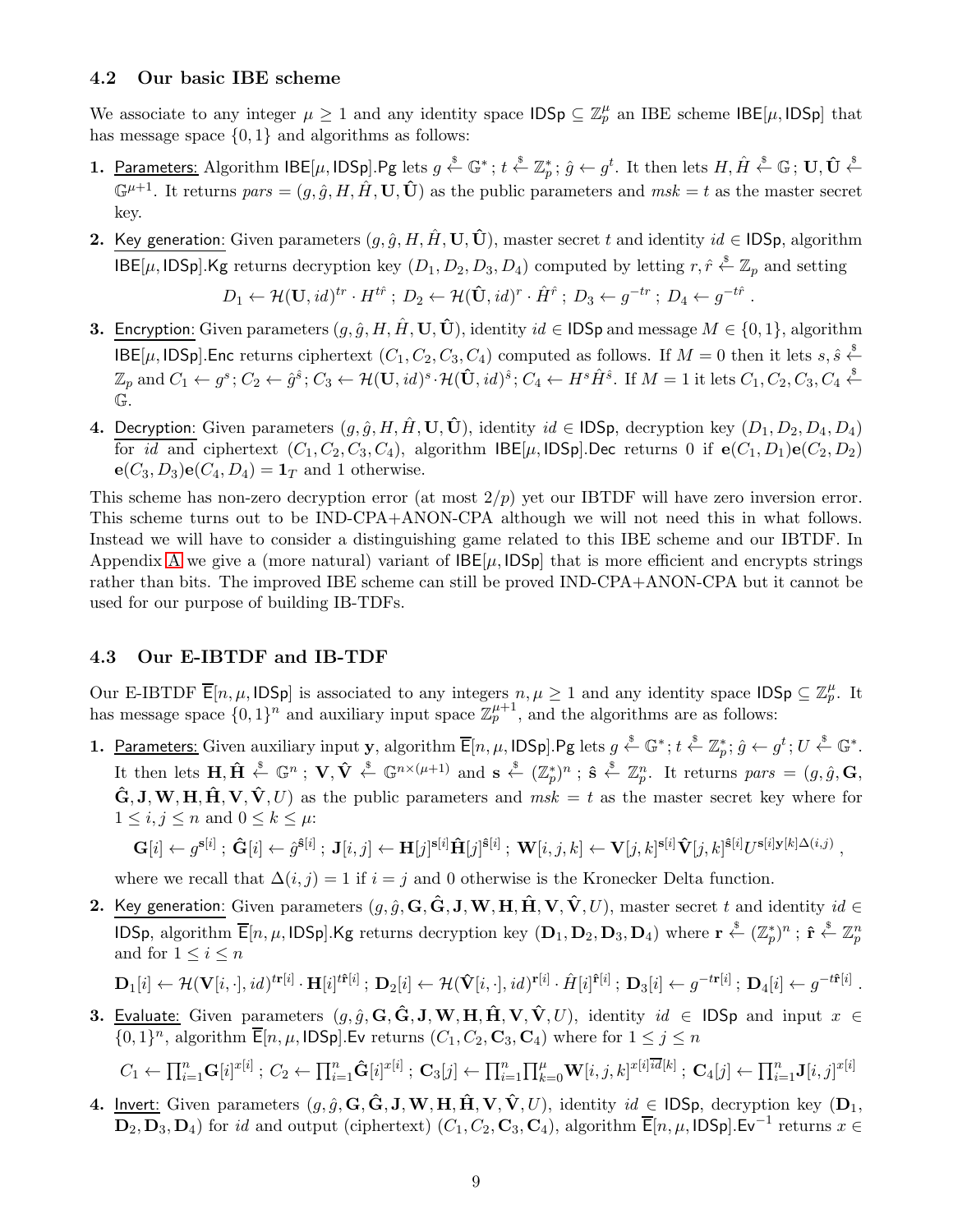$\{0,1\}^n$  where for  $1 \le j \le n$  it sets  $x[j] = 0$  if  $e(C_1, D_1[j])e(C_2, D_2[j])e(C_3[j], D_3[j])e(C_4[j], D_4[j]) =$  $\mathbf{1}_T$  and 1 otherwise.

INVERTIBILITY. We observe that if parameters  $(g, \hat{g}, \mathbf{G}, \hat{\mathbf{G}}, \mathbf{J}, \mathbf{W}, \mathbf{H}, \hat{\mathbf{H}}, \mathbf{V}, \hat{\mathbf{V}}, U)$  were generated with auxiliary input y and  $(C_1, C_2, C_3, C_4) = \overline{E}[n, \mu, \text{IDSp}].$  Ev $((g, \hat{g}, G, \hat{G}, J, W), id, x)$  then for  $1 \leq j \leq n$ 

<span id="page-10-2"></span>
$$
C_1 = \prod_{i=1}^n g^{\mathbf{s}[i]x[i]} = g^{\langle \mathbf{s}, x \rangle} \tag{3}
$$

$$
C_2 = \prod_{i=1}^n \hat{g}^{\hat{\mathbf{s}}[i]x[i]} = \hat{g}^{\langle \hat{\mathbf{s}}, x \rangle} \tag{4}
$$

$$
\mathbf{C}_{3}[j] = \prod_{i=1}^{n} \prod_{k=0}^{\mu} \mathbf{V}[j,k]^{s[i]x[i]\overline{id}[k]}\hat{\mathbf{V}}[j,k]^{s[i]x[i]\overline{id}[k]}U^{s[i]x[i]y[k]\overline{id}[k]\Delta(i,j)}
$$
\n
$$
= \prod_{i=1}^{n} \mathcal{H}(\mathbf{V}[j,\cdot],id)^{s[i]x[i]}\mathcal{H}(\hat{\mathbf{V}}[j,\cdot],id)^{\hat{s}[i]x[i]}U^{s[i]x[i]}U^{s[i]x[i]}f(y,id)\Delta(i,j)
$$
\n
$$
= \mathcal{H}(\mathbf{V}[j,\cdot],id)^{\langle s,x\rangle}\mathcal{H}(\hat{\mathbf{V}}[j,\cdot],id)^{\langle \hat{s},x\rangle}U^{s[j]x[j]}f(y,id)
$$
\n(5)

$$
\mathbf{C}_{4}[j] = \prod_{i=1}^{n} \mathbf{H}[j]^{\mathbf{s}[i]x[i]}\hat{\mathbf{H}}[j]^{\mathbf{\hat{s}}[i]x[i]} = \mathbf{H}[j]^{\langle \mathbf{s}, x \rangle}\hat{\mathbf{H}}[j]^{\langle \mathbf{\hat{s}}, x \rangle} . \tag{6}
$$

Thus if  $x[j] = 0$  then  $(C_1, C_2, C_3[j], C_4[j])$  is an encryption, under our base IBE scheme, of the message 0, with coins  $\langle s, x \rangle \mod p$ ,  $\langle \hat{s}, x \rangle \mod p$ , parameters  $(g, \hat{g}, \mathbf{H}[j], \mathbf{H}[j], \mathbf{V}[j, \cdot], \mathbf{V}[j, \cdot] )$  and identity id. The inversion algorithm will thus correctly recover  $x[j] = 0$ . On the other hand suppose  $x[j] =$ 1. Then  $e(C_1, D_1[j])e(C_2, D_2[j])e(C_3[j], D_3[j])e(C_4[j], D_4[j]) = e(U^{s[j]x[j]f(y,id)}, D_3[j])$ . Now suppose  $f(\mathbf{y}, id) \bmod p \neq 0$ . Then  $U^{\mathbf{s}[j]x[j]f(\mathbf{y}, id)} \neq \mathbf{1}$  because we chose  $\mathbf{s}[j]$  to be non-zero modulo p and  $\mathbf{D}_3[j] \neq \mathbf{1}$ because we chose  $r[j]$  to be non-zero modulo p. So the result of the pairing is never  $1_T$ , meaning the inversion algorithm will again correctly recover  $x[j] = 1$ . We have established that auxiliary input y grants invertibility, meaning induced IBTDF  $\overline{E}[n, \mu, \text{IDSp}](y)$  satisfies the correct inversion condition, if  $f(\mathbf{y}, id) \bmod p \neq 0$  for all  $id \in IDSp$ .

OUR IBTDF. We associate to any integers  $n, \mu \geq 1$  and any identity space  $\mathsf{IDSp} \subseteq \mathbb{Z}_p^{\mu}$  the IBTDF scheme induced by our E-IBTDF  $\overline{\mathsf{E}}[n,\mu,\mathsf{IDSp}]$  via auxiliary input  $\mathbf{y}=(1,0,\ldots,0)\in\mathbb{Z}_p^{\mu+1}$ , and denote this IBTDF scheme by  $\overline{F}[n,\mu,\text{IDSp}]$ . This IBTDF satisfies the correct inversion requirement because  $f(\mathbf{y}, id) = id[0] = 1 \not\equiv 0 \pmod{p}$  for all id. We will show that this IBTDF is selective-id secure when  $\mu = 1$  and  $\mathsf{IDSp} = \mathbb{Z}_p$ , and adaptive-id secure when  $\mathsf{IDSp} = \{0, 1\}^{\mu}$ . In the first case, it is fully lossy (i.e. 1-lossy) and in the second it is  $\delta$ -lossy for appropriate  $\delta$ . First we prove two technical lemmas that we will use in both cases.

#### 4.4 Ciphertext pseudorandomness lemma

Consider games ReC, RaC of Figure [3](#page-11-0) associated to some choice of  $\mathsf{IDSp} \subseteq \mathbb{Z}_p^{\mu}$ . The adversary provides the **Initialize** procedure with an auxiliary input  $y \in \mathbb{Z}_p^{\mu+1}$ . Parameters are generated as per our base IBE scheme with the addition of  $U$ . The decryption key for  $id$  is computed as per our base IBE scheme except that the games refuse to provide it when  $f(\mathbf{y}, id) = 0$ . The challenge oracle, however, does not return ciphertexts of our IBE scheme. In game ReC, it returns group elements that resemble diagonal entries of the matrices in the parameters of our E-IBTDF, and in game RaC it returns random group elements. Notice that the challenge oracle does not take an identity as input. (Indeed, it has no input.) As usual it must be invoked exactly once. The following lemma says the games are indistinguishable under DLIN. The proof is in Section [4.7.](#page-14-0)

<span id="page-10-1"></span><span id="page-10-0"></span>**Lemma 4.1** Let  $\mu \geq 1$  be an integer and  $\mathsf{IDSp} \subseteq \mathbb{Z}_p^{\mu}$ . Let P be an adversary. Then there is an adversary B such that

$$
\Pr\left[\text{ReC}^{P}\right] - \Pr\left[\text{RaC}^{P}\right] \le (\mu + 2) \cdot \mathbf{Adv}^{\text{dlin}}(B). \tag{7}
$$

The running time of  $B$  is that of  $P$  plus some overhead.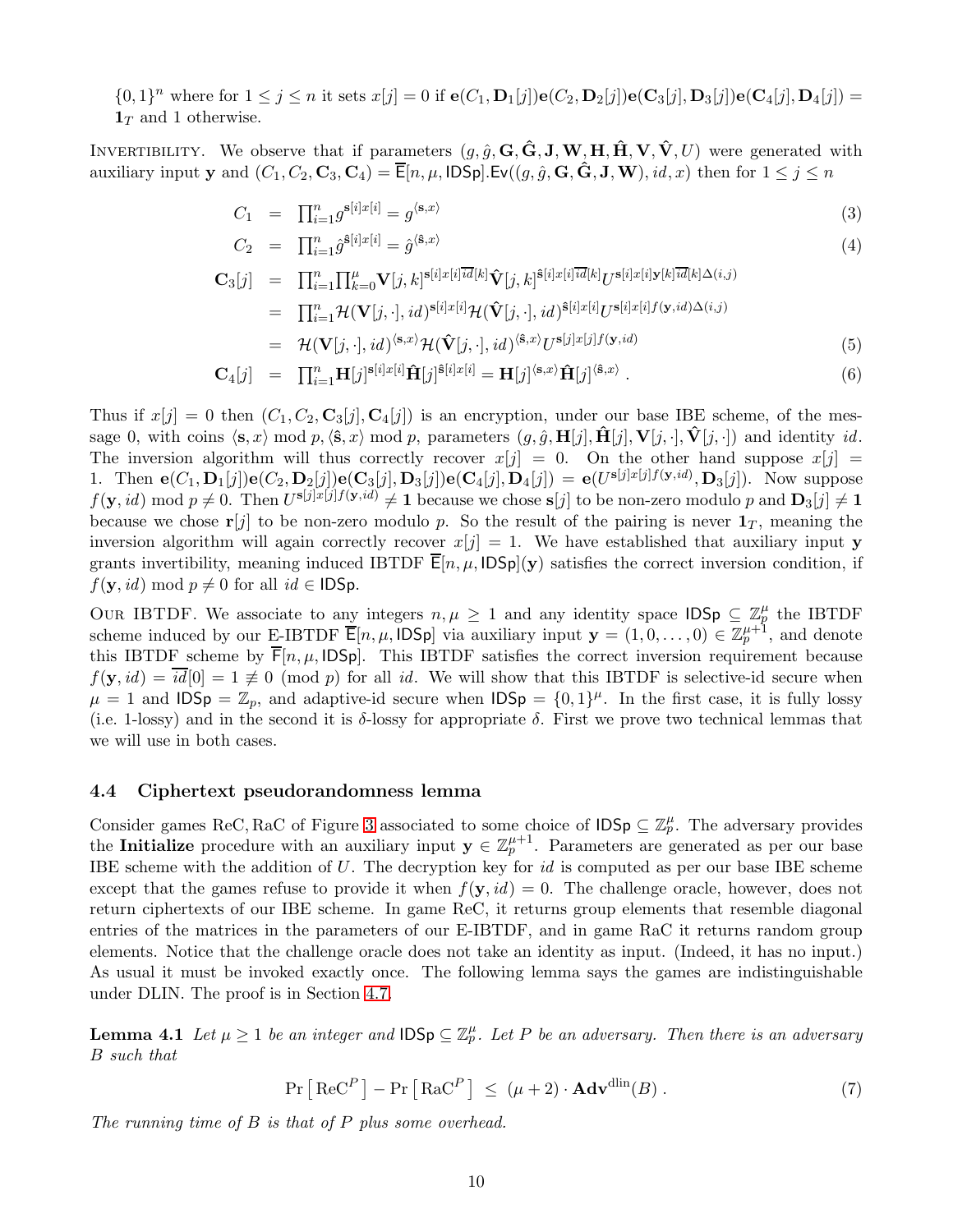| proc Initialize(y) $\#$ ReC, RaC                                                                             | proc Ch $()$ // ReC                                                                                                                                                                                  |
|--------------------------------------------------------------------------------------------------------------|------------------------------------------------------------------------------------------------------------------------------------------------------------------------------------------------------|
| $(\textit{pars}, \textit{msk}) \overset{\text{\$}}{\leftarrow} \textsf{IBE}[\mu, \textsf{IDSp}].\textsf{Pg}$ | $s \stackrel{\$}{\leftarrow} \mathbb{Z}_p^*$ ; $\hat{s} \stackrel{\$}{\leftarrow} \mathbb{Z}_p$ ; $G \leftarrow g^s$ ; $\hat{G} \leftarrow \hat{g}^{\hat{s}}$ ; $S \leftarrow H^s \hat{H}^{\hat{s}}$ |
| $(g, \hat{g}, H, \hat{H}, \mathbf{U}, \mathbf{\hat{U}}) \leftarrow \text{pars}$                              | For $k = 0, , \mu$ do $\mathbf{Z}[k] \leftarrow (U^{\mathbf{y}[k]}\mathbf{U}[k])^s \hat{\mathbf{U}}[k]^{\hat{s}}$                                                                                    |
| $U \overset{\$}{\leftarrow} \mathbb{G}^*$                                                                    | Return $(G, \hat{G}, S, \mathbf{Z})$                                                                                                                                                                 |
| Return $(g, \hat{g}, H, H, \mathbf{U}, \hat{\mathbf{U}}, U)$                                                 | proc Ch $()$ / RaC                                                                                                                                                                                   |
| <b>proc</b> GetDK $(id)$ // ReC, RaC                                                                         | $G, \hat{G}, S \stackrel{\$}{\leftarrow} \mathbb{G}$ ; $\mathbb{Z} \stackrel{\$}{\leftarrow} \mathbb{G}^{\mu+1}$                                                                                     |
| If $f(\mathbf{y}, id) = 0$ then $dk \leftarrow \perp$                                                        | Return $(G, \hat{G}, S, \mathbf{Z})$                                                                                                                                                                 |
| Else $dk \leftarrow \text{IBE}[\mu, \text{IDSp}].\text{Kg}(pars, msk, id)$                                   | <b>proc Finalize</b> $(d')$ / ReC, RaC                                                                                                                                                               |
| Return dk                                                                                                    | Return $(d'=1)$                                                                                                                                                                                      |

Figure 3: Games ReC ("Real Ciphertexts") and RaC ("Random Ciphertexts") associated to  $\mathsf{IDSp} \subseteq \mathbb{Z}_p^{\mu}$ .

<span id="page-11-0"></span>proc Initialize $(id)$  ${\bf y}_0 \stackrel{\hspace{0.1em}\mathsf{\scriptscriptstyle\$}}{\leftarrow} {\sf Aux}(id)\ ;\ {\bf y}_1 \leftarrow (1,0,\ldots,0)\ ;\ {\sf WIN} \leftarrow {\sf true}$  $g \stackrel{\$}{\leftarrow} \mathbb{G}^* \; ; \; t \stackrel{\$}{\leftarrow} \mathbb{Z}_p^* \; ; \; \hat{g} \leftarrow g^t \; ; \; U \stackrel{\$}{\leftarrow} \mathbb{G}^*$  $\mathbf{H}, \hat{\mathbf{H}} \overset{\hspace{0.1em}\mathsf{\scriptscriptstyle\$}}{\leftarrow} \mathbb{G}^n \; ; \; \mathbf{V}, \hat{\mathbf{V}} \overset{\hspace{0.1em}\mathsf{\scriptscriptstyle\$}}{\leftarrow} \mathbb{G}^{n \times (\mu+1)} \; ; \; \mathbf{s} \overset{\hspace{0.1em}\mathsf{\scriptscriptstyle\$}}{\leftarrow} (\mathbb{Z}_p^*)^n \; ; \; \hat{\mathbf{s}} \overset{\hspace{0.1em}\mathsf{\scriptscriptstyle\$}}{\leftarrow} \mathbb{Z}_p^n$ For  $i = 1, \ldots, n$  do  $\mathbf{G}[i] \leftarrow g^{\mathbf{s}[i]} ~;~ \mathbf{\hat{G}}[i] \leftarrow \hat{g}^{\mathbf{\hat{s}}[i]}$ For  $j = 1, \ldots, n$  do  $\mathbf{J}[i,j] \leftarrow \mathbf{H}[j]^\mathbf{s}[i] \hat{\mathbf{H}}[j]^\mathbf{\hat{s}}[i]$ For  $k = 0, \ldots, \mu$  do If  $(i = j \text{ and } i \leq l)$  then  $\mathbf{W}[i, j, k] \overset{\$}{\underset{i \in \mathbb{N}}{\leftarrow}} \mathbb{G}$ Else  $\mathbf{W}[i,j,k] \leftarrow \mathbf{V}[j,k]^{\mathbf{s}[i]}\hat{\mathbf{V}}[j,k]^{\mathbf{\hat{s}}[i]}U^{\mathbf{s}[i]}\mathbf{y}_{b}[k]\Delta(i,j)$  $\textit{pars} \leftarrow (g, \hat{g}, \textbf{G}, \hat{\textbf{G}}, \textbf{J}, \textbf{W}, \textbf{H}, \hat{\textbf{H}}, \textbf{V}, \hat{\textbf{V}}, U) \ ; \ \textit{msk} \leftarrow t$  $IS \leftarrow \emptyset$ ;  $id^* \leftarrow id$ Return pars  ${\bf proc\; GetDK}(\emph{id})$  $IS \leftarrow IS \cup \{id\}$ If  $f(\mathbf{y}_0, id) = 0$  then WIN ← false;  $dk \leftarrow \perp$ Else  $dk \leftarrow \overline{\mathsf{E}}[n, \mu, \mathsf{IDSp}].\mathsf{Kg}(pars, msk, id)$ Return dk  $\mathbf{proc} \ \mathbf{Ch}(id)$  $id^* \leftarrow id$ If  $f(\mathbf{y}_0, id) \neq 0$  then WIN  $\leftarrow$  false  $\mathbf{proc}\ \mathbf{Finalize}(d^{\prime})$ Return  $((d' = 1)$  and  $(id^* \notin IS)$  and  $WIN)$ 

<span id="page-11-1"></span>Figure 4: Games RL<sub>l,b</sub>  $(0 \le l \le n$  and  $b \in \{0,1\})$  associated to  $n, \mu$ , IDSp, Aux for proof of Lemma [4.2.](#page-13-0)

## <span id="page-11-3"></span>4.5 Proof of Lemma [4.2](#page-13-0)

Consider the games of Figure [4.](#page-11-1) Game  $RL_{l,b}$  makes the diagonal entries of W (namely all the  $\mu + 1$ entries with  $i = j$  random for  $i \leq l$  and otherwise makes them using  $y_b$ . Game RL<sub>0,1</sub> is the same as game RL<sub>0</sub> and game RL<sub>0,0</sub> is the same as game RL<sub>n</sub>. Games RL<sub>n,0</sub>, RL<sub>n,1</sub> are identical: both make all diagonal entries of W (meaning,  $i = j$ ) random, and when  $i \neq j$  we have  $\Delta(i, j) = 0$  so  $\mathbf{y}_b(k)$  has no impact on  $W[i, j, k]$  in the Else statement. Thus we have

$$
Pr[RL_0^A] - Pr[RL_n^A] = (Pr[RL_{0,1}^A] - Pr[RL_{n,1}^A]) + (Pr[RL_{n,0}^A] - Pr[RL_{0,0}^A]) .
$$

We will design adversaries  $P_0$ ,  $P_1$  so that

<span id="page-11-2"></span>
$$
Pr[ReC^{P_0}] - Pr[RaC^{P_0}] = \frac{1}{n} \cdot (Pr[RL_{n,0}^A] - Pr[RL_{0,0}^A])
$$
\n(8)

$$
Pr[ReC^{P_1}] - Pr[RaC^{P_1}] = \frac{1}{n} \cdot (Pr[RL_{0,1}^A] - Pr[RL_{n,1}^A]) . \qquad (9)
$$

Adversary P picks  $b \leftarrow \{0, 1\}$  and runs  $P_b$ . This yields Equation [\(10\)](#page-13-1). Now we present adversary  $P_b$  $(b \in \{0, 1\})$ . It runs adversary A, responding to its oracle queries as follows.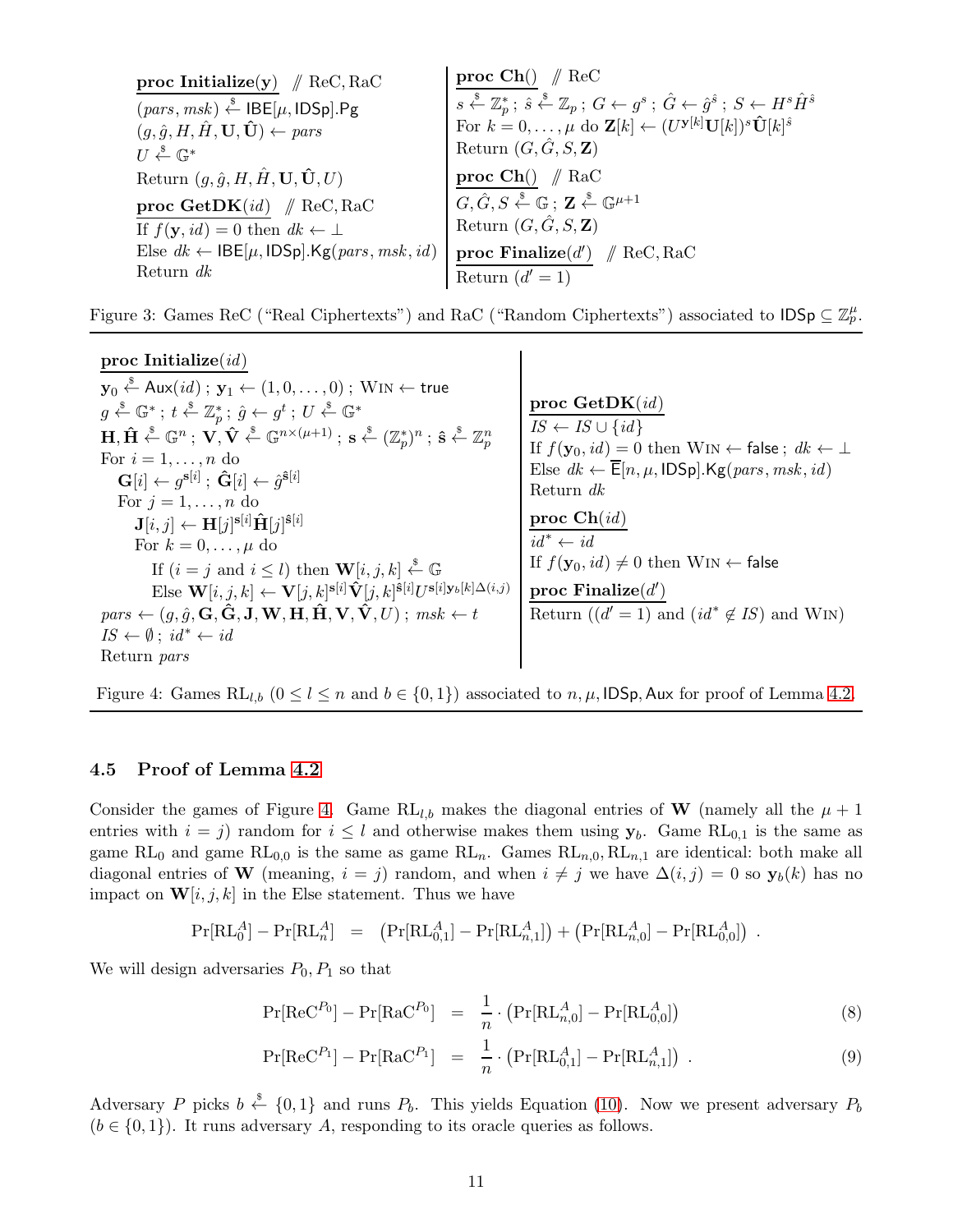When A makes query **Initialize** $(id)$ , adversary  $P_b$  begins with

 $l \stackrel{\$} \leftarrow \{1,\ldots,n\}$ ;  $\mathbf{y}_0 \stackrel{\$} \leftarrow \mathsf{Aux}(id)$ ;  $\mathbf{y}_1 \leftarrow (1,0,\ldots,0)$ ;  $\text{WIN}_A \leftarrow \text{true}$ ;  $IS_A \leftarrow \emptyset$  $(g, \hat{g}, H, \hat{H}, \mathbf{U}, \mathbf{\hat{U}}, U) \overset{\$}{\leftarrow} \mathbf{Initialize}(\mathbf{y}_b) ;~ (G, \hat{G}, S, \mathbf{Z}) \overset{\$}{\leftarrow} \mathbf{Ch}().$ 

Here  $P_b$  has called its own **Initialize** procedure with input  $y_b$  and then called its **Ch** procedure. Now it creates parameters pars for A as follows:

$$
\mathbf{h}, \hat{\mathbf{h}} \stackrel{\$}{\leftarrow} \mathbb{Z}_p^n; \mathbf{v}, \hat{\mathbf{v}} \stackrel{\$}{\leftarrow} \mathbb{Z}_p^{n \times (\mu+1)}; \mathbf{s} \stackrel{\$}{\leftarrow} (\mathbb{Z}_p^*)^n; \hat{\mathbf{s}} \stackrel{\$}{\leftarrow} \mathbb{Z}_p^n
$$
\nFor  $i = 1, ..., n$  do\nIf  $(i = l)$  then  $\mathbf{H}[i] \leftarrow H$ ;  $\hat{\mathbf{H}}[i] \leftarrow \hat{H}$ ;  $\mathbf{G}[i] \leftarrow G$ ;  $\hat{\mathbf{G}}[i] \leftarrow \hat{G}$ \nIf  $(i \neq l)$  then  $\mathbf{H}[i] \leftarrow g^{\mathbf{h}[i]}$ ;  $\hat{\mathbf{H}}[i] \leftarrow \hat{g}^{\hat{\mathbf{h}}[i]}$ ;  $\mathbf{G}[i] \leftarrow g^{s[i]}$ ;  $\hat{\mathbf{G}}[i] \leftarrow \hat{g}^{\hat{s}[i]}$ \nFor  $k = 0, ..., \mu$  do\nIf  $(i = l)$  then  $\mathbf{V}[i, k] \leftarrow \mathbf{U}[k]$ ;  $\hat{\mathbf{V}}[i, k] \leftarrow \hat{\mathbf{U}}[k]$ \nIf  $(i \neq l)$  then  $\mathbf{V}[i, k] \leftarrow g^{\mathbf{V}[i, k]}$ ;  $\hat{\mathbf{V}}[i, k] \leftarrow \hat{g}^{\mathbf{V}[i, k]}$ \nFor  $i = 1, ..., n$  do\nFor  $j = 1, ..., n$  do\nIf  $(i = l$  and  $j = i$ ) then  $\mathbf{J}[i, j] \leftarrow S$ \nIf  $(i = l$  and  $j \neq i$ ) then  $\mathbf{J}[i, j] \leftarrow G^{\mathbf{h}[j]} \hat{G}^{\hat{\mathbf{h}}[j]}$ \nIf  $(i \neq l)$  then  $\mathbf{J}[i, j] \leftarrow \mathbf{H}[j]^{s[i]} \hat{\mathbf{H}}[j]^{\hat{s}[i]}$ \nFor  $k = 0, ..., \mu$  do\nIf  $(i = j$  and  $i \leq l - 1)$ 

It returns pars to A.

When adversary A makes query  $\mathbf{GetDK}(id)$ , adversary  $P_b$  proceeds as follows. In this code,  $\mathbf{GetDK}$  is  $P_b$ 's own oracle:

$$
IS_A \leftarrow IS_A \cup \{id\}
$$
  
\nIf  $f(\mathbf{y}_0, id) = 0$  then  $WIN_A \leftarrow false$ ;  $dk \leftarrow \bot$   
\nElse  
\n $(D_1, D_2, D_3, D_4) \xleftarrow{\$} \mathbf{GetDK}(id)$   
\n $\mathbf{r}' \xleftarrow{\$} (\mathbb{Z}_p^*)^n$ ;  $\mathbf{\hat{r}}' \xleftarrow{\$} \mathbb{Z}_p^n$   
\nFor  $i = 1, ..., n$  do  
\nIf  $i = l$  then  $(\mathbf{D}_1[i], \mathbf{D}_2[i], \mathbf{D}_3[i], \mathbf{D}_4[i]) \leftarrow (D_1, D_2, D_3, D_4)$   
\nElse  
\n $\mathbf{D}_1[i] \leftarrow \mathcal{H}(\mathbf{V}[i, \cdot], id)^{\mathbf{r}'[i]} \mathbf{H}[i]^{\mathbf{\hat{r}}'[i]}$ ;  $\mathbf{D}_2[i] \leftarrow g^{f(\hat{\mathbf{v}}, id)\mathbf{r}'[i]} g^{\hat{\mathbf{h}}[i]\hat{\mathbf{r}}[i]}$   
\n $\mathbf{D}_3[i] \leftarrow g^{-\mathbf{r}'[i]}$ ;  $\mathbf{D}_4[i] \leftarrow g^{-\hat{\mathbf{r}}'[i]}$   
\n $dk \leftarrow (\mathbf{D}_1, \mathbf{D}_2, \mathbf{D}_3, \mathbf{D}_4)$ 

It returns dk to A. Notice that  $P_b$ 's invocation of **GetDK** will never return  $\perp$ . In the case  $b = 1$  this is true because  $f(\mathbf{y}_1, \cdot) = 1 \neq 0$ . In the case  $b = 0$  it is true because the case  $f(\mathbf{y}_0, id) = 0$  was excluded by the If statement. To justify the above simulation, define  $\mathbf{r}, \mathbf{\hat{r}}$  by  $\mathbf{r}[i] = \mathbf{r}'[i]/t$  and  $\mathbf{\hat{r}}[i] = \mathbf{\hat{r}}'[i]/t$  for  $i \neq l$ and  $\mathbf{r}[l], \hat{\mathbf{r}}[l]$  as the randomness underlying  $(D_1, D_2, D_3, D_4)$ . Then think of  $\mathbf{r}, \hat{\mathbf{r}}$  as the randomness used by the real key generation algorithm. Here t is the secret key, so that  $\hat{g} = g^t$ .

When adversary A makes query  $\text{Ch}(id)$ , adversary  $P_b$  proceeds as follows:

$$
id^* \leftarrow id
$$
  
If  $f(\mathbf{y}_0, id) \neq 0$  then  $WIN_A \leftarrow$  false.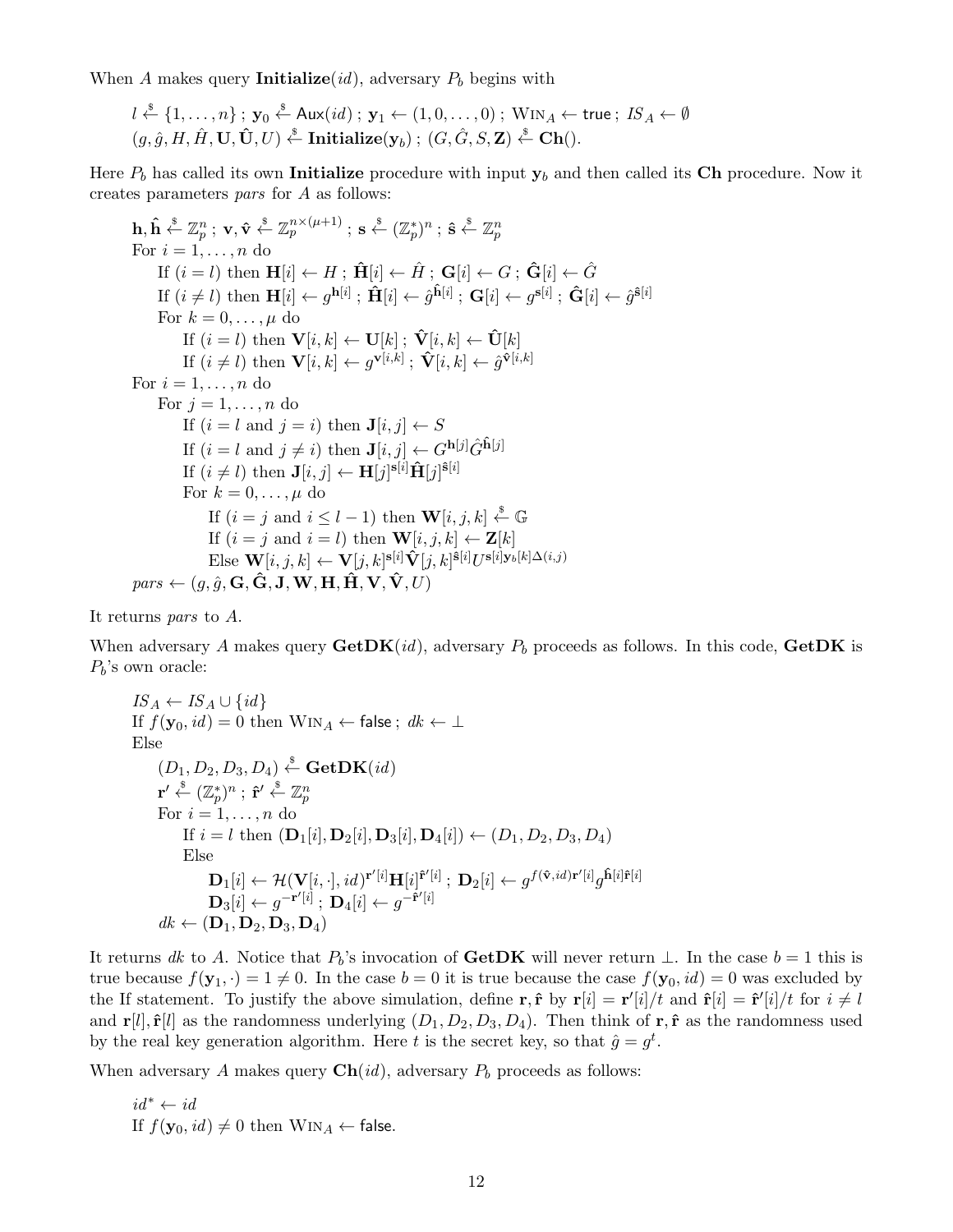| proc GetDK $(id)$ // RL <sub>0</sub> , RL <sub>n</sub>                            |
|-----------------------------------------------------------------------------------|
| $IS \leftarrow IS \cup \{id\}$                                                    |
| If $f(\mathbf{y}_0, id) = 0$ then $WIN \leftarrow false$ ; $dk \leftarrow \perp$  |
| Else $dk \leftarrow \mathsf{E}[n, \mu, \mathsf{IDSp}].\mathsf{Kg}(pars, msk, id)$ |
| Return dk                                                                         |
| <b>proc</b> $\text{Ch}(id) \neq \text{RL}_0, \text{RL}_n$                         |
| $id^* \leftarrow id$                                                              |
| If $f(\mathbf{y}_0, id) \neq 0$ then $WIN \leftarrow$ false                       |
| proc Finalize(d') $\#$ RL <sub>0</sub> , RL <sub>n</sub>                          |
| Return ( $(d' = 1)$ and $(id^* \notin IS)$ and WIN)                               |
|                                                                                   |

<span id="page-13-2"></span>Figure 5: Games  $\text{RL}_0$ ,  $\text{RL}_n$  ("Real-to-Losssy") associated to  $n, \mu$ ,  $\text{IDSp} \subseteq \mathbb{Z}_p^{\mu}$  and auxiliary input generator algorithm Aux.

Finally, A halts with output d'. Adversaries  $P_0, P_1$  compute their output differently. Adversary  $P_1$  returns 1 if

$$
(d' = 1)
$$
 and  $id^* \notin IS_A$  and  $Win_A$ 

and 0 otherwise. Adversary  $P_0$  does the opposite, returning 0 if the above condition is true and 1 otherwise. We obtain Equations [\(8\)](#page-11-2), [\(9\)](#page-11-2) as follows:

$$
Pr[ReC^{P_1}] - Pr[RaC^{P_1}] = \frac{1}{n} \sum_{l=1}^{n} Pr[RL_{l-1,1}^A] - Pr[RL_{l,1}^A]
$$
  
\n
$$
= Pr[RL_{0,1}^A] - Pr[RL_{n,1}^A]
$$
  
\n
$$
Pr[ReC^{P_0}] - Pr[Rac^{P_0}] = \frac{1}{n} \sum_{l=1}^{n} (1 - Pr[RL_{l-1,0}^A]) - (1 - Pr[RL_{l,0}^A])
$$
  
\n
$$
= \frac{1}{n} \sum_{l=1}^{n} Pr[RL_{l,0}^A] - Pr[RL_{l-1,0}^A]
$$
  
\n
$$
= Pr[RL_{n,0}^A] - Pr[RL_{0,0}^A].
$$

### 4.6 Real-to-lossy lemma

Consider games  $\text{RL}_0$ ,  $\text{RL}_n$  of Figure [5](#page-13-2) associated to some choice of  $n, \mu$ ,  $\text{IDSp} \subseteq \mathbb{Z}_p^{\mu}$  and auxiliary input generator Aux for  $\overline{E}[n,\mu,\text{IDSp}]$ . The latter is an algorithm that takes input an identity in IDSp and returns an auxiliary input in  $\mathbb{Z}_p^{\mu+1}$ . Game RL<sub>0</sub> obtains an auxiliary input  $\mathbf{y}_0$  via Aux but generates parameters exactly as  $\overline{\mathsf{E}}[n,\mu,\mathsf{IDSp}].\mathsf{Pg}$  with the real auxiliary input  $\mathbf{y}_1$ . The game will return true under the same condition as game Real but additionally requiring that  $f(\mathbf{y}_0, id) \neq 0$  for all  $\mathbf{GetDK}(id)$  queries and  $f(\mathbf{y}_0, id) = 0$  for the Ch(id) query. Game RL<sub>n</sub> generates parameters with the auxiliary input provided by Aux but is otherwise identical to game RL0. The following lemma says it is hard to distinguish these games. We will apply this by defining Aux in such a way that its output  $y_0$  results in a lossy setup. The proof of the following is in Section [4.5.](#page-11-3)

<span id="page-13-0"></span>**Lemma 4.2** Let  $n, \mu \geq 1$  be integers and  $\mathsf{IDSp} \subseteq \mathbb{Z}_p^{\mu}$ . Let Aux be an auxiliary input generator for  $\overline{\mathsf{E}}[n,\mu,\mathsf{IDSp}]$  and A an adversary. Then there is an adversary P such that

<span id="page-13-1"></span>
$$
Pr[RL_0^A] - Pr[RL_n^A] \leq 2n \cdot (Pr[ReC^P] - Pr[RaC^P]) . \qquad (10)
$$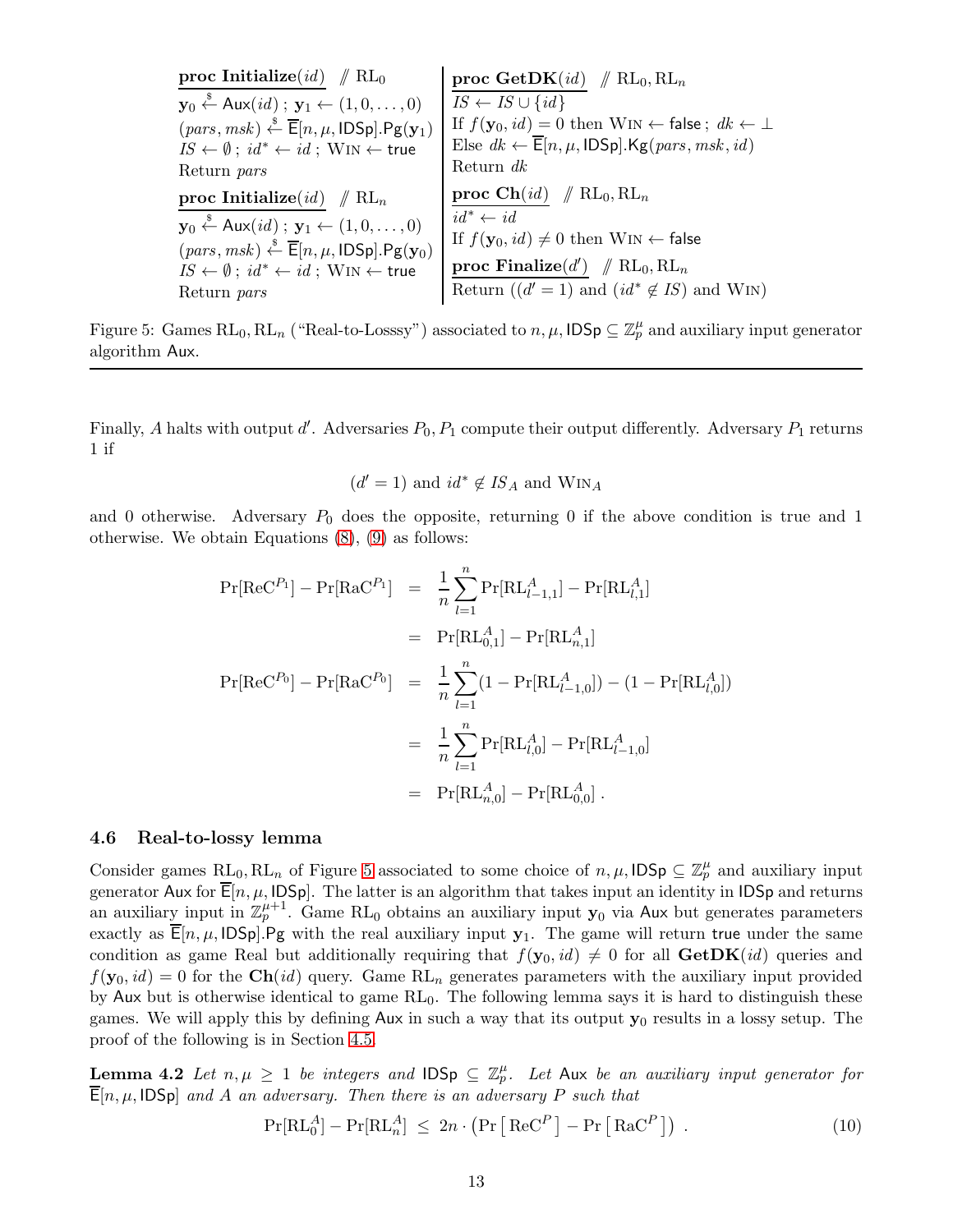|                                                                                                                                                        | proc Ch $()$ // PC                                                                                                                                                                                       |
|--------------------------------------------------------------------------------------------------------------------------------------------------------|----------------------------------------------------------------------------------------------------------------------------------------------------------------------------------------------------------|
| proc Initialize(y) $\# PC, PC_l$                                                                                                                       | $s \stackrel{\$}{\leftarrow} \mathbb{Z}_p^*$ ; $\hat{s} \stackrel{\$}{\leftarrow} \mathbb{Z}_p$ ; $G \leftarrow g^s$ ; $\hat{G} \leftarrow \hat{g}^{\hat{s}}$ ; $S \leftarrow H^s \hat{H}^{\hat{s}}$     |
| $(\textit{pars}, \textit{msk}) \overset{\text{\$}}{\leftarrow} \textsf{IBE}[\mu, \textsf{IDSp}].\textsf{Pg}$                                           | For $k = 0, , \mu$ do $\mathbf{Z}[k] \leftarrow (U^{\mathbf{y}[k]} \mathbf{U}[k])^s \hat{\mathbf{U}}[k]^{\hat{s}}$                                                                                       |
| $(g, \hat{g}, H, \hat{H}, \mathbf{U}, \mathbf{\hat{U}}) \leftarrow \text{pars}$                                                                        | Return $(G, \hat{G}, S, \mathbf{Z})$                                                                                                                                                                     |
| $U \overset{\$}{\leftarrow} \mathbb{G}^*$                                                                                                              | proc Ch $()$ // PC <sub>l</sub>                                                                                                                                                                          |
| Return $(g, \hat{g}, H, \hat{H}, \mathbf{U}, \hat{\mathbf{U}}, U)$                                                                                     | $s \stackrel{\$}{\leftarrow} \mathbb{Z}_p^*$ ; $\hat{s} \stackrel{\$}{\leftarrow} \mathbb{Z}_p$ ; $G \leftarrow g^s$ ; $\hat{G} \leftarrow \hat{g}^{\hat{s}}$ ; $S \stackrel{\$}{\leftarrow} \mathbb{G}$ |
| proc GetDK $(id)$ // PC, PC <sub>l</sub>                                                                                                               | For $k = 0, \ldots, l-1$ do $\mathbf{Z}[k] \stackrel{\$}{\leftarrow} \mathbb{G}$                                                                                                                         |
| If $f(\mathbf{y}, id) = 0$ then $dk \leftarrow \perp$                                                                                                  | For $k = l, , \mu$ do $\mathbf{Z}[k] \leftarrow (U^{\mathbf{y}[k]} \mathbf{U}[k])^s \hat{\mathbf{U}}[k]^{\hat{s}}$                                                                                       |
| Else $dk \leftarrow \text{IBE}[\mu, \text{IDSp}].\text{Kg}(pars, msk, id)$                                                                             | Return $(G, \hat{G}, S, \mathbf{Z})$                                                                                                                                                                     |
| Return dk                                                                                                                                              | proc Finalize(d') $\# PC, PC_l$                                                                                                                                                                          |
|                                                                                                                                                        | Return $(d'=1)$                                                                                                                                                                                          |
| Figure 6: Games PC, PC <sub>l</sub> ( $0 \le l \le \mu + 1$ ) associated to $\mathsf{IDSp} \subseteq \mathbb{Z}_p^{\mu+1}$ for the proof of Lemma 4.1. |                                                                                                                                                                                                          |
|                                                                                                                                                        |                                                                                                                                                                                                          |

<span id="page-14-1"></span>The running time of P is that of A plus some overhead. If A is selective-id then so is P.

The last statement allows us to use the lemma in both the selective-id and adaptive-id cases.

### <span id="page-14-0"></span>4.7 Proof of Lemma [4.1](#page-10-0)

Consider the games of Figure [6.](#page-14-1) Game PC is the same as game ReC. Game PC<sub>l</sub>  $(0 \le l \le \mu + 1)$  makes S random and also makes the first  $l-1$  entries of Z random and the rest real. Thus PC<sub> $\mu+1$ </sub> is the same as RaC. We will design adversaries  $B_1, B_2$  so that

<span id="page-14-2"></span>
$$
\mathbf{Adv}^{\text{dlin}}(B_1) = \Pr[\text{PC}^P] - \Pr[\text{PC}^P_0] \tag{11}
$$

$$
\mathbf{Adv}^{\text{dlin}}(B_2) = \frac{1}{\mu + 1} \left( \Pr[\text{PC}_0^P] - \Pr[\text{PC}_{\mu+1}^P] \right) \tag{12}
$$

Adversary B will run  $B_1$  with probability  $1/(\mu + 2)$  and  $B_2$  with probability  $(\mu + 1)/(\mu + 2)$ . This yields Equation [\(7\)](#page-10-1).

On input  $(g, \hat{g}, g^s, \hat{g}^s, H, T)$  where T is either  $H^{s+\hat{s}}$  or random, adversary  $B_1$  runs adversary P, responding to its oracle queries as follows. When P makes query **Initialize**(y), adversary  $B_1$  lets

$$
\mathbf{u}, \hat{\mathbf{u}} \stackrel{\$}{\leftarrow} \mathbb{Z}_p^{\mu+1} \; ; \; u, v \stackrel{\$}{\leftarrow} \mathbb{Z}_p \; ; \; \hat{H} \leftarrow H\hat{g}^v \; ; \; U \leftarrow \hat{g}^u
$$
\n
$$
\text{For } k = 0, \dots, \mu \text{ do } \mathbf{U}[k] \leftarrow U^{-\mathbf{y}[k]} g^{\mathbf{u}[k]} \; ; \; \hat{\mathbf{U}}[k] \leftarrow \hat{g}^{\hat{\mathbf{u}}[k]}
$$

It returns  $(g, \hat{g}, H, \hat{H}, \mathbf{U}, \hat{\mathbf{U}}, U)$  to P. When P makes its (single) Ch() query, adversary  $B_1$  lets

$$
S \leftarrow T\hat{g}^{v\hat{s}}
$$
  
For  $k = 0, ..., \mu$  do  $\mathbf{Z}[k] \leftarrow g^{s\mathbf{u}[k]}\hat{g}^{s\hat{\mathbf{u}}[k]}$ 

It returns  $(g^s, \hat{g}^{\hat{s}}, S, \mathbf{Z})$  to P. Notice that for  $0 \leq k \leq \mu$ 

$$
\mathbf{Z}[k] = g^{s\mathbf{u}[k]} \hat{g}^{\hat{s}\hat{\mathbf{u}}[k]} = (U^{\mathbf{y}[k] - \mathbf{y}[k]} g^{\mathbf{u}[k]})^s \hat{g}^{\hat{s}\hat{\mathbf{u}}[k]} = (U^{\mathbf{y}[k]} \mathbf{U}[k])^s \mathbf{\hat{U}}[k]^{\hat{s}} \ .
$$

Also if  $T = H^{s+\hat{s}}$  then  $S = T\hat{g}^{v\hat{s}} = H^s(H\hat{g}^v)^{\hat{s}} = H^s\hat{H}^{\hat{s}}$  as in PC while if T is random, so is S, as in PC<sub>0</sub>. When P makes query  $\text{GetDK}(id)$ , adversary  $B_1$  does the following:

If  $f(\mathbf{y}, id) = 0$  then  $dk \leftarrow \perp$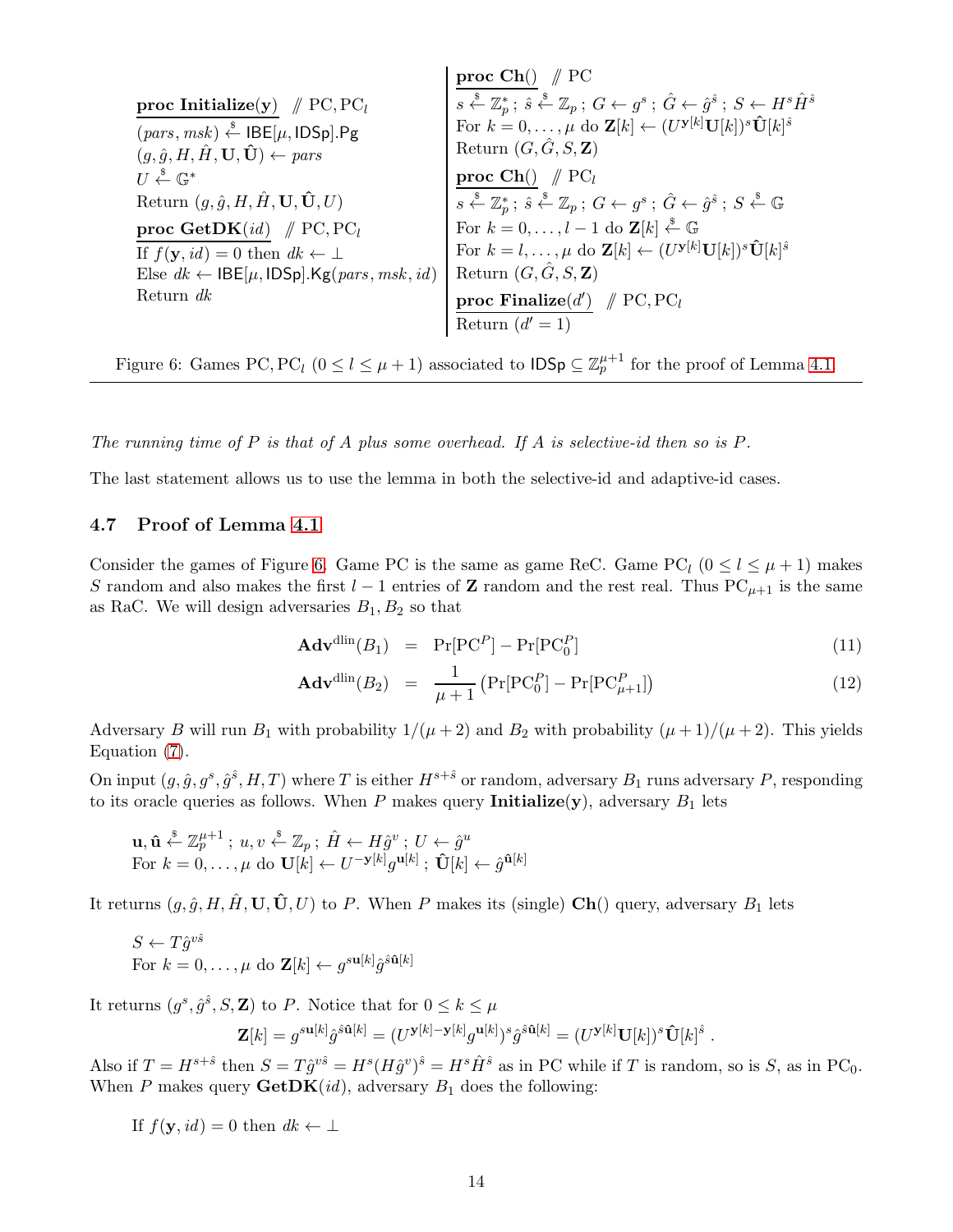Else

$$
r', \hat{r}' \stackrel{\$}{\leftarrow} \mathbb{Z}_p
$$
  
\n
$$
D_1 \leftarrow g^{-f(\mathbf{y}, id)ur'} g^{f(\mathbf{u}, id)r'} H^{-f(\mathbf{u}, id)\hat{r}'/f(\mathbf{y}, id)}; D_2 \leftarrow g^{f(\hat{u}, id)r'} H^{-f(\mathbf{u}, id)\hat{r}'/f(\mathbf{y}, id)} \hat{H}^{u\hat{r}'}
$$
  
\n
$$
D_3 \leftarrow H^{\hat{r}'/f(\mathbf{y}, id)} g^{-r'}; D_4 \leftarrow \hat{g}^{-u\hat{r}'}; dk \leftarrow (D_1, D_2, D_3, D_4)
$$

It returns dk to P. We now show this key is properly distributed. Let h be such that  $H = g<sup>h</sup>$  and let

$$
r = \frac{r'}{t} - \frac{h\hat{r}'}{tf(\mathbf{y}, id)} \bmod p \quad \text{and} \quad \hat{r} = u\hat{r}' \bmod p .
$$

Since  $t, f(\mathbf{y}, uid)$  are non-zero modulo p and  $r', \hat{r}'$  are random,  $r, \hat{r}$  are random as well. The following computes the correct secret key components with the above randomness and shows that they are the ones of the simulation:

$$
\mathcal{H}(\mathbf{U}, id)^{tr} H^{t\hat{r}} = \mathbf{U}[0]^{tr} \left( \prod_{k=1}^{\mu} \mathbf{U}[k]^{id[k]tr} \right) H^{t\hat{r}}
$$
\n
$$
= U^{-\mathbf{y}[0]tr} g^{\mathbf{u}[0]tr} \left( \prod_{k=1}^{\mu} U^{-\mathbf{y}[k]id[k]tr} g^{\mathbf{u}[k]id[k]tr} \right) H^{t\hat{r}}
$$
\n
$$
= U^{-f(\mathbf{y}, id)tr} g^{f(\mathbf{u}, id)r} H^{t\hat{r}}
$$
\n
$$
= U^{-f(\mathbf{y}, id)(r'-h\hat{r}'/f(\mathbf{y}, id))} g^{f(\mathbf{u}, id)(r'-h\hat{r}'/f(\mathbf{y}, id))} H^{t\hat{u}\hat{r}'}
$$
\n
$$
= \hat{g}^{-h\hat{u}\hat{r}'} g^{-f(\mathbf{y}, id)\hat{u}r'} g^{f(\mathbf{u}, id)r'} g^{-f(\mathbf{u}, id)\hat{r}'} / f(\mathbf{y}, id)} g^{ht\hat{u}\hat{r}'}
$$
\n
$$
= g^{-f(\mathbf{y}, id)\hat{u}r'} g^{f(\mathbf{u}, id)r'} H^{-f(\mathbf{u}, id)\hat{r}'} / f(\mathbf{y}, id)} = D_1
$$
\n
$$
\mathcal{H}(\hat{\mathbf{U}}, id)^{r} \hat{H}^{\hat{r}} = \hat{\mathbf{U}}[0]^{r} \left( \prod_{k=1}^{\mu} \hat{\mathbf{U}}[k]^{id[k]r} \right) \hat{H}^{\hat{r}} = \hat{g}^{\hat{u}[0]r} \left( \prod_{k=1}^{\mu} \hat{g}^{\hat{u}[k]id[k]r} \right) \hat{H}^{\hat{r}}
$$
\n
$$
= \hat{g}^{f(\hat{u}, id)r} \hat{H}^{\hat{r}} = g^{f(\hat{u}, id)tr} \hat{H}^{\hat{r}}
$$
\n
$$
= g^{f(\hat{u}, id)(r'-h\hat{r}'/f(\mathbf{y}, id))} \hat{H}^{u\hat{r}'} = g^{f(\hat{u}, id)r'} H^{-f(\mathbf{u}, id)\hat{r}'/f(\mathbf
$$

Finally adversary P outputs d'. Adversary  $B_1$  also outputs d', so we have Equation [\(11\)](#page-14-2).

On input  $(g, \hat{g}, g^s, \hat{g}^{\hat{s}}, \hat{U}, T)$  where T is either  $\hat{U}^{s+\hat{s}}$  or random, adversary  $B_2$  runs adversary  $P$ , responding to its oracle queries as follows. When P makes query **Initialize**(y), adversary  $B_1$  lets

$$
l \stackrel{\$}{\leftarrow} \{0, \ldots, \mu\} ; \mathbf{u}, \hat{\mathbf{u}} \stackrel{\$}{\leftarrow} \mathbb{Z}_p^{\mu+1} ; u, h, \hat{h} \stackrel{\$}{\leftarrow} \mathbb{Z}_p ; H \leftarrow \hat{g}^h ; \hat{H} \leftarrow \hat{g}^{\hat{h}} ; U \leftarrow g^u
$$
  
For  $k = 0, \ldots, \mu$  do  $\mathbf{U}[k] \leftarrow \hat{U}^{\Delta(l,k)} g^{\mathbf{u}[k]}; \hat{\mathbf{U}}[k] \leftarrow \hat{U}^{\Delta(l,k)} \hat{g}^{\hat{\mathbf{u}}[k]}$ 

It returns  $(g, \hat{g}, H, \hat{H}, \mathbf{U}, \hat{\mathbf{U}}, U)$  to P. When P makes its (single) Ch() query, adversary  $B_2$  lets

$$
S \stackrel{\$}{\leftarrow} \mathbb{G}
$$
  
For  $k = 0, ..., l - 1$  do  $\mathbf{Z}[k] \stackrel{\$}{\leftarrow} \mathbb{G}$   
For  $k = l, ..., \mu$  do  $\mathbf{Z}[k] \leftarrow (g^s)^{u\mathbf{y}[k] + \mathbf{u}[k]} (\hat{g}^s)^{\hat{\mathbf{u}}[k]} T^{\Delta(l,k)}$ 

It returns  $(g^s, \hat{g}^{\hat{s}}, S, \mathbf{Z})$  to P. Notice that for  $l + 1 \leq k \leq \mu$ 

$$
\mathbf{Z}[k] = (g^s)^{u\mathbf{y}[k] + \mathbf{u}[k]} (\hat{g}^s)^{\hat{\mathbf{u}}[k]} = U^{s\mathbf{y}[k]} \mathbf{U}[k]^s \hat{\mathbf{U}}[k]^{\hat{s}} = (U^{\mathbf{y}[k]} \mathbf{U}[k])^s \hat{\mathbf{U}}[k]^{\hat{s}}.
$$

If  $T = \hat{U}^{s+\hat{s}}$  then

$$
\mathbf{Z}[l] = (g^s)^{u\mathbf{y}[l] + u[l]}(\hat{g}^{\hat{s}})^{\hat{\mathbf{u}}[l]}T = U^{s\mathbf{y}[l]}(\hat{U}^{-1}\mathbf{U}[l])^s(\hat{U}^{-1}\hat{\mathbf{U}}[l])^{\hat{s}}\hat{U}^s\hat{U}^{\hat{s}} = (U^{\mathbf{y}[l]}\mathbf{U}[l])^s\hat{\mathbf{U}}[l]^{\hat{s}}
$$

as in game PC<sub>l</sub>. On the other hand if T is random then so is  $\mathbf{Z}[l]$ , as in game PC<sub>l+1</sub>. When P makes query  $\text{GetDK}(id)$ , adversary  $B_2$  does the following: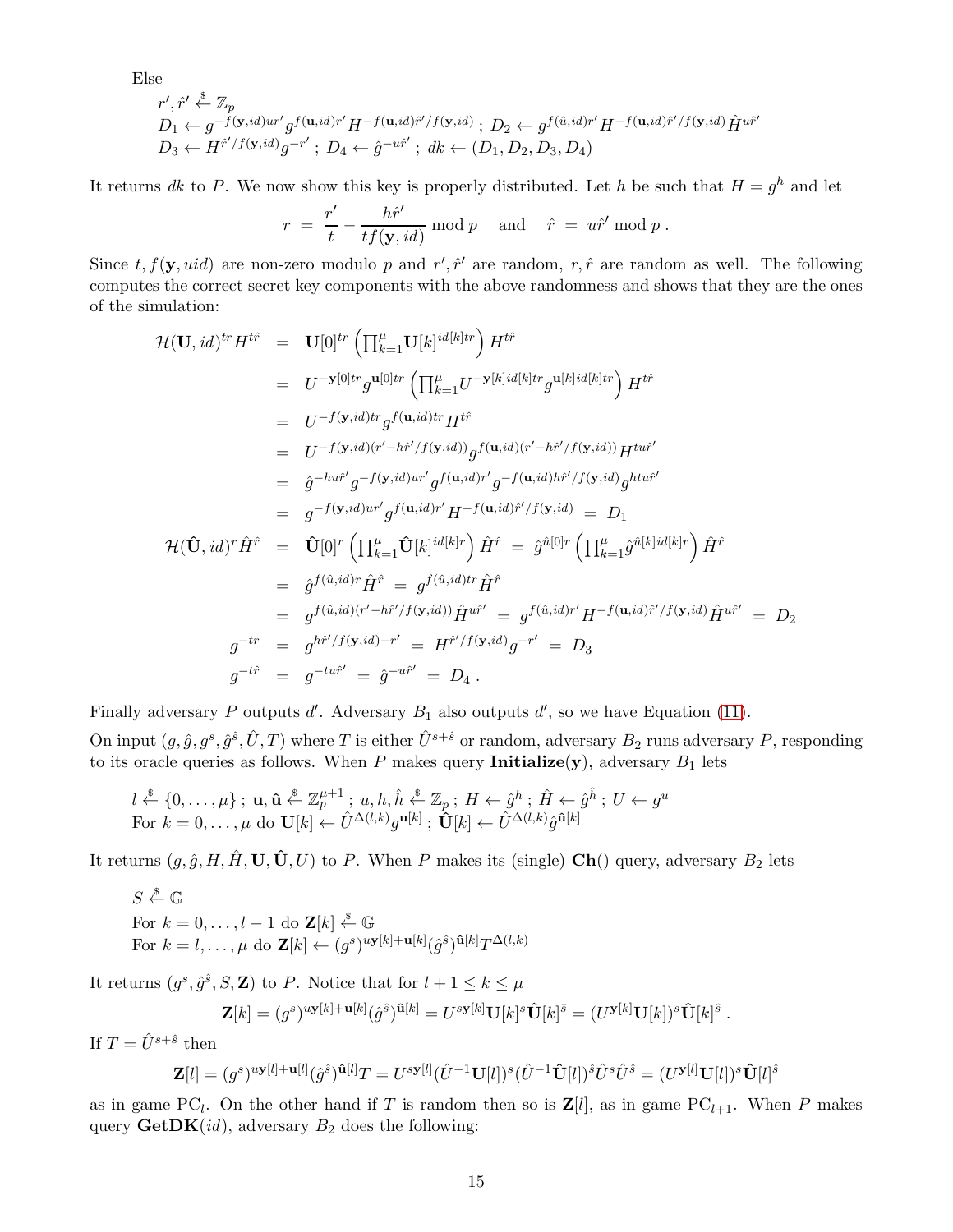If  $f(\mathbf{y}, id) = 0$  then  $dk \leftarrow \perp$ Else

$$
\begin{aligned} &r, \hat{r}' \stackrel{\$}{\leftarrow} \mathbb{Z}_p\\ &D_1 \leftarrow \hat{g}^{f(\mathbf{u},id)r} \hat{g}^{h\hat{r}'} \; ; \; D_2 \leftarrow g^{f(\mathbf{u},id)r} \hat{U}^{id[l]r} g^{\hat{h}\hat{r}'} \hat{U}^{-\hat{h}id[l]r/h}\\ &D_3 \leftarrow \hat{g}^{-r} \; ; \; D_4 \leftarrow \hat{U}^{id[l]r/h} g^{-\hat{r}'} \; ; \; dk \leftarrow (D_1, D_2, D_3, D_4) \end{aligned}
$$

It returns dk to P. We now show this key is properly distributed. Let  $\hat{u}$  be such that  $\hat{U} = g^{\hat{u}}$  and let

$$
\hat{r} ~=~ \frac{\hat{r}'}{t}-\frac{id[l]\hat{u}r}{th}\bmod p{\ .}
$$

Since t is non-zero modulo p and  $\hat{r}'$  is random,  $\hat{r}$  is random as well. The following computes the correct secret key components with the above randomness and shows that they are the ones of the simulation:

$$
\mathcal{H}(\mathbf{U}, id)^{tr} H^{t\hat{r}} = \mathbf{U}[0]^{tr} \left( \prod_{k=1}^{\mu} \mathbf{U}[k]^{id[k]tr} \right) H^{t\hat{r}}
$$
\n
$$
= g^{\mathbf{u}[0]tr} \left( \prod_{k=1}^{\mu} \hat{U}^{id[k]tr\Delta(l,k)} g^{\mathbf{u}[k]id[k]tr} \right) \hat{g}^{ht\hat{r}}
$$
\n
$$
= g^{f(\mathbf{u}, id)tr} \hat{U}^{id[l]tr} \hat{g}^{ht\hat{r}} = g^{f(\mathbf{u}, id)tr} \hat{U}^{id[l]tr} \hat{g}^{h(\hat{r}' - id[l]\hat{u}r/h)}
$$
\n
$$
= \hat{g}^{f(\mathbf{u}, id)r} \hat{U}^{id[l]tr} \hat{g}^{h\hat{r}'} \hat{g}^{-id[l]\hat{u}r} = \hat{g}^{f(\mathbf{u}, id)r} g^{id[l]\hat{u}rt} \hat{g}^{h\hat{r}'} \hat{g}^{-id[l]\hat{u}r}
$$
\n
$$
= \hat{g}^{f(\mathbf{u}, id)r} \hat{g}^{h\hat{r}'} = D_1
$$
\n
$$
\mathcal{H}(\hat{\mathbf{U}}, id)^{r} \hat{H}^{\hat{r}} = \hat{\mathbf{U}}[0]^{r} \left( \prod_{k=1}^{\mu} \hat{\mathbf{U}}[k]^{id[k]r} \right) \hat{H}^{\hat{r}} = g^{\hat{\mathbf{u}}[0]r} \left( \prod_{k=1}^{\mu} \hat{U}^{id[k]r\Delta(l,k)} g^{\hat{\mathbf{u}}[k]r} \right) \hat{g}^{\hat{h}\hat{r}}
$$
\n
$$
= g^{f(\hat{\mathbf{u}}, id)r} \hat{U}^{id[l]r} g^{\hat{h}\hat{r}} = g^{f(\hat{\mathbf{u}}, id)r} \hat{U}^{id[l]r} g^{\hat{h}(\hat{r}' - id[l]\hat{u}r/h)}
$$
\n
$$
= g^{f(\hat{\mathbf{u}}, id)r} \hat{U}^{id[l]r} g^{\hat{h}\hat{r}'} g^{-\hat{h}id[l]\hat{u}r/h} = g^{f(\mathbf{u
$$

Finally adversary  $P$  outputs  $d'$ . Adversary  $B_2$  also outputs  $d'$ . So

$$
\mathbf{Adv}^{\text{dlin}}(B_2) = \frac{1}{\mu + 1} \sum_{l=0}^{\mu} \Pr[\text{PC}_l^P] - \Pr[\text{PC}_{l+1}^P]
$$

$$
= \frac{1}{\mu + 1} \Pr[\text{PC}_0^P] - \Pr[\text{PC}_{\mu+1}^P]
$$

and we have Equation [\(12\)](#page-14-2).

#### 4.8 Selective-id security

We consider IBTDF  $\overline{F}[n,1,\mathbb{Z}_p]$ , the instance of our construction with  $\mu = 1$  and  $\text{IDSp} = \mathbb{Z}_p$ . We show that this IBTDF is selective-id  $\delta$ -lossy for  $\delta = 1$ , meaning fully selective-id lossy, and hence selective-id one-way. To do this we define a sibling  $\overline{LF}[n, 1, \mathbb{Z}_p]$ . It preserves the key-generation, evaluation and inversion algorithms of  $\overline{\mathsf{F}}[n,1,\mathbb{Z}_p]$  and alters parameter generation to

Algorithm 
$$
\overline{\mathsf{LF}}[n, 1, \mathbb{Z}_p].\mathsf{Pg}(id)
$$
  
\n $\mathbf{y} \leftarrow (-id, 1); (pars, msk) \stackrel{\$}{\leftarrow} \overline{\mathsf{E}}[n, 1, \mathbb{Z}_p].\mathsf{Pg}(\mathbf{y}); \text{ Return } (pars, msk)$ 

<span id="page-16-0"></span>The following says that our IBTDF is 1-lossy under the DLIN assumption with lossiness  $\ell = n - 2 \lg(p)$ .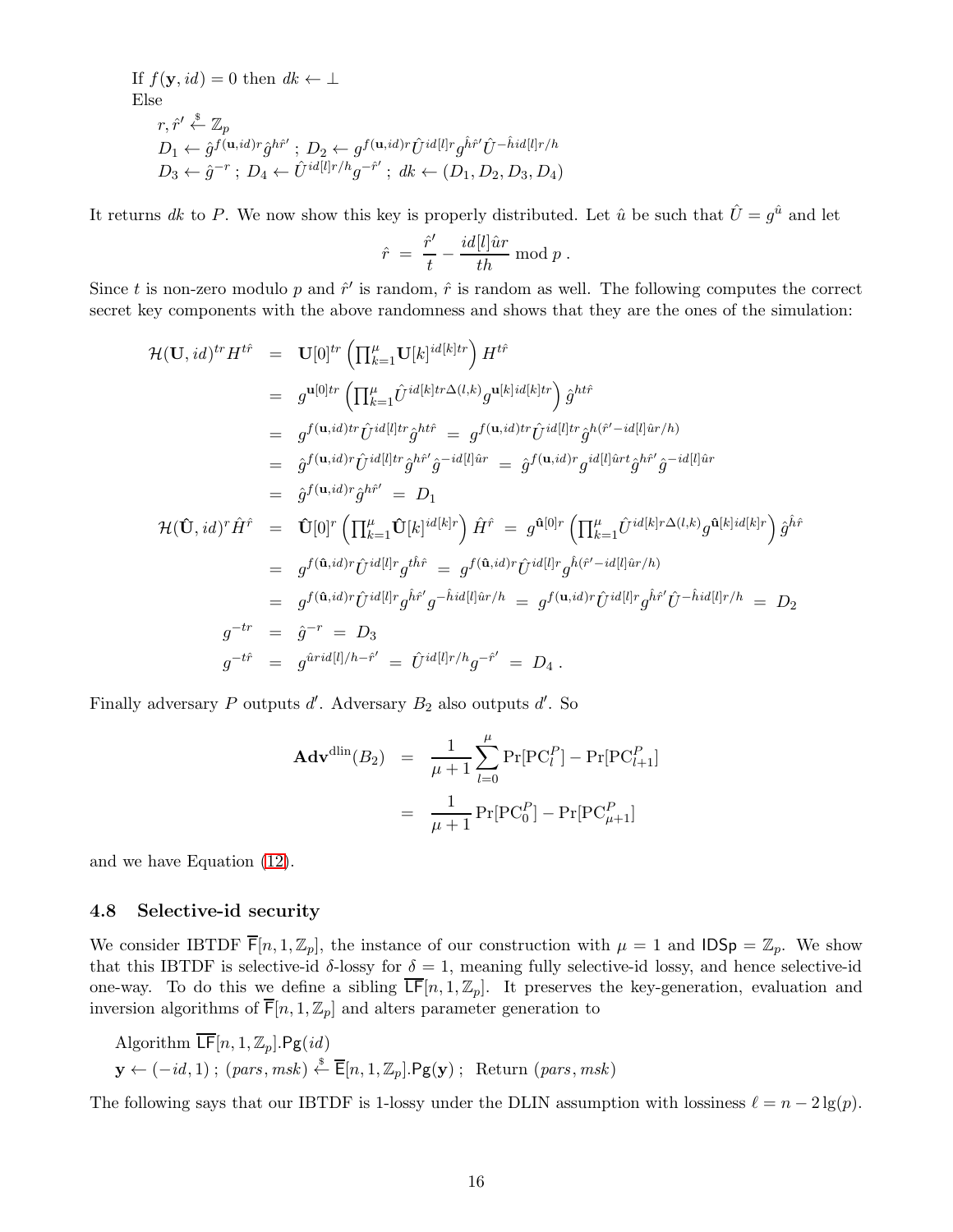<span id="page-17-4"></span>**Theorem 4.3** Let  $n > 2 \lg(p)$  and let  $\ell = n - 2 \lg(p)$ . Let  $\mathsf{F} = \overline{\mathsf{F}}[n,1,\mathbb{Z}_p]$  be the IBTDF associated by our construction to parameters n,  $\mu = 1$  and  $\text{IDSp} = \mathbb{Z}_p$ . Let  $\text{LF} = \overline{\text{LF}}[n, 1, \mathbb{Z}_p]$  be the sibling associated to it as above. Let  $\delta = 1$  and let be A a selective-id adversary. Then there is an adversary B such that

<span id="page-17-1"></span><span id="page-17-0"></span>
$$
\mathbf{Adv}_{\mathsf{F},\mathsf{LF},\ell}^{\delta\text{-}\mathrm{los}}(A) \leq 2n(\mu+2)\cdot \mathbf{Adv}^{\mathrm{dlin}}(B) \,. \tag{13}
$$

The running time of B is that of A plus overhead.

**Proof of Theorem [4.3:](#page-16-0)** On input id, let algorithm Aux return  $(-id, 1)$ . Let  $\mathrm{RL}_0$ ,  $\mathrm{RL}_n$  be the games of Figure [5](#page-13-2) with  $\mu = 1$ ,  $\text{IDSp} = \mathbb{Z}_p$  and this Aux. Then we claim

$$
\Pr\left[\text{Real}_{\mathsf{F}}^{A}\right] = \Pr\left[\text{RL}_{0}^{A}\right] \quad \text{and} \quad \Pr\left[\text{Lossy}_{\mathsf{F},\mathsf{LF},\ell}^{A}\right] = \Pr\left[\text{RL}_{n}^{A}\right]. \tag{14}
$$

To justify this let  $id^*$  be the identity queried by A to both **Initialize** and **Ch**. (These queries are the same because A is selective-id.) Then  $y_0 = (-id^*, 1)$  so  $f(y_0, id) = id - id^*$ . This is 0 iff  $id = id^*$ . This means that the conjunct  $(id^* \notin IS) \wedge \text{WIN}$  is always true. The claim of Equation [\(14\)](#page-17-0) is now true. because game RL<sub>0</sub> generates parameters with the real auxiliary input  $\mathbf{y}_1 = (1,0) \in \mathbb{Z}_p^2$  that, via  $\overline{\mathsf{E}}[n,1,\mathbb{Z}_p]$ , defines F. However game  $RL_n$  generates parameters with auxiliary input  $y_0$ . Since  $f(y_0, id^*) = 0$ , the dependency of  $C_3[j]$  on  $x[j]$  in Equation [\(5\)](#page-10-2) vanishes when  $id = id^*$ . Examing equations [\(3\)](#page-10-2), [\(4\)](#page-10-2), (5), [\(6\)](#page-10-2), we now see that with pars fixed, the values  $\langle s, x \rangle, \langle \hat{s}, x \rangle$  determine the ciphertext  $(C_1, C_2, \mathbf{C}_3, \mathbf{C}_4)$ . Thus there are at most  $p^2$  possible ciphertexts when  $id = id^*$ , and  $2^n$  possible inputs. This means that  $\lambda(F.Ev(pars, id^*, \cdot)) \ge n - \lg(p^2) = \ell$ , which justifies the second claim of Equation [\(14\)](#page-17-0). Recalling that  $\delta = 1$ , Equation [\(13\)](#page-17-1) follows from Equation [\(1\)](#page-6-0), Equation [\(14\)](#page-17-0), Lemma [4.2](#page-13-0) and Lemma [4.1.](#page-10-0)

### 4.9 Adaptive-id Security

We consider IBTDF  $\overline{\mathsf{F}}[n,\mu,\{0,1\}^{\mu}]$ , the instance of our construction with  $\mathsf{IDSp} = \{0,1\}^{\mu} \subset \mathbb{Z}_p^{\mu}$ . We show that this IBTDF is adaptive-id  $\delta$ -lossy for  $\delta = (4(\mu + 1)Q)^{-1}$  where Q is the number of key-derivation queries of the adversary. By Theorem [3.2](#page-7-0) this means  $\bar{F}[n, \mu, \{0, 1\}^{\mu}]$  is adaptive-id one-way. To do this we define a sibling  $\overline{\mathsf{LF}}_Q[n,\mu,\{0,1\}^{\mu}]$ . It preserves the key-generation, evaluation and inversion algorithms of  $\overline{\mathsf{F}}[n,\mu,\{0,1\}^{\mu}]$  and alters parameter generation to  $\overline{\mathsf{LF}}[n,\mu,\{0,1\}^{\mu}]\cdot \mathsf{Pg}(id)$  defined via

$$
\mathbf{y} \leftarrow \mathsf{Aux}\,;\,(pars, msk) \stackrel{\$}{\leftarrow} \overline{\mathsf{E}}[n,\mu,\{0,1\}^{\mu}].\mathsf{Pg}(\mathbf{y})\,;\,\,\,\text{Return}\,\,(pars, msk)\,.
$$

where algorithm Aux is defined via

$$
\mathbf{y}'[0] \stackrel{\$}{\leftarrow} \{0, \dots, 2Q - 1\} ; \ell \stackrel{\$}{\leftarrow} \{0, \dots, \mu + 1\} ; \mathbf{y}[0] \leftarrow \mathbf{y}'[0] - 2\ell Q
$$
  
For  $i = 1$  to  $\mu$  do  $\mathbf{y}[i] \stackrel{\$}{\leftarrow} \{0, \dots, 2Q - 1\}$   
Return  $\mathbf{y} \in \mathbb{Z}_p^{\mu+1}$ 

<span id="page-17-2"></span>The following says that our IBTDF is  $\delta$ -lossy under the DLIN assumption with lossiness  $\ell = n - 2 \lg(p)$ .

**Theorem 4.4** Let  $n > 2 \lg(p)$  and let  $\ell = n-2 \lg(p)$ . Let  $\mathsf{F} = \overline{\mathsf{F}}[n, \mu, \{0, 1\}^{\mu}]$  be the IBTDF associated by our construction to parameters n,  $\mu$  and  $\mathsf{IDSp} = \{0,1\}^{\mu}$ . Let A be an adaptive-id adversary that makes a maximal number of  $Q < p/(3m)$  queries and let  $\delta = (4(\mu + 1)Q)^{-1}$ . Let  $LF = \overline{LF}_{Q}[n, \mu, \{0, 1\}^{\mu}]$  be the sibling associated to  $F, A$  as above. Then there is an adversary  $B$  such that

<span id="page-17-3"></span>
$$
\mathbf{Adv}_{\mathsf{F},\mathsf{LF},\ell}^{\delta\text{-}\mathrm{los}}(A) \leq 2n(\mu+2) \cdot \mathbf{Adv}^{\mathrm{dlin}}(B) . \tag{15}
$$

The running time of B is that of A plus  $O(\mu^2 \rho^{-1}((\mu Q \rho)^{-1}))$  overhead, where  $\rho = \frac{1}{2}$  $\frac{1}{2} \cdot \mathbf{Adv}_{\mathsf{F},\mathsf{LF},\ell}^{\delta\text{-}\mathrm{los}}(A).$ 

**Proof of Theorem [4.4:](#page-17-2)** Our proof uses a simulation technique due to Waters [\[62\]](#page-30-1). We used a slightly improved analysis from [\[42\]](#page-29-13). Let Q be the number of queries made by A and let algorithm Aux be defined as above. Let  $\mathrm{RL}_0$ ,  $\mathrm{RL}_n$  be the games of Figure [5](#page-13-2) with  $\mathsf{IDSp} = \{0,1\}^\mu$  and this Aux. Let  $\mathrm{E}(IS, id^*)$  denote the event that when  $\underline{\textbf{procFinalize}(d')}$  is called in RL<sub>0</sub><sup>4</sup> the flag W<sub>IN</sub> ← false is set and  $id^* \notin IS$ . (Note that  $\eta(IS, id^*)$  only depends on  $IS, id^*$  since  $\mathbf{y}_0$  is exclusively used to set  $WIN \leftarrow \mathsf{false}$ .) Let  $\eta(IS, id^*)$  be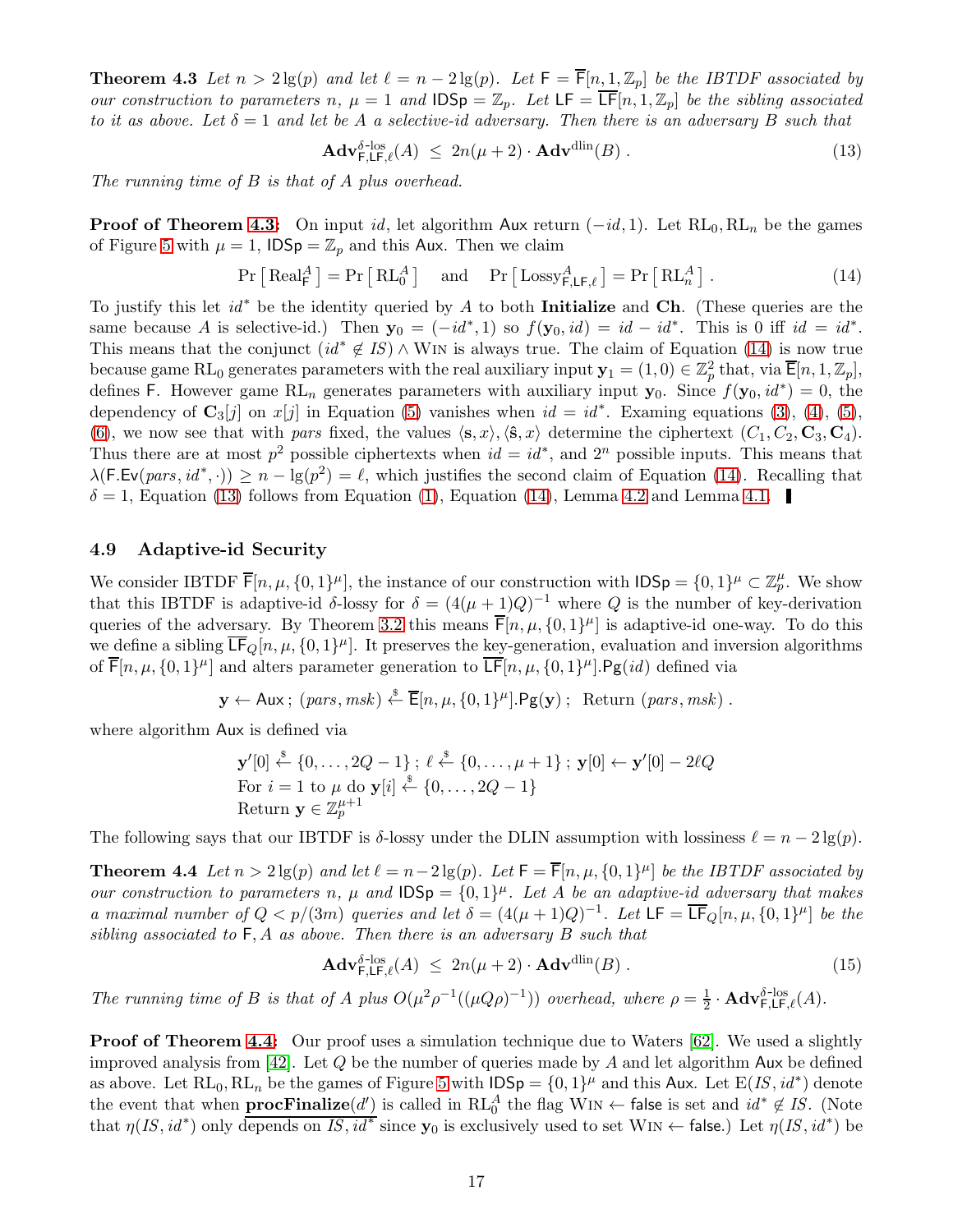<span id="page-18-3"></span>the probability that  $E(B, id^*)$  happens. In [\[42,](#page-29-13) Lemma 6.2], it was shown (using purely combinatorial arguments) that  $\lambda_{\text{low}} := \frac{1}{4(\mu+1)Q} \le \eta(IS, id^*) \le \frac{1}{2Q}$  $\frac{1}{2Q} := \lambda_{\text{up}}$ . Since RL<sup>A</sup> and Real<sub>F</sub> are only different when  $E(IS, id^*)$  happens, one would like to argue that  $\lambda_{\text{low}} \cdot \text{Pr} [\text{Real}_{\text{F}}^A] = \text{Pr} [\text{RL}_0^A]$  but this is not true since  $E(IS, id^*)$  and Real<sup>A</sup> may not be independent. To get rid of this unwanted dependence we consider a modification of  $RL_0$  and  $RL_n$  which adds some artificial abort such that in total it always sets Win  $\leftarrow$  false with probability around  $1 - \lambda_{low}$ , independent of the view of the adversary. (Since, given IS,  $id^*$ , the exact value of  $\eta(IS, id^*)$  cannot be computed efficiently, it needs to be approximated using sampling.) Concretely, games  $\hat{RL}_0$  and  $\hat{RL}_n$  are defined as  $RL_0$  and  $RL_n$ , respectively, the only difference being Finalize which is defined as follows.

 ${\bf proc\; Finalize}(d') \ \ \, \#\;\hat{\mathrm{RL}}_{0},\hat{\mathrm{RL}}_{n}$ 

Compute an approximation  $\eta'(IS, id^*)$  of  $\eta(IS, id^*)$ If  $\eta'(IS, id^*) > \lambda_{\text{low}}$  then set WIN ← false with probability  $1 - \lambda_{\text{low}}/\eta'(IS, id^*)$ Return  $((d' = 1)$  and  $(id^* \notin IS)$  and  $WIN)$ 

We refer to [\[42\]](#page-29-13) on details how to compute the approximation  $\eta'(I S, id^*)$ . Using [\[42,](#page-29-13) Lemma 6.3], one can show that if we use  $O(\mu^2 \rho^{-1}((\mu Q \rho)^{-1}))$  samples to compute approximation  $\eta'(IS, id^*)$ , then

$$
\Pr\left[\text{Real}_{\mathsf{F}}^{A}\right] - \lambda_{\text{low}}^{-1} \cdot \Pr\left[\hat{\text{RL}}_{0}^{A}\right] = \rho. \tag{16}
$$

Setting  $\rho = \frac{1}{2}$  $\frac{1}{2} \cdot \Pr[\text{Real}_{\mathsf{F}}^A]$  we obtain

<span id="page-18-2"></span><span id="page-18-1"></span>
$$
\delta \cdot \Pr\left[\text{Real}_{\mathsf{F}}^{A}\right] = \Pr\left[\hat{\text{RL}}_{0}^{A}\right],\tag{17}
$$

where  $\delta = \lambda_{\text{low}}/2$  is as in the theorem statement. As in the proof of Theorem [4.3,](#page-16-0) we can show that

$$
\Pr\left[\text{Lossy}_{\mathsf{F},\mathsf{LF},\ell}^A\right] = \Pr\left[\hat{\text{RL}}_n^A\right].\tag{18}
$$

Now Equation [\(15\)](#page-17-3) follows from Equations [\(1\)](#page-6-0), [\(17\)](#page-18-1), [\(18\)](#page-18-2), Lemma [4.2](#page-13-0) and (a version incorporating the artificial abort of) Lemma [4.1.](#page-10-0)

We remark that we could use the proof technique of [\[12\]](#page-27-14) which avoids the artificial abort but this increases the value of  $\delta$ , making it dependent on the adversary advantage. The proof technique of [\[41\]](#page-28-16) could be used to strengthen  $\delta$  in Theorem [4.4](#page-17-2) to  $O(\sqrt{m}Q)^{-1}$  which is close to the optimal value  $Q^{-1}$ .

# <span id="page-18-0"></span>5 IB-TDFs from Lattices

Here we give a construction of a lossy IB-TDF from lattices, specifically, the LWE assumption. We note that a one-way IB-TDF can already be derived by applying methods from [\[29,](#page-28-7) [2\]](#page-26-2) to the LWE-based injective (not identity-based) trapdoor function from [\[36\]](#page-28-5).

LWE is a particular type of average-case BDD/GapSVP problem. It has been recognized since [\[50\]](#page-29-6) that GapSVP (and BDD [\[45\]](#page-29-7)) induces a form of lossiness. So there is folklore that the GPV LWE-based TDF can be made to satisfy some meaningful notion of lossiness (specifically, for an appropriate input distribution, the output does not reveal the entire input statistically) by replacing its normally uniformly random key with an LWE (BDD/GapSVP) instance. However, a full construction and proof according to the standard notion of lossiness (which compares the domain and images sizes of the function) have not yet appeared in the literature, and there are many quantitative issues to address.

In this section we construct an (ID-based) TDF that is lossy for a natural (uniform) input distribution. We favor simplicity of analysis at the expense of tight bounds, so our construction is highly unoptimized and should be seen mainly as a proof of feasibility. Much tighter constructions and bounds can be achieved using more sophisticated machinery from the literature.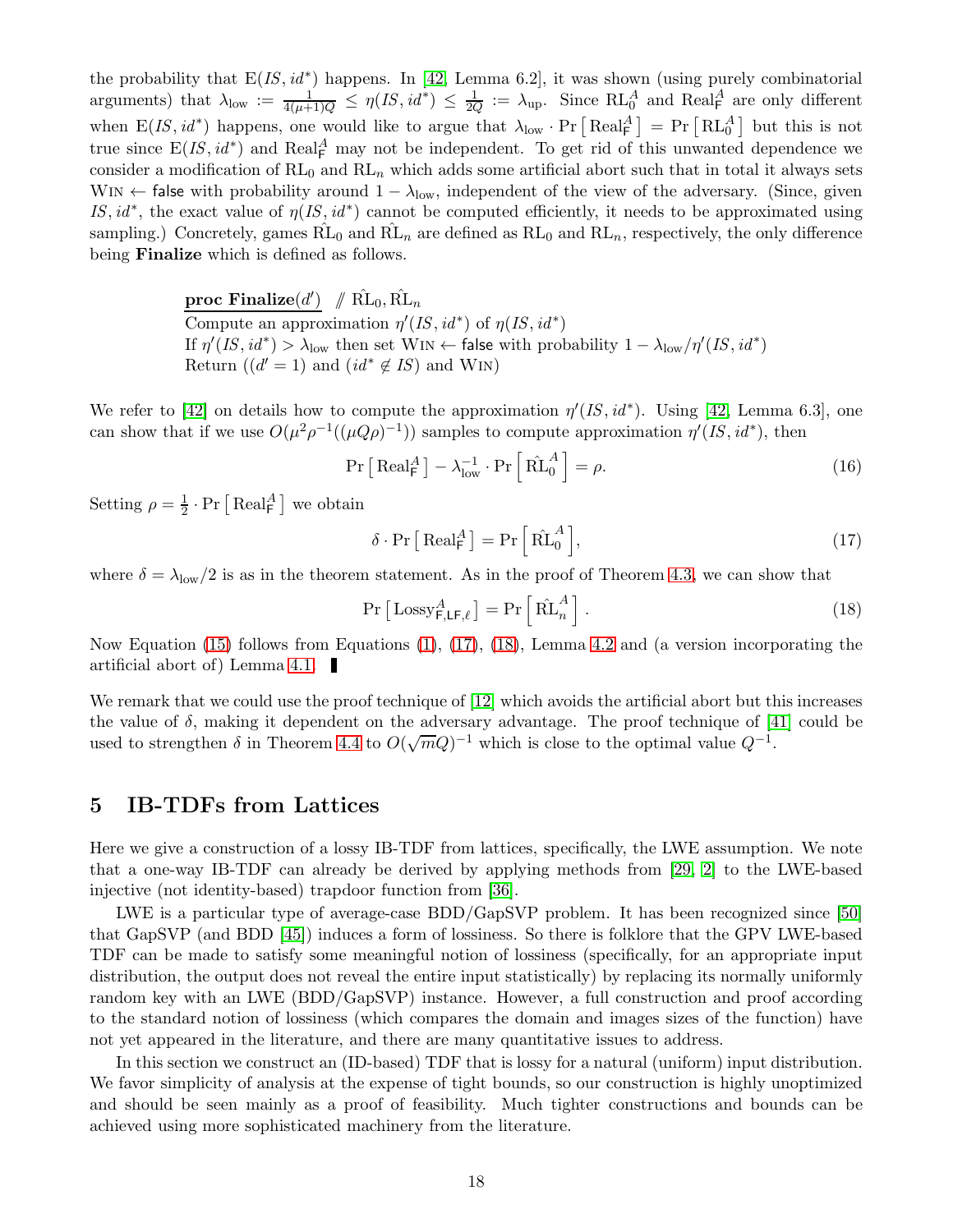### <span id="page-19-3"></span>5.1 Background

For a real matrix **X**, we let  $s_1(\mathbf{X})$  denote its largest singular value (also known as spectral norm), i.e.,  $s_1(\mathbf{X}) = \max_{\mathbf{y}\neq\mathbf{0}} \|\mathbf{X}\mathbf{y}\|/\|\mathbf{y}\|$ . It is easy to verify that the spectral norm satisfies the triangle inequality  $s_1(X + Y) \leq s_1(X) + s_1(Y)$  and  $s_1(XY) \leq s_1(X)s_1(Y)$ . Throughout this section we let n be the main security parameter, and let  $\omega(\sqrt{\log n})$  denote a *fixed* function that grows asymptotically faster than  $\sqrt{\log n}$ .

**Probability distributions.** The discrete Gaussian distribution with parameter  $s > 0$  over the integers Z, written  $D_{\mathbb{Z},s}$ , assigns probability proportional to  $\exp(-\pi x^2/s^2)$  to each  $x \in \mathbb{Z}$  (and probability zero elsewhere). It is extended to a product distribution over  $\mathbb{Z}^n$  in the natural way, i.e.,  $D_{\mathbb{Z}^n,s}=D_{\mathbb{Z},s}^n$ .

We say that a random variable X over R is *subgaussian* with parameter s if for all  $t \geq 0$ , we have  $Pr[|X| \ge t] \le 2exp(-\pi t^2/s^2)$ . More generally, we say that a random vector **x** (respectively, a random matrix  $X$ ) or its distribution is subgaussian of parameter s if all its one-dimensional marginals  $\langle \mathbf{x}, \mathbf{u} \rangle$  (respectively,  $\mathbf{u}^t \mathbf{X} \mathbf{v}$ ) for unit vectors **u**, **v** are subgaussian of parameter s. The concatenation of n independent subgaussian variables with common parameter s, interpreted as either a vector or matrix, is also subgaussian with parameter s. It is also known that  $D_{\mathbb{Z},s}$  is subgaussian with parameter s (see [\[46,](#page-29-8) Lemma 2.8]). We need the following standard fact from random matrix theory (see, e.g., [\[60\]](#page-30-6)).

<span id="page-19-2"></span>**Lemma 5.1** For a random matrix  $X \in \mathbb{R}^{h \times w}$  that is subgaussian with parameter s, we have  $s_1(X) =$  $s \cdot O(\sqrt{h} + \sqrt{w})$  except with probability  $2^{-\Omega(h+w)}$ .

**Lattices and LWE.** Throughout the remainder of this section we let  $q = q(n)$  denote a prime, and  $\mathbb{Z}_q$ denote the ring of integers modulo q. It is possible to generalize our constructions to moduli of other forms (e.g., prime powers) using known facts from the literature (see, e.g., [\[46\]](#page-29-8)), but this somewhat complicates the constructions and the statements of the bounds we use, so we stick with prime moduli for simplicity.

As in many recent papers, we work with a family of "q-ary" lattices (and their cosets), represented by parity-check matrices  $\mathbf{A} \in \mathbb{Z}_q^{n \times m}$ . The precise definition of these lattices will not be needed in this work, so we omit it and refer the interested reader to, e.g., [\[36\]](#page-28-5) for details. The following lemma is special case of [\[36,](#page-28-5) Lemma 5.3] and [\[46,](#page-29-8) Lemma 2.4], and the properties of the "smoothing parameter" (see [\[47,](#page-29-14) [36\]](#page-28-5)).

<span id="page-19-1"></span>**Lemma 5.2** For prime q and integer  $b \geq 2$ , let  $\bar{m} \geq n \log_b q + \omega(\log n)$ . With overwhelming probability over the uniformly random choice of  $\bar{\mathbf{A}} \in \mathbb{Z}_q^{n \times \bar{m}}$ , the following holds: for  $\mathbf{r} \leftarrow D_{\mathbb{Z},b \cdot \omega(\sqrt{\log n}}^{\bar{m}})$ , the distribution of  $\mathbf{Ar} \in \mathbb{Z}_q^n$  is negl(n)-far from uniform.

Note that by the triangle inequality for statistical distance, the above statement also holds where r is replaced by  $\mathbf{R} \leftarrow D_{\mathbb{Z},b\cdot\omega(\sqrt{\log n}}^{\bar{m}\times w}$ , and  $\mathbf{A}\mathbf{r} \in \mathbb{Z}_q^n$  with  $\mathbf{A}\mathbf{R} \in \mathbb{Z}_q^{n\times w}$ , for any  $w = \text{poly}(n)$ .

The (decisional) learning with errors (LWE) problem [\[54\]](#page-29-15) in dimension n with error rate  $\alpha \in (0,1)$ , stated in matrix form, is: given an input  $(\mathbf{A}, \mathbf{b}) \in \mathbb{Z}_q^{n \times m} \times \mathbb{Z}_q^m$  (for any  $m = \text{poly}(n)$ ) where **A** is uniformly random, and **b** is either of the form  $\mathbf{b}^t = \mathbf{x}^t \begin{bmatrix} \mathbf{I}_m \\ \mathbf{A} \end{bmatrix}$  mod q for  $\mathbf{x} \leftarrow D_{\mathbb{Z}, \alpha q}^{m+n}$ , or is uniformly random and independent of  $\bf{A}$ , distinguish which is the case with non-negligible advantage.<sup>[1](#page-19-0)</sup> By a routine hybrid argument, replacing x with a matrix X having any number  $w = \text{poly}(n)$  of independent columns (each drawn from  $D_{\mathbb{Z},\alpha q}^{m+n}$ , and replacing  $\mathbf{b}^t$  with either  $\mathbf{B}^t = \mathbf{X}^t \begin{bmatrix} 1 \\ A \end{bmatrix}$  mod q or a uniformly random  $\mathbf{B}$  of the same dimension, yields an equivalent problem (up to a  $w$  factor in the adversary's advantage). When  $\alpha q > 2\sqrt{n}$ , this decision problem is at least as hard as approximating several problems on *n*-dimensional lattices in the worst case to within  $O(n/\alpha)$  factors with a quantum algorithm [\[54\]](#page-29-15), or via a classical algorithm for a subset of these problems [\[50\]](#page-29-6).

<span id="page-19-0"></span><sup>&</sup>lt;sup>1</sup>This is actually the "normal form" of the LWE problem, which is equivalent to the one from [\[54\]](#page-29-15) in which the portion of **x** that is multiplied by  $A^t$  is uniformly random in  $\mathbb{Z}_q^n$ ; see, e.g., [\[6\]](#page-26-7). In addition, for simplicity of analysis we use a true discrete Gaussian error distribution  $D_{\mathbb{Z},\alpha q}$  instead of a "rounded" continuous Gaussian as in [\[54\]](#page-29-15); hardness for this error distribution is implied by the results of [\[51\]](#page-29-16).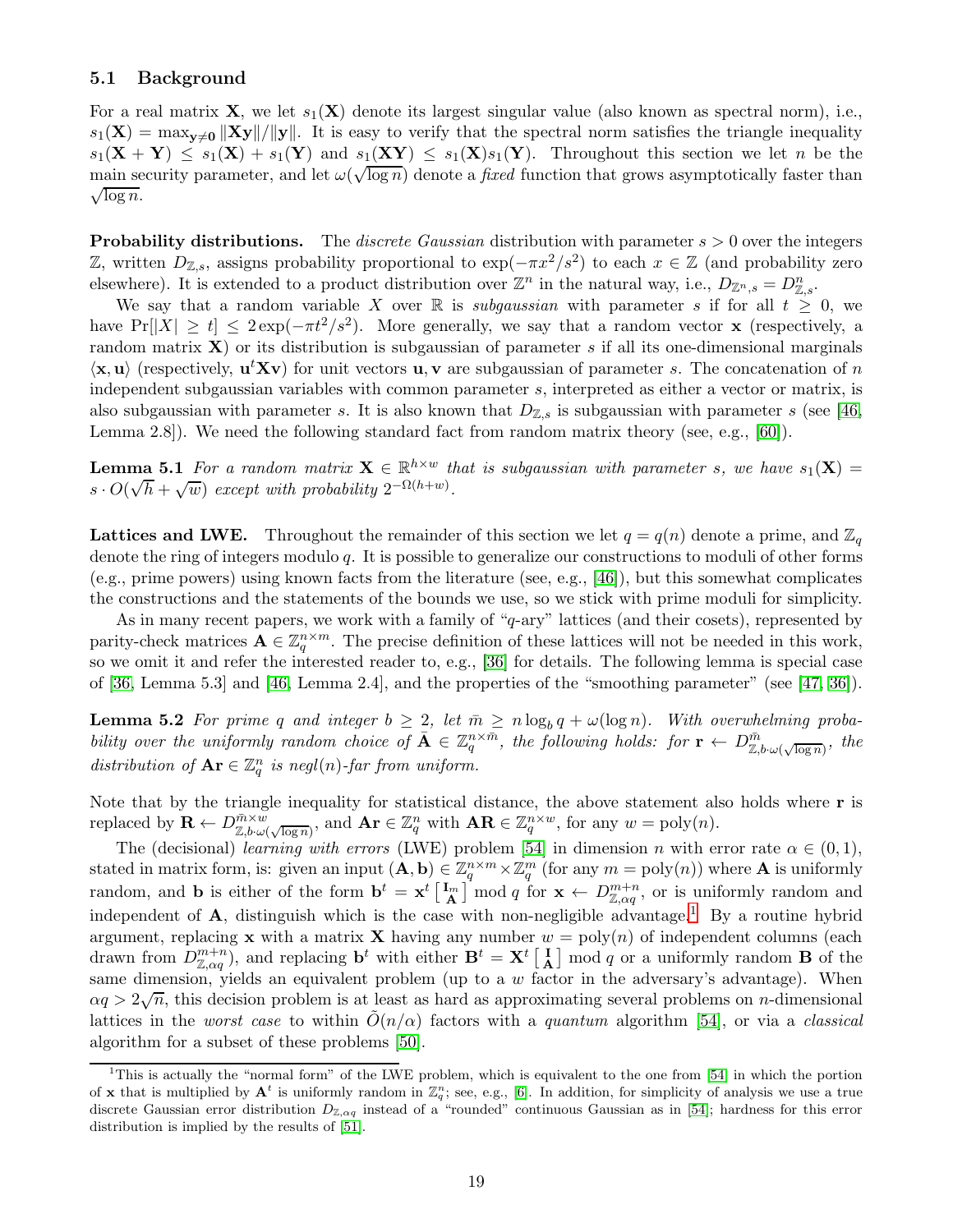<span id="page-20-4"></span>**Trapdoors for lattices.** We recall the notion and efficient construction of a (strong) trapdoor for  $q$ -ary lattices, due recently to Micciancio and Peikert [\[46\]](#page-29-8). This construction uses a public "gadget" matrix G over  $\mathbb{Z}_q$ , defined as

$$
\mathbf{G} = \mathbf{I}_n \otimes [1, b, b^2, \dots, b^{w-1}] \in \mathbb{Z}_q^{n \times nw}
$$
\n(19)

for some integer base  $b \ge 2$  and  $w = \lceil \log_b q \rceil$ . (Note that [\[46\]](#page-29-8) mainly focuses on the case  $b = 2$ ; in our constructions we will need to take b to be larger, but still constant.)

Following [\[46\]](#page-29-8), we say that an integer matrix  $\mathbf{R} \in \mathbb{Z}^{(m-nw)\times nw}$  is a *trapdoor* with tag  $\mathbf{H} \in \mathbb{Z}_q^{n\times n}$  for  $\mathbf{A} \in \mathbb{Z}_q^{n \times m}$  if  $\mathbf{A} \begin{bmatrix} \mathbf{R} \\ \mathbf{I} \end{bmatrix} = \mathbf{H} \cdot \mathbf{G}$ . In our constructions,  $\mathbf{H}$  will always be either an invertible matrix, or the zero matrix. The trapdoor generation algorithm of [\[46\]](#page-29-8) works for any  $m \ge n(\log_b q + w) + \omega(\log n)$  and generates a nearly uniform  $\mathbf{A} \in \mathbb{Z}_q^{n \times m}$ , together with a trapdoor  $\mathbf{R}$  (with a desired tag  $\mathbf{H}$ ) for  $\mathbf{A}$ . Letting  $\bar{m}=m-nw\geq n\log_b q+\omega(\log n),$  it chooses  $\bar{\mathbf{A}}\in\mathbb{Z}_q^{n\times\bar{m}}$  uniformly at random, chooses  $\mathbf{R}\leftarrow D_{\mathbb{Z},b\cdot\omega(\sqrt{\log n})}^{\bar{m}\times nw},$ and lets  $A = [A \mid H \cdot G - AR]$ . It is clear by inspection that R is a trapdoor for A, and by Lemma [5.2](#page-19-1) the distribution of **A** is  $\text{neql}(n)$ -far from uniform.

We recall two of the main operations enabled by a trapdoor: inversion of the (injective) LWE function  $g_{\mathbf{A}}(\mathbf{x}) := \mathbf{x}^t \begin{bmatrix} \mathbf{I} \\ \mathbf{A} \end{bmatrix}$  mod q for "short" integer vectors **x**, and delegation of a trapdoor for an extended paritycheck matrix.

<span id="page-20-2"></span><span id="page-20-1"></span>**Lemma 5.3** ([\[46\]](#page-29-8)) Let **R** be a trapdoor with any invertible tag  $\mathbf{H} \in \mathbb{Z}_q^{n \times n}$  for  $\mathbf{A} \in \mathbb{Z}_q^{n \times m}$ , using a gadget matrix G with base  $b \geq 2$ . There are efficient algorithms Invert and DelTrap that do the following:

- 1. For  $\mathbf{b}^t = g_{\mathbf{A}}(\mathbf{x}) := \mathbf{x}^t \begin{bmatrix} \mathbf{I}_m \\ \mathbf{A} \end{bmatrix}$  mod q where  $\mathbf{x} \in \mathbb{Z}^{m+n}$  is such that  $\|\mathbf{x}\| \leq q/\Theta(b \cdot s_1(\mathbf{R}))$ , the algorithm  $Invert(\mathbf{R}, \mathbf{A}, \mathbf{b})$  *outputs* x.
- <span id="page-20-0"></span>2. For any invertible tag  $\mathbf{H}'$ , matrix  $\mathbf{A}' \in \mathbb{Z}_q^{n \times nw}$ , and any sufficiently large  $s = \Omega(b \cdot s_1(\mathbf{R})) \cdot \omega(\sqrt{\log n})$ , the algorithm  $\textsf{DelTrap}({\bf R},[{\bf A}\mid {\bf A}'],{\bf H}',s)$  outputs a trapdoor  ${\bf R}'$  with tag  ${\bf H}'$  for  $[{\bf A}\mid {\bf A}'],$  where  ${\bf R}'$ has the same distribution (up to negl(n) statistical distance) for any trapdoor  $\bf{R}$  satisfying the above bound on  $s_1(\mathbf{R})$ , and  $s_1(\mathbf{R}') = O(\sqrt{m})$  with overwhelming probability.

### 5.2 Our basic trapdoor function

Let  $c > 1$  and integer base  $b \geq 2$  be constants to be determined later in the analysis, and let  $\hat{n} = cn$ ,  $m \geq \hat{n} \log_b q = cn \log_b q$  be integers. Define  $I_\beta = \{0, 1, \dots, \beta-1\}$  and  $I_\gamma$  similarly for some positive integers  $\beta \geq \gamma$  to be determined later. (The analysis also goes through unchanged for  $I_{\beta} = [-\beta, \dots, \beta - 1)$  and  $I_{\gamma}$  defined similarly.)

- **1.** Parameters: The public parameter pars is a matrix  $A \in \mathbb{Z}_q^{n \times m}$  (which will be close to uniform, either statistically or computationally), and the trapdoor msk is a trapdoor **R** (for any invertible tag **H**) for **A** with bounded  $s_1(\mathbf{R})$ . For a sufficiently large  $m = \Omega(\hat{n} \log_b q)$ , these can be created using the trapdoor generation algorithm described above, or via the DelTrap algorithm from Item [2](#page-20-0) of Lemma [5.3.](#page-20-1)
- **2.** Evaluate: Given parameter **A** and input  $\mathbf{x} \in I_{\beta}^{m+n} \times I_{\gamma}^{\hat{n}-n}$ , algorithm LWE.Ev outputs

$$
b^t = g_{\mathbf{A}}(\mathbf{x}) := \mathbf{x}^t \begin{bmatrix} \mathbf{I}_m \\ \mathbf{A}^t \end{bmatrix} \bmod q.
$$

3. Invert: Given parameter A, trapdoor R and output b, algorithm LWE.Ev<sup>-1</sup> returns x using the inversion algorithm from Item [1](#page-20-2) of Lemma [5.3.](#page-20-1)

<span id="page-20-3"></span>The next lemma shows that when **A** has a particular non-uniform structure (*without* a trapdoor **R**), the function  $g_A$  is lossy when the parameters are set appropriately; we show how to do so after the proof.

**Lemma 5.4** Suppose that  $A \in \mathbb{Z}_q^{\hat{n} \times m}$  is such that

$$
\begin{bmatrix} \mathbf{I}_m \\ \mathbf{A} \end{bmatrix} = \begin{bmatrix} \mathbf{I}_{m+n} \\ \mathbf{E}^t \end{bmatrix} \begin{bmatrix} \mathbf{I}_m \\ \bar{\mathbf{A}} \end{bmatrix}
$$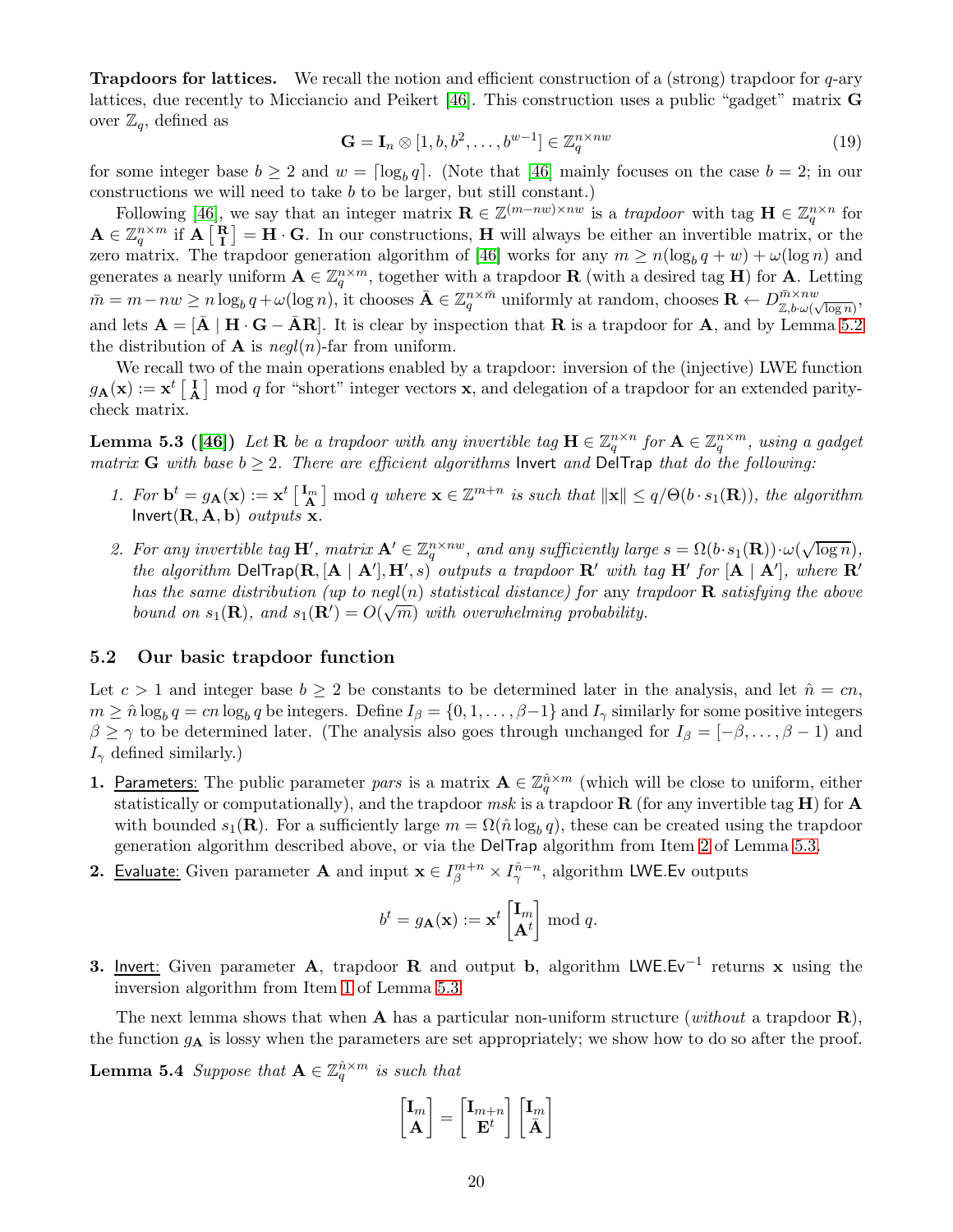for some  $\bar{\mathbf{A}} \in \mathbb{Z}_q^{n \times m}$  and  $\mathbf{E}^t \in \mathbb{Z}^{(\hat{n}-n) \times (m+n)}$ . Then for  $\mathbf{x} \in I^{m+n}_{\beta} \times I^{ \hat{n} - n}_{\gamma}$ , the number of distinct output values  $g_{\mathbf{A}}(\mathbf{x})$  is at most  $O(\beta + \gamma \cdot s_1(\mathbf{E}))^{m+n}$ .

In particular, for large enough  $\gamma^{c-1} \geq 2^{\Omega(m/n)}$  and  $\beta \geq \gamma \cdot s_1(\mathbf{E})$ , the function  $g_{\mathbf{A}}$  is  $\Omega(m)$ -lossy.

Proof: Notice that

$$
g_{\mathbf{A}}(\mathbf{x}) = \mathbf{x}^{t} \begin{bmatrix} \mathbf{I}_{m} \\ \mathbf{A} \end{bmatrix} = (\mathbf{x}^{t} \begin{bmatrix} \mathbf{I}_{m+n} \\ \mathbf{E}^{t} \end{bmatrix}) \begin{bmatrix} \mathbf{I}_{m} \\ \bar{\mathbf{A}} \end{bmatrix} \bmod q.
$$

It therefore suffices to bound the number of possible values of the form  $\mathbf{x}^t \begin{bmatrix} \mathbf{I} \\ \mathbf{E}^t \end{bmatrix} \in \mathbb{Z}^{m+n}$ . By the triangle inequality, we have

$$
\|\mathbf{x}^t\left[\begin{array}{c}\mathbf{I}\\\mathbf{E}^t\end{array}\right]\| \leq \beta\sqrt{m+n} + s_1(\mathbf{E}) \cdot \gamma\sqrt{\hat{n}-n} \leq \sqrt{m+n} \cdot (\beta + \gamma \cdot s_1(\mathbf{E})).
$$

Define  $N_d(r)$  to be the number of integer points in a d-dimensional Euclidean ball of radius r. For  $r \geq \sqrt{d}$ , From the volume of the ball and Stirling's approximation, we have  $N_d(r) = O(r/\sqrt{d})^d$ . Therefore, the number of possible values of the form  $\mathbf{x}^t \begin{bmatrix} \mathbf{I} \\ \mathbf{E}^t \end{bmatrix} \in \mathbb{Z}^{m+n}$  is  $O(\beta + \gamma \cdot s_1(\mathbf{E}))^{m+n}$ , as claimed.

For lossiness, observe that for our choice of  $\gamma$ , the base-2 logarithm of the domain size of  $g_{\mathbf{A}}$  is

$$
(m+n)\lg \beta + n\lg \gamma^{c-1} \ge (m+n)\lg \beta + \Omega(m).
$$

Whereas by the above, for  $\beta \geq \gamma \cdot s_1(\mathbf{E})$  the base-2 logarithm of the image size of  $g_{\mathbf{A}}$  is at most

$$
(m+n)\lg O(\beta+\gamma\cdot s_1(\mathbf{E}))=(m+n)\lg\beta+O(m).
$$

By choosing a sufficiently large universal constant in the above  $\Omega(\cdot)$  expression, we have that the two quantities above differ by  $\Omega(m)$ , as desired.

We now discuss the constraints on the parameters and show how they can be instantiated. The constant c, base b, and integer  $\gamma$  are chosen based on the relationship between m and n. First, we need  $\gamma^{c-1} \geq 2^{\Omega(m/n)}$  as required by Lemma [5.4.](#page-20-3) In order to generate **A** with a trapdoor, we will have  $m = \Theta(\hat{n} \log_b q) = \Theta(cn \log_b q)$ , so we need  $\gamma \geq q^{\Theta(1/\log b) \cdot c/(c-1)}$ . For any desired constant  $C > 1$ , we can choose constants  $c > 1$  and  $b \ge 2$  so that  $\gamma \le q^{1/C}$ . Next, we choose  $\beta$ : to accommodate both the upper bound that suffices for invertibility (Item [1](#page-20-2) of Lemma [5.3\)](#page-20-1), and the lower bound on  $\beta$  that suffices for  $\Omega(m)$ -lossiness (Lemma [5.4\)](#page-20-3), it suffices to take

<span id="page-21-1"></span>
$$
q^{1/C} \cdot s_1(\mathbf{E}) \le \beta \le q/\Theta(s_1(\mathbf{R}) \cdot \sqrt{m}). \tag{20}
$$

These constraints can be satisfied for sufficiently large

<span id="page-21-0"></span>
$$
q^{1-1/C} \quad \geq \quad \Omega(s_1(\mathbf{R}) \cdot s_1(\mathbf{E}) \cdot \sqrt{m}). \tag{21}
$$

In all our instantiations, we will have (with  $1 - neg(n)$  probability)  $s_1(\mathbf{R}) = poly(n)$  by the use of the trapdoor generation or delegation algorithms, and  $s_1(E) = \text{poly}(n)$  by the use of LWE with error distribution  $D_{\mathbb{Z},\alpha q}$  for  $\alpha q = \Theta(\sqrt{n})$  to generate a pseudorandom matrix **A**. Because  $1 - 1/C > 0$  is a constant (which may even be chosen arbitrarily close to 1), we can choose a sufficiently large  $q = \text{poly}(n)$ so as to satisfy Equation [\(21\)](#page-21-0), and can use an error rate of  $\alpha = \Theta(\sqrt{n})/q = 1/\text{poly}(n)$ .

<span id="page-21-2"></span>Remark 5.5 As a concrete (but non-identity-based) instantiation, consider a matrix A having the form described in Lemma [5.4,](#page-20-3) where  $\bar{\mathbf{A}} \in \mathbb{Z}_q^{n \times m}$  is uniformly random and the entries of **E** are chosen independently from  $D_{\mathbb{Z},\alpha q}$ , where  $\alpha q = \Theta(\sqrt{n})$  so that we can invoke known worst-case hardness results for LWE. Then we have  $s_1(\mathbf{R}) = O(\sqrt{m}) \cdot \omega(\sqrt{\log n}) = \tilde{O}(\sqrt{n})$  and  $s_1(\mathbf{E}) = O(\sqrt{mn}) = \tilde{O}(n)$  with overwhelming probability, by subgaussianity of  $D_{\mathbb{Z},\alpha q}$  and Lemma [5.1.](#page-19-2) Moreover, under the LWE assumption (in dimension n) with noise rate  $\alpha$ , such an **A** is indistinguishable from uniform, which makes the lossy function  $g_{\mathbf{A}}$  indistinguishable from an invertible one.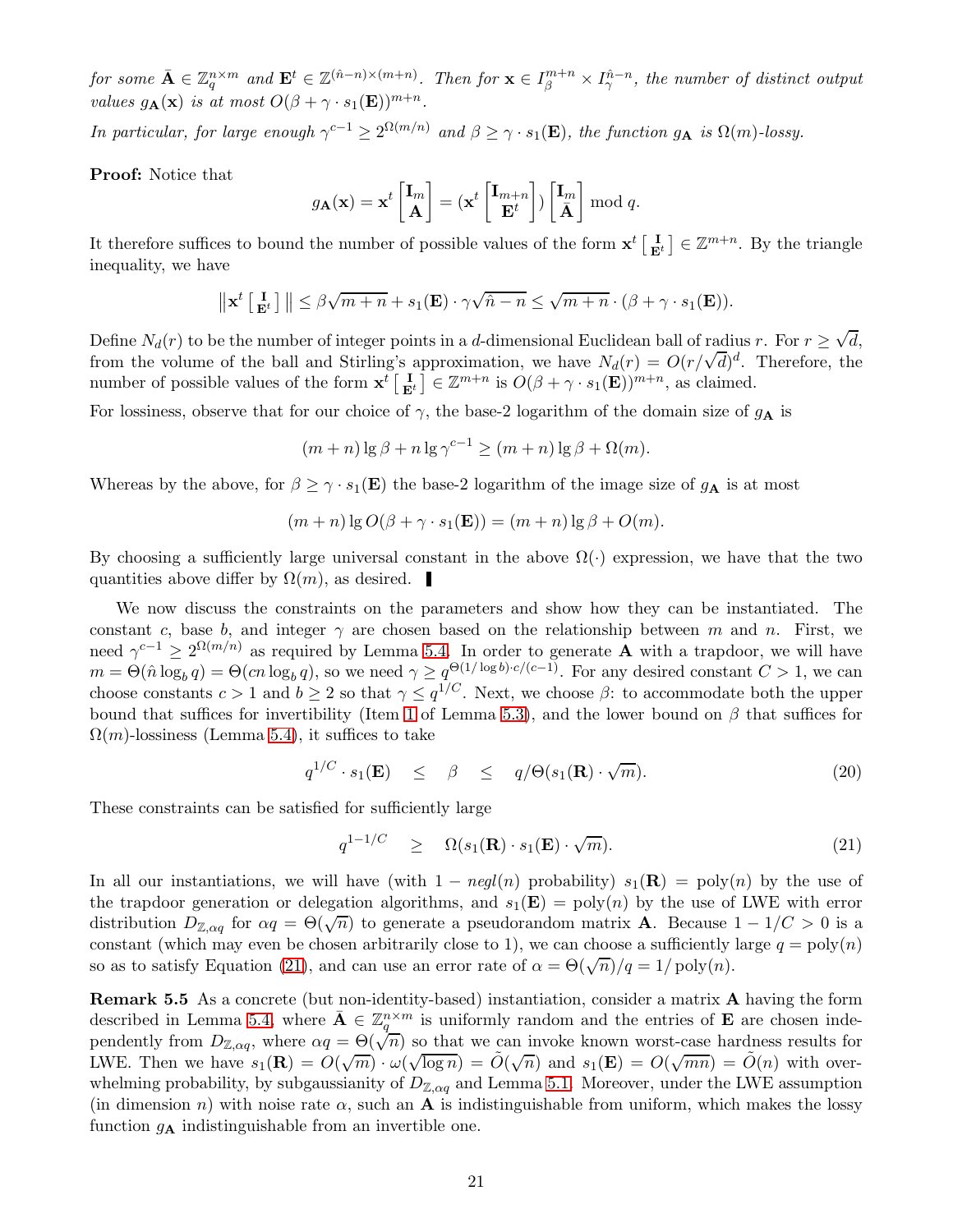Remark 5.6 Our constructions of ID-based lossy TDFs below involve two small variations on the above example. First, the trapdoor  $\mathbf{D}(id)$  for an identity will be delegated (using the DelTrap algorithm) from a trapdoor  $\mathbf{R}(id)$ , derived from the master trapdoor  $\mathbf{R}$ , for which  $s_1(\mathbf{R}(id)) \leq \text{poly}(n)$ . So we will still have  $s_1(\mathbf{D}(id)) \leq s_1(\mathbf{R}(id)) \cdot \text{poly}(n) = \text{poly}(n)$ . Second, in the lossy case, the hidden matrix **E** in the structured matrix  $A$  will no longer be Gaussian itself, but will be the product of some Gaussian  $E'$  (of parameter  $\alpha q$ ) and another matrix **X** with  $s_1(\mathbf{X}) = \text{poly}(n)$ , so we will still have  $s_1(\mathbf{E}) = \text{poly}(n)$  and can still instantiate all the parameters so that  $q, 1/\alpha = \text{poly}(n)$ .

#### 5.3 Our id-based lossy trapdoor function

SETUP. As above, let  $c > 1$  and integer base  $b \geq 2$  be constants to be determined later, and let  $\hat{n} = cn, \ \bar{m} = \hat{n} \log_b q + \omega(\log n),$  and  $m = \bar{m} + 2\hat{n}w$  where  $w = \lceil \log_b q \rceil$ . For integer  $\mu \geq 1$ , let C : IDSp  $\to \mathbb{Z}_q^{\hat{n}\times\hat{n}} \times \{0,1\}^{\mu}$  denote an injective encoding of identities that will be instantiated for a specific scheme.

OUR E-IBTDF. Our E-IBTDF  $\overline{L}[\mu, |DSp, C]$  is associated with an integer  $\mu \geq 1$ , an identity space IDSp and an injective encoding C. It has domain  $\ln Sp = I_{\beta}^{m+n} \times I_{\gamma}^{\hat{n}-n}$  and auxiliary input space  $(\mathbb{Z}_q^{\hat{n}\times\hat{n}})^{\mu}$ , and is given by the following algorithms.

**1.** Parameters: Given input  $\mathbf{A} \in \mathbb{Z}_q^{\hat{n} \times \bar{m}}$  and auxiliary input  $\mathbf{H} = (\mathbf{H}[1], \dots, \mathbf{H}[\mu]) \in (\mathbb{Z}_q^{\hat{n} \times \hat{n}})^\mu$ , algorithm  $\overline{\mathsf{L}}[\mu, \mathsf{IDSp}, \mathsf{C}].\mathsf{Pg}$  chooses  $\mathbf{R} = (\mathbf{R}[1], \dots, \mathbf{R}[\mu]) \leftarrow (D_{\mathbb{Z}, b \cdot \omega(\sqrt{\log n}}^{\bar{m} \times \hat{n}w})^{\mu}$ , and lets  $\mathbf{U} = (\mathbf{U}[1], \dots, \mathbf{U}[\mu]) \in$  $(\mathbb{Z}_q^{\hat{n}\times\hat{n}w})^{\mu}$ , where

$$
\mathbf{U}[i] := \mathbf{H}[i] \cdot \mathbf{G} - \mathbf{AR}[i].
$$

It also chooses  $\mathbf{R}' \leftarrow D_{\mathbb{Z},b\cdot\omega(\sqrt{\log n})}^{\tilde{m}\times\hat{n}w}$  and lets  $\mathbf{A}' = \mathbf{A}\mathbf{R}'$ . It returns  $pars = (\mathbf{A}, \mathbf{A}', \mathbf{U})$  as the public parameters and  $msk = (\mathbf{R}, \mathbf{H})$  as the master secret key.

Note that  $\mathbf{R}[i]$  is a trapdoor with tag  $\mathbf{H}[i]$  for  $[\mathbf{A} \mid \mathbf{U}[i]]$ . Moreover, since each  $\mathbf{R}[i]$  is subgaussian with parameter  $\vec{b} \cdot \omega(\sqrt{\log n})$ , we have (by Lemma [5.1\)](#page-19-2)  $s_1(\mathbf{R}[i]) = O(\vec{b}\sqrt{m}) \cdot \omega(\sqrt{\log n})$  for all i, with overwhelming probability.

For  $pars = (\mathbf{A}, \mathbf{A}', \mathbf{U})$  and a user identity id with  $\mathsf{C}(id) = (\mathbf{H}[0], \mathbf{c} \in \{0, 1\}^{\mu})$ , define

$$
\mathbf{A}(id) := \Big[\mathbf{A} \mid \mathbf{H}[0] \cdot \mathbf{G} + \sum_{i=1}^{\mu} \mathbf{c}[i] \mathbf{U}[i]\Big].
$$

For **U** as constructed by  $\overline{L}[\mu, IDSp, C]$ . Pg, we have

$$
\mathbf{A}(id) = \left[ \mathbf{A} \mid (\mathbf{H}[0] + \sum_{i=1}^{\mu} \mathbf{c}[i] \mathbf{H}[i]) \cdot \mathbf{G} - \mathbf{A} \cdot \sum_{i=1}^{\mu} \mathbf{c}[i] \mathbf{R}[i] \right].
$$
 (22)

Define

$$
\mathbf{R}(id) := \sum_i \mathbf{c}[i] \mathbf{R}[i] \quad \text{ and } \quad \mathbf{H}(id) := \mathbf{H}[0] + \sum_i \mathbf{c}[i] \mathbf{H}[i],
$$

and note that  $\mathbf{R}(id)$  is a trapdoor with tag  $\mathbf{H}(id)$  for  $\mathbf{A}(id)$ . Moreover, by the above bound on  $s_1(\mathbf{R}[i])$  and the triangle inequality, we have  $s_1(\mathbf{R}(id)) = O(\mu b\sqrt{m}) \cdot \omega(\sqrt{\log n}) = \text{poly}(n)$  for all id, with overwhelming probability. In what follows we assume that this bound holds.

**2.** Key generation: Given public parameters  $pars = (\mathbf{A}, \mathbf{A}', \mathbf{U})$ , master secret  $(\mathbf{R}, \mathbf{H})$  and identity  $id \in$ **IDSp** with  $C(id) = (H[0], c \in \{0,1\}^{\mu})$ , algorithm  $\overline{L}[\mu, IDSp, C]$ . Kg proceeds as follows. It computes  $\mathbf{A}(id)$ ,  $\mathbf{R}(id)$ , and  $\mathbf{H}(id)$  as defined above. Define

$$
\mathbf{A}'(id) := [\mathbf{A}(id) | \mathbf{A}'].
$$

If  ${\bf H}(id)$  is invertible, it runs <code>DelTrap( ${\bf R}(id), {\bf A}'(id), {\bf H}'={\bf I}, s)$ </code> from Item [2](#page-20-0) of Lemma [5.3](#page-20-1) to generate a trapdoor  $\mathbf{D}(id)$  with tag **I** for  $\mathbf{A}'(id)$ , for a sufficiently large  $s = \Theta(\mu b^2 \sqrt{m}) \cdot \omega(\sqrt{\log n})^2$ .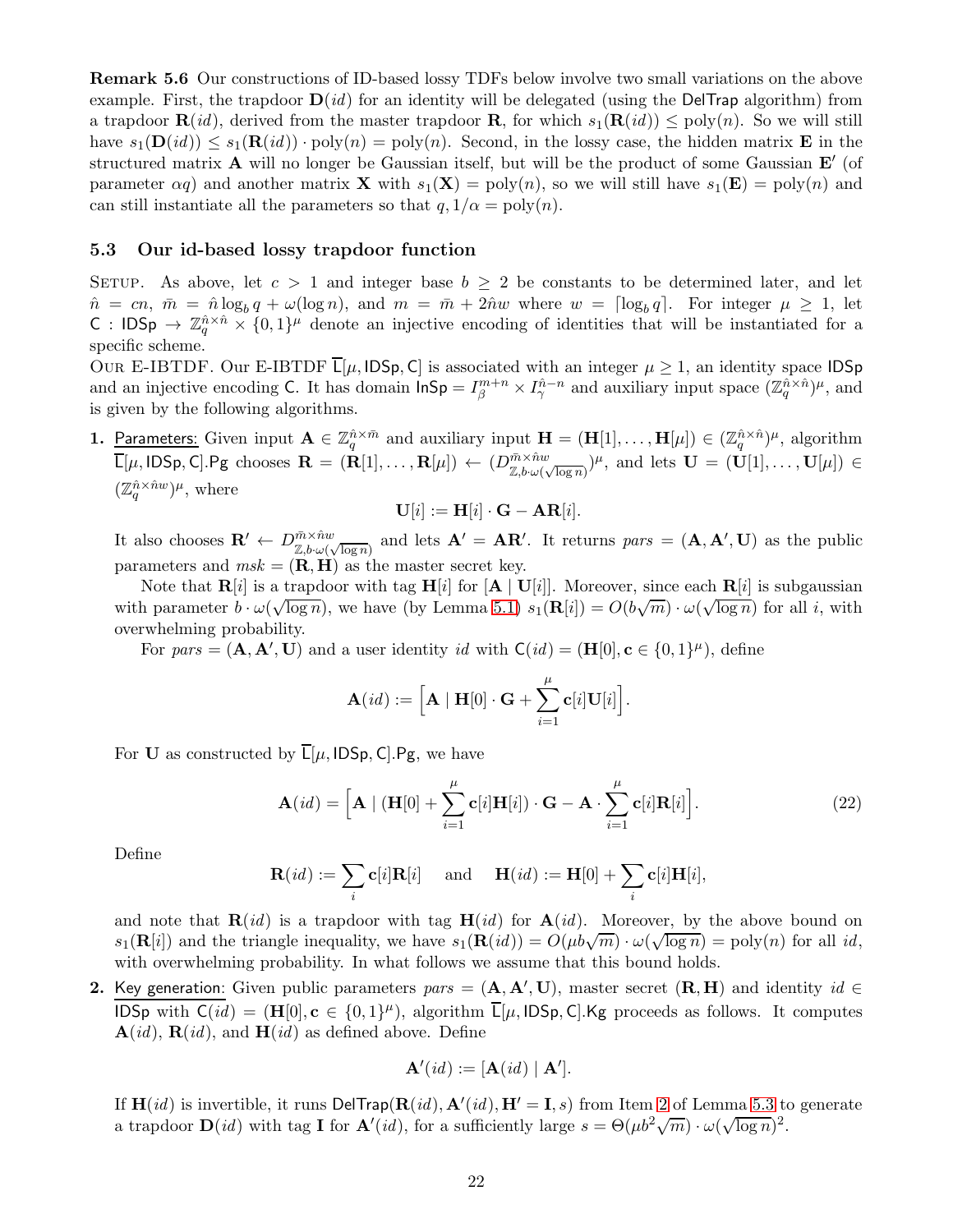| <b>proc Initialize</b> (id) $\#$ RL <sub>1</sub>                                                                     |                                                                                                                                                                    |                                                                                     |                                                                           |
|----------------------------------------------------------------------------------------------------------------------|--------------------------------------------------------------------------------------------------------------------------------------------------------------------|-------------------------------------------------------------------------------------|---------------------------------------------------------------------------|
| $\overline{H}_1 \stackrel{\$}{\leftarrow} Aux_1(id); WIN \leftarrow true$                                            | $\overline{A} \stackrel{\$}{\leftarrow} Z_n^{n \times \overline{m}}; E^t \stackrel{\$}{\leftarrow} D_{\mathbb{Z}, \alpha q}^{(\hat{n} - n) \times (\bar{m} + n)};$ | $\left[\overline{A}\right] = \left[\overline{E}^t\right] \left[\overline{A}\right]$ | $\text{If either } H_0(id) \text{ or } H_1(id) \text{ is not invertible}$ |
| $(pars, msk) \stackrel{\$}{\leftarrow} \overline{L}[\mu, \text{IDSp}, \text{C}].\text{Pg}(\mathbf{A}, \mathbf{H}_1)$ | $\text{Else } dk \leftarrow \overline{L}[\mu, \text{IDSp}, \text{C}].\text{Ng}(\text{pars}, msk, id)$                                                              |                                                                                     |                                                                           |
| <b>Proc Initialize</b> (id) $\# \text{R}_i \ (i \in \{0, 1\})$                                                       | $\text{Proc Ch}(id) \# \text{RL}_1, \text{R}_0, \text{R}_1$                                                                                                        |                                                                                     |                                                                           |
| <b>Proof Initialize</b> (id) $\# \text{R}_i \ (i \in \{0, 1\})$                                                      | $\text{Proc Ch}(id) \# \text{RL}_1, \text{R}_0, \text{R}_1$                                                                                                        |                                                                                     |                                                                           |
| <b>Proof Initialize</b> (id) $\# \text{R}_i \ (i \in \{0, 1\})$                                                      | $\text{Proc Ch}(id) \# \text{RL}_1, \text{R}_0, \text{R}_1$                                                                                                        |                                                                                     |                                                                           |
| <b>for</b> $\overline{A} \stackrel{\$}{\leftarrow} Z_n^{\hat{n} \times \overline{n}}$                                | $\text{for } \text{Ch}(id) \neq \text{0}_{\hat{n} \times \hat{n}}$ then $\text{WIN} \leftarrow \text{false}$                                                       |                                                                                     |                                                                           |
| <b>for</b> $\overline{A}$                                                                                            |                                                                                                                                                                    |                                                                                     |                                                                           |

<span id="page-23-0"></span>Figure 7: Games RL<sub>1</sub> ("Real-to-Losssy") and  $R_0, R_1$  associated to  $n, \mu$ , IDSp and auxiliary input generator algorithms  $Aux_0$  and  $Aux_1$ .

Note that  $s = \Omega(b \cdot s_1(\mathbf{R}(id))) \cdot \omega(\sqrt{\log n})$  as required by Lemma [5.3,](#page-20-1) and that with overwhelming probability,

$$
s_1(\mathbf{D}(id)) = s \cdot O(\sqrt{m}) = O(\mu b^2 m) \cdot \omega(\sqrt{\log n})^2 = \text{poly}(n).
$$

- **3.** Evaluate: Given public parameters  $pars = (\mathbf{A}, \mathbf{A}', \mathbf{U})$ , identity  $id \in \mathsf{IDSp}$  and input  $\mathbf{x} \in I^{m+n}_{\beta} \times I^{ \hat{n} n}_{\gamma}$ , algorithm  $\mathsf{L}[\mu, \mathsf{IDSp}, \mathsf{C}].$  Ev computes  $\mathbf{A}'(id) = [\mathbf{A}(id) \mid \mathbf{A}']$  as above, and outputs  $\mathbf{y} = g_{\mathbf{A}'(id)}(\mathbf{x}).$
- **4.** Invert: Given parameters  $(A, A', U)$  and identity  $id \in IDSp$  determining  $A'(id)$  as above, trapdoor  $\mathbf{D}_{id}$  (with tag I) for  $\mathbf{A}'(id)$ , and value  $\mathbf{y} = g_{\mathbf{A}'(id)}(\mathbf{x})$  as above, algorithm  $\overline{\mathsf{L}}[\mu, \mathsf{IDSp}, \mathsf{C}].$  Ev<sup>-1</sup> returns  $\mathbf{x}$ using the inversion algorithm from Item [1](#page-20-2) of Lemma [5.3.](#page-20-1)

KEY GENERATION, INVERTIBILITY, AND LOSSINESS. The choice of auxiliary input **H** determines the ability to generate keys for identities, i.e., the induced IBTDF  $\overline{L}[\mu, |DSp, C](H)$  can generate a key  $D_{id}$ for any id such that  $\mathbf{H}(id)$  is invertible. By the upper bound on  $\beta$  from Equation [\(20\)](#page-21-1), inversion is correct as long as  $\beta \leq q/\Theta(s_1(\mathbf{D}_{id}) \cdot \sqrt{m}).$ 

By contrast, suppose that the  $\mathbf{A} \in \mathbb{Z}_q^{\hat{n} \times \bar{m}}$  given to  $\overline{\mathsf{L}}[\mu, \mathsf{IDSp}, \mathsf{C}]\cdot \mathsf{Pg}$  is such that  $\begin{bmatrix} \mathbf{I} \\ \mathbf{A} \end{bmatrix} = \begin{bmatrix} \mathbf{I} \\ \mathbf{E}^t \end{bmatrix} \begin{bmatrix} \mathbf{I} \\ \mathbf{A} \end{bmatrix}$  for some  $\bar{\mathbf{A}} \in \mathbb{Z}_q^{n \times \bar{m}}$  and  $\mathbf{E}^t = [\mathbf{E}_1^t \mid \mathbf{E}_2^t] \in \mathbb{Z}^{(\hat{n}-n) \times \bar{m}} \times \mathbb{Z}^{(\hat{n}-n) \times n}$ . (I.e., **A** is a structured matrix that satisfies the hypothesis of Lemma [5.4.](#page-20-3)) Then if  $\mathbf{H}(id) = 0$ , it can be verified that  $\mathbf{A}(id)$  is such that

$$
\begin{bmatrix}\n\mathbf{I}_{\bar{m}+\hat{n}w} \\
\mathbf{A}(id)\n\end{bmatrix} = \begin{bmatrix}\n\mathbf{I}_{\bar{m}} & & \\
 & \mathbf{I}_{\hat{n}w} & \\
 & & \mathbf{I}_{n} \\
\mathbf{E}_{1}^{t} & -\mathbf{E}_{1}^{t} \cdot \mathbf{R}(id) & \mathbf{E}_{2}^{t}\n\end{bmatrix} \begin{bmatrix}\n\mathbf{I}_{\bar{m}} & & \\
 & \mathbf{I}_{\hat{n}w} & \\
\mathbf{A} & -\mathbf{A} \cdot \mathbf{R}(id)\n\end{bmatrix},
$$

which satisfies the hypothesis of Lemma [5.4](#page-20-3) with  $[\bar{\mathbf{A}} \mid -\mathbf{A} \cdot \mathbf{R}(id)]$  in place of  $\bar{\mathbf{A}}$  and  $\tilde{\mathbf{E}}^t = [\mathbf{E}_1^t \mid -\mathbf{E}_1^t \cdot \mathbf{R}(id)]$  $\mathbf{E}_2^t$  in place of  $\mathbf{E}^t$ . Observe that by the triangle inequality,  $s_1(\tilde{\mathbf{E}}) \leq s_1(\mathbf{E})(1+s_1(\mathbf{R}(id))) \leq s_1(\mathbf{E}) \text{poly}(n)$ . In particular, if we have a known poly(n) upper bound on  $s_1(E)$ , then as described in the analysis following the proof of Lemma [5.4,](#page-20-3) we can instantiate the parameters to have correct inversion when  $\mathbf{H}(id)$  is invertible, and  $\Omega(m)$ -lossiness when  $\mathbf{H}(id) = 0$ .

In what follows we show security of the scheme in the selective-id and adaptive models, under the LWE assumption.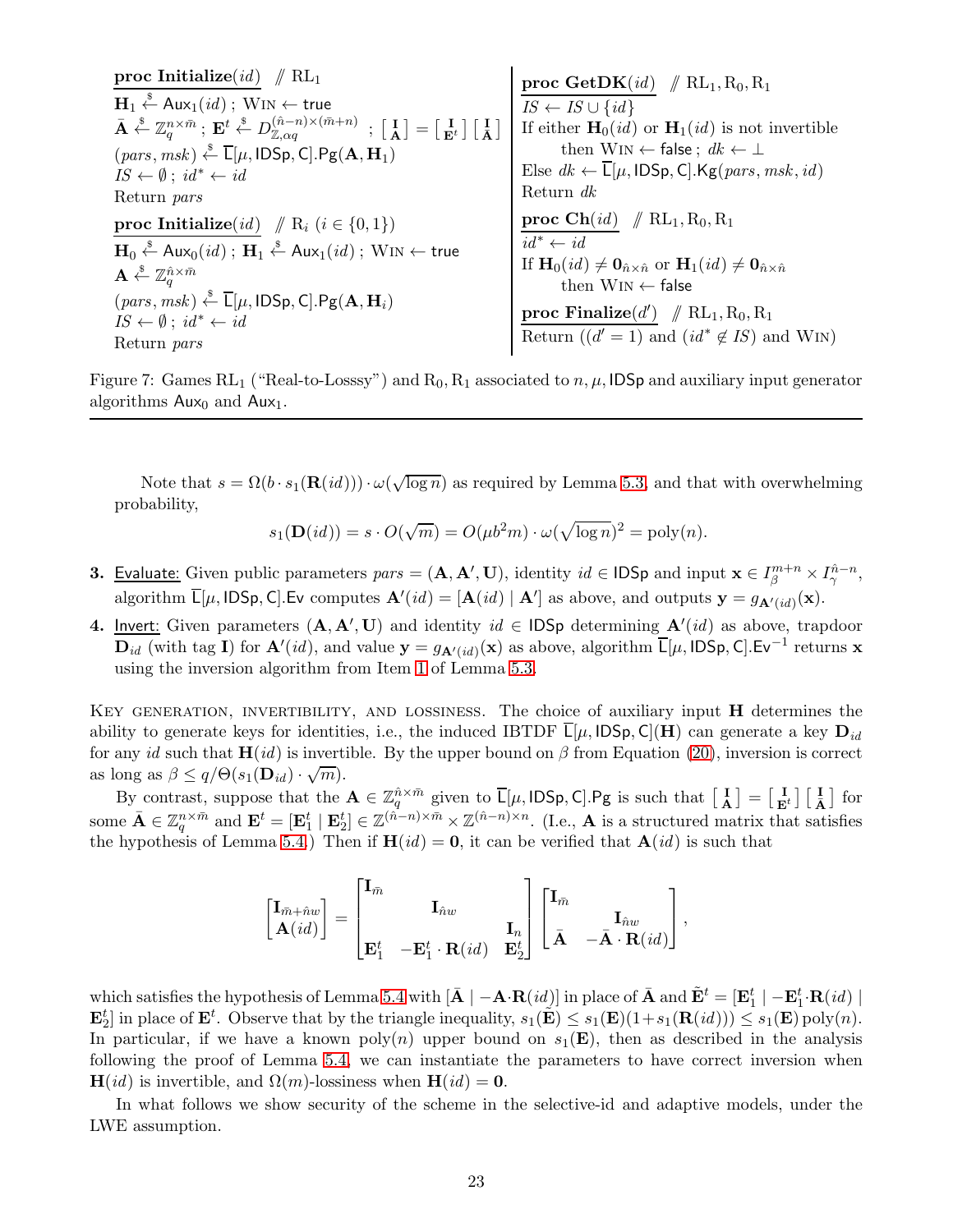#### <span id="page-24-2"></span>5.4 Real-to-lossy lemma

Consider game RL<sub>1</sub> which is defined as in Figure [7,](#page-23-0) where **A** is such that  $\begin{bmatrix} I \\ A \end{bmatrix} = \begin{bmatrix} I \\ E^t \end{bmatrix} \begin{bmatrix} I \\ A \end{bmatrix}$  for uniformly random  $\bar{\mathbf{A}} \in \mathbb{Z}_q^{n \times \bar{m}}$  and  $\mathbf{E}^t \leftarrow D_{\mathbb{Z}, \alpha q}^{(\hat{n}-n) \times (\bar{m}+n)}$ . Games  $R_0$  and  $R_1$  are defined similarly, where the distribution of A is uniformly random.

The following lemma says it is hard to distinguish game  $R_0$  from  $RL_1$ . We will apply this by defining Aux<sub>0</sub> and Aux<sub>1</sub> in such a way that the output of Aux<sub>0</sub> results in the real scheme and the output of Aux<sub>1</sub> results in a lossy setup.

<span id="page-24-1"></span>**Lemma 5.7** Let  $n, \mu \geq 1$  be integers and IDSp. Let Aux<sub>0</sub> and Aux<sub>1</sub> be auxiliary input generators for  $\overline{L}[\mu, |DSp, C]$  and A an adversary. Then there is an adversary B such that

$$
\Pr[\mathbf{R}_0^A] - \Pr[\mathbf{RL}_1^A] \leq \mathbf{Adv}_{n,\alpha}^{\text{lwe}}(B) + \text{negl}(n) \,. \tag{23}
$$

The running time of B is that of A plus some overhead. If A is selective-id then so is B.

The last statement allows us to use the lemma in both the selective-id and adaptive-id cases.

Proof: By Remark [5.5](#page-21-2) we have that

$$
\Pr[\mathbf{R}_1^A] - \Pr[\mathbf{R}\mathbf{L}_1^A] \leq \mathbf{Adv}_{n,\alpha}^{\text{lwe}}(B) \,. \tag{24}
$$

We claim that in  $R_0$  and  $R_1$  (where **A** is uniformly random) the values  $H_0$  and  $H_1$  are statistically hidden from A's view. By Lemma [5.2,](#page-19-1) the tuple  $(A, AR[1], \ldots, AR[\mu])$  is  $negl(n)$ -far from uniformly random. Hence the public parameters  $(\bar{\mathbf{A}}, \mathbf{A}', \mathbf{U})$  are  $\text{regl}(n)$ -far from uniform for any fixed choice of the auxiliary input H. Since the execution of the remaining game is independent of whether H comes from  $\mathsf{Aux}_0$  or Aux<sub>1</sub>, we obtain

$$
\Pr[\mathbf{R}_0^A] - \Pr[\mathbf{R}_1^A] \le \text{negl}(n) \,. \tag{25}
$$

which concludes the proof.

### 5.5 Selective-id Security

We consider IBTDF  $\overline{L}[\mu = 1, \mathbb{Z}_q^{\hat{n}} \setminus \{0\}, C_{\text{FRD}}']$ , the instance of our construction with identity space  $\mathsf{IDSp} =$  $\mathbb{Z}_q^{\hat{n}} \setminus \{0\}$ , uniformly random input  $\mathbf{A} \in \mathbb{Z}_q^{\hat{n}\times \bar{m}}$ , auxiliary input  $\mathbf{H}_0 = \mathbf{H}_0[1] = -\mathsf{C}_{\text{FRD}}(\mathbf{0}) \in \mathbb{Z}_q^{\hat{n}\times \hat{n}}$ , and identity encoding  $C_{\text{FRD}}'(id) = (C_{\text{FRD}}(id), 1) \in \mathbb{Z}_q^{\hat{n} \times \hat{n}} \times \{0, 1\}$ , where  $C_{\text{FRD}} : \mathbb{Z}_q^{\hat{n}} \to \mathbb{Z}_q^{\hat{n} \times \hat{n}}$  is an "invertible differences" encoding as constructed in [\[2\]](#page-26-2). (I.e., for each  $x \neq x'$ , the matrix  $C_{\text{FRD}}(x) - C_{\text{FRD}}(x')$  is invertible over  $\mathbb{Z}_q$ .)

Note that our scheme satisfies the correct inversion requirement because  $H_0(id) = C_{\text{FRD}}(id) - C_{\text{FRD}}(0)$ is invertible for all  $id \in \mathsf{IDSp} = \mathbb{Z}_q^{\hat{n}} \setminus \{\mathbf{0}\}\)$ . We show that this IBTDF is selective-id  $\delta$ -lossy for  $\delta = 1$ , meaning fully selective-id lossy, and hence selective-id one-way. To do this we define a sibling  $\overline{\mathsf{LF}}[\mu]$  $(1,\mathbb{Z}_q^n\setminus\{0\},\mathsf{C}'_{\text{FRD}}]$ . It preserves the key-generation, evaluation and inversion algorithms of  $\overline{\mathsf{L}}[1,\mathbb{Z}_q^n\setminus\{0\}]$  $\{0\}, \mathsf{C}'_{\text{FRD}}\}$  and alters parameter generation to

Algorithm 
$$
\overline{LF}[1, \mathbb{Z}_q^{\hat{n}} \setminus \{0\}, C_{\text{FRD}}']
$$
.  
\n $\overline{A} \stackrel{\$}{\leftarrow} \mathbb{Z}_q^{n \times \overline{m}};$   $\mathbf{E}^t \stackrel{\$}{\leftarrow} D_{\mathbb{Z}, \alpha q}^{(\hat{n} - n) \times (\overline{m} + n)};$   $\begin{bmatrix} \mathbf{I} \\ \mathbf{A} \end{bmatrix} = \begin{bmatrix} \mathbf{I} \\ \mathbf{E}^t \end{bmatrix} \begin{bmatrix} \mathbf{I} \\ \mathbf{A} \end{bmatrix}$   
\n $\mathbf{H}_1[1] = -C_{\text{FRD}}(id); (pars, msk) \stackrel{\$}{\leftarrow} \overline{L}[1, \mathbb{Z}_q^{\hat{n}} \setminus \{0\}, C_{\text{FRD}}']$ .  
\n $\text{Pg}(\mathbf{A}, \mathbf{H}_1); \text{ Return } (pars, msk).$ 

<span id="page-24-0"></span>The following says that our IBTDF is 1-lossy with lossiness  $\Omega(m)$ , under the LWE assumption.

**Theorem 5.8** Let  $m = c_2 n > c_1 n = \hat{n}$  and  $\ell = 2m$ . Let  $L = \overline{L}[1, \mathbb{Z}_q^{\hat{n}} \setminus \{0\}, C'_{\text{FRD}}]$  be the IBTDF associated by our construction to parameters  $\mu = 1$  and  $\mathsf{IDSp} = \mathbb{Z}_q^{\hat{n}} \setminus \{\mathbf{0}\}\text{.}$  Let  $\mathsf{LF} = \overline{\mathsf{LF}}[1, \mathbb{Z}_q^{\hat{n}} \setminus \{\mathbf{0}\}, \mathsf{C}'_{\text{FRD}}]$ be the sibling associated to it as above. Let  $\delta = 1$  and let be A a selective-id adversary. Then there is an adversary B such that

$$
\mathbf{Adv}_{\mathsf{L},\mathsf{LF},\ell}^{\delta\text{-}\mathrm{los}}(A) \leq \mathbf{Adv}_{n,\alpha}^{\mathrm{lwe}}(B) + negl . \tag{26}
$$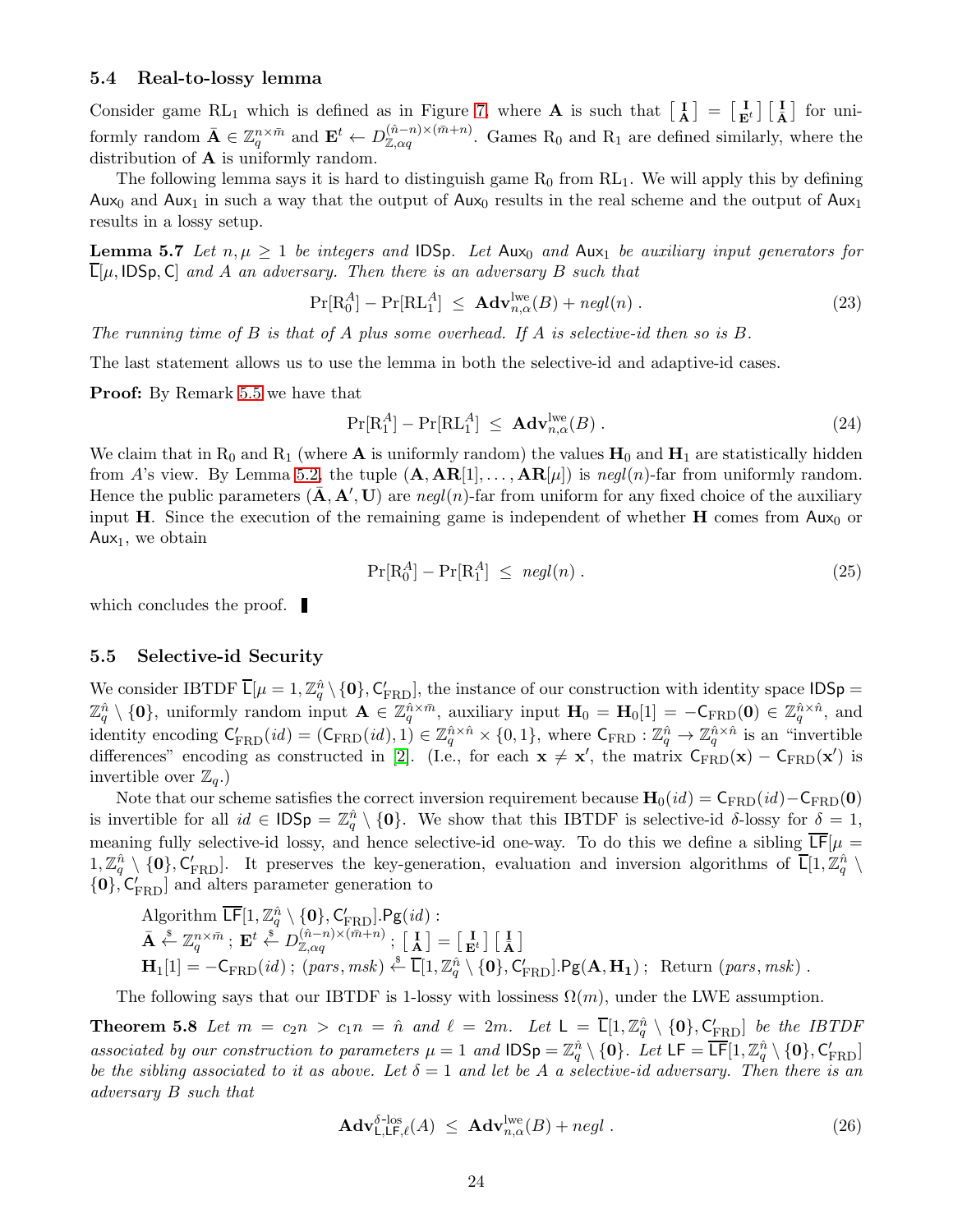<span id="page-25-2"></span>The running time of  $B$  is that of  $A$  plus overhead.

**Proof:** On input id, let algorithm  $Aux_0$  return  $-C_{FRD}(0)$  and algorithm  $Aux_1$  return  $-C_{FRD}(id)$ . Let  $R_0, RL_1$  be the games of Figure [7](#page-23-0) with  $\mu = 1$ ,  $\text{IDSp} = \mathbb{Z}_q^{\hat{n}} \setminus \{\mathbf{0}\}\$  and auxiliary input generators  $\text{Aux}_0$  and Aux<sub>1</sub>, respectively. Then we claim

<span id="page-25-0"></span>
$$
\Pr\left[\text{Real}_{\mathsf{L}}^{A}\right] = \Pr\left[\text{R}_{0}^{A}\right] \quad \text{and} \quad \Pr\left[\text{Lossy}_{\mathsf{L},\mathsf{LF},\ell}^{A}\right] = \Pr\left[\text{RL}_{1}^{A}\right].\tag{27}
$$

To justify this let  $id^*$  be the identity queried by A to both Initialize and Ch. (These queries are the same because A is selective-id.) Then  $H_1 = -C_{\text{FRD}}(id^*)$  so  $H_1(id) = C_{\text{FRD}}(id) - C_{\text{FRD}}(id^*)$ . Since  $C_{\text{FRD}}$ is an encoding with invertible differences, this is invertible iff  $id \neq id^*$ . This means that the conjunct  $(id^* \notin IS) \wedge \text{WIN}$  is always true. The claim of Equation [\(27\)](#page-25-0) is now true because game R<sub>0</sub> generates parameters with uniform A and auxiliary input  $H_0 = -C_{\text{FRD}}(0) \in \mathbb{Z}_q^{\hat{n}\times\hat{n}}$  that, via  $\overline{L}[1,\mathbb{Z}_q^{\hat{n}}\setminus\{0\},C_{\text{FRD}}']$ , defines L. However game  $RL_1$  generates parameters with auxiliary input  $H_1$ . Since  $H_1(id^*) = 0$ , the function  $g_{\mathbf{A}'(id)}$  is  $\Omega(m)$ -lossy, as argued immediately following the description of the scheme.

### 5.6 Full Security

We consider IBTDF  $\overline{L}[\mu, \{0, 1\}^{\mu}, C']$ , the instance of our construction with  $\mathsf{IDSp} = \{0, 1\}^{\mu}$ , uniformly random input  $\mathbf{A} \in \mathbb{Z}_q^{\hat{n} \times \bar{m}}$ , auxiliary input  $\mathbf{H}_0 = (\mathbf{H}_0[1], \dots, \mathbf{H}_0[\mu]) := (\mathbf{0}_{\hat{n} \times \hat{n}}, \dots, \mathbf{0}_{\hat{n} \times \hat{n}})$  and  $\mathbf{C}'(id) =$  $(1_{\hat{n}\times\hat{n}}, C_f(id))$ , where  $C_f : \{0,1\}^\mu \to \mathbb{Z}_q^{\hat{n}\times\hat{n}}$  maps  $\mathbf{x} \in \{0,1\}^\mu$  into a vector **X** of matrices such that  $\mathbf{X}[i] = (-1)^{\mathbf{x}[i]} \cdot \mathbf{1}_{\hat{n} \times \hat{n}} \in \mathbb{Z}_q^{\hat{n} \times \hat{n}}.$ 

Note that our scheme satisfies the correct inversion requirement because  $H_0(id) = 1_{\hat{n}\times\hat{n}}$  is invertible for all  $id \in IDSp$ . We show that this IBTDF is adaptive-id  $\delta$ -lossy for  $\delta = (8Q)^{-1}$  where Q is the number of key-derivation queries of the adversary. By Theorem [3.2](#page-7-0) this means  $\overline{L}[\mu, \{0, 1\}^{\mu}, C']$  is adaptive-id one-way. To do this we define a sibling  $\overline{\mathsf{LF}}_Q[\mu, \{0,1\}^\mu, \mathsf{C}']$ . It preserves the key-generation, evaluation and inversion algorithms of  $\overline{L}[\mu, \{0, 1\}^{\mu}, C_f]$  and alters parameter generation to

Algorithm 
$$
\overline{\mathbf{LF}}_Q[\mu, \{0, 1\}^{\mu}, \mathbf{C}']
$$
. $\mathbf{Pg}(id):$   
\n $\overline{\mathbf{A}} \stackrel{\$}{\leftarrow} \mathbb{Z}_q^{n \times \overline{m}}; \mathbf{E}^t \stackrel{\$}{\leftarrow} D_{\mathbb{Z}, \alpha q}^{(\hat{n} - n) \times (\overline{m} + n)}; \begin{bmatrix} \mathbf{I} \\ \mathbf{A} \end{bmatrix} = \begin{bmatrix} \mathbf{I} \\ \mathbf{E}^t \end{bmatrix} \begin{bmatrix} \mathbf{I} \\ \mathbf{A} \end{bmatrix}$   
\n $\mathbf{H}_1 \stackrel{\$}{\leftarrow} \mathbf{A} \mathsf{u} \mathsf{x}_1; (pars, msk) \stackrel{\$}{\leftarrow} \overline{\mathbf{L}}[\mu, \{0, 1\}^{\mu}, \mathbf{C}']$ . $\mathbf{Pg}(\mathbf{A}, \mathbf{H}_1); \text{ Return } (pars, msk).$ 

where  $\mathsf{Aux}_1$  is a randomized algorithm from [\[2,](#page-26-2) [22\]](#page-27-15) that generates  $\mathbf{H}_1 \in (\mathbb{Z}_q^{\hat{n}\times\hat{n}})^{\mu}$  such that the image of  $\mathbf{H}_1(\cdot)$  is either  $\mathbf{0}_{\hat{n}\times\hat{n}}$  or invertible and  $\mathbf{H}_1(\cdot)$  is "pairwise independent", i.e, for all  $id \neq id'$ ,  $\Pr_{\mathsf{Aux}_1}[\mathbf{H}_1(id)$  $\mathbf{0}_{\hat{n}\times\hat{n}}$  |  $\mathbf{H}_1(id') = \mathbf{0}_{\hat{n}\times\hat{n}}$ ] = 1/(2Q). The following says that our IBTDF is  $\delta$ -lossy under the LWE assumption with lossiness  $\ell = 2m$ .

**Theorem 5.9** Let  $m = c_2 n > c_1 n = \hat{n}$  and  $\ell = 2m$ . Let  $\mathsf{L} = \overline{\mathsf{L}}[\mu, \{0, 1\}^{\mu}, \mathsf{C}']$  be the IBTDF associated by our construction to parameters  $\mu$  and  $\mathsf{IDSp} = \{0,1\}^\mu$ . Let  $\underline{A}$  be an adaptive-id adversary that makes a maximal number of Q queries and let  $\delta = (8Q)^{-1}$ . Let  $LF = \overline{LF}_{Q}[\mu, \{0, 1\}^{\mu}, C']$  be the sibling associated to L as above. Then there is an adversary B such that

<span id="page-25-1"></span>
$$
\mathbf{Adv}_{\mathsf{L},\mathsf{LF},\ell}^{\delta\text{-}\mathrm{los}}(A) \leq \mathbf{Adv}_{n,\alpha}^{\mathrm{lwe}}(B) + \mathit{negl}(n) . \tag{28}
$$

The running time of B is that of A plus polynomial overhead.

**Proof:** (Sketch) Let Q be the number of queries made by A and let algorithm Aux be defined as above. Let R<sub>0</sub>, RL<sub>1</sub> be the games of Figure [7](#page-23-0) with  $\mathsf{IDSp} = \{0,1\}^{\mu}$  and this Aux<sub>0</sub> and Aux<sub>1</sub>. Let  $E(IS, id^*)$  denote the event that when **Finalize**(d') is called in  $R_0^A$  the flag WIN ← false is set and  $id^* \notin IS$ . (Note that  $\eta(I\!S, id^*)$  only depends on IS, id<sup>\*</sup>.) Let  $\eta(I\!S, id^*)$  be the probability that  $E(I\!S, id^*)$  happens. In [\[2\]](#page-26-2), it was shown that  $\lambda_{\text{low}} := \frac{1}{4Q} \le \eta(IS, id^*) \le \frac{1}{2Q}$  $\frac{1}{2Q} := \lambda_{\text{up}}$ . Since  $R_0^A$  and  $\text{Real}_{L}^A$  are only different when  $E(B, id^*)$  happens, one would like to argue that  $\lambda_{\text{low}} \cdot \text{Pr} [\text{Real}_{\text{L}}^A] = \text{Pr} [\text{R}_{0}^A]$  but this is not true since  $E(IS, id^*)$  and Real<sup>A</sup> may not be independent. To get rid of this unwanted dependence we consider a modification of  $R_0$  and  $RL_1$  which adds some artificial abort such that in total it always sets WIN  $\leftarrow$  false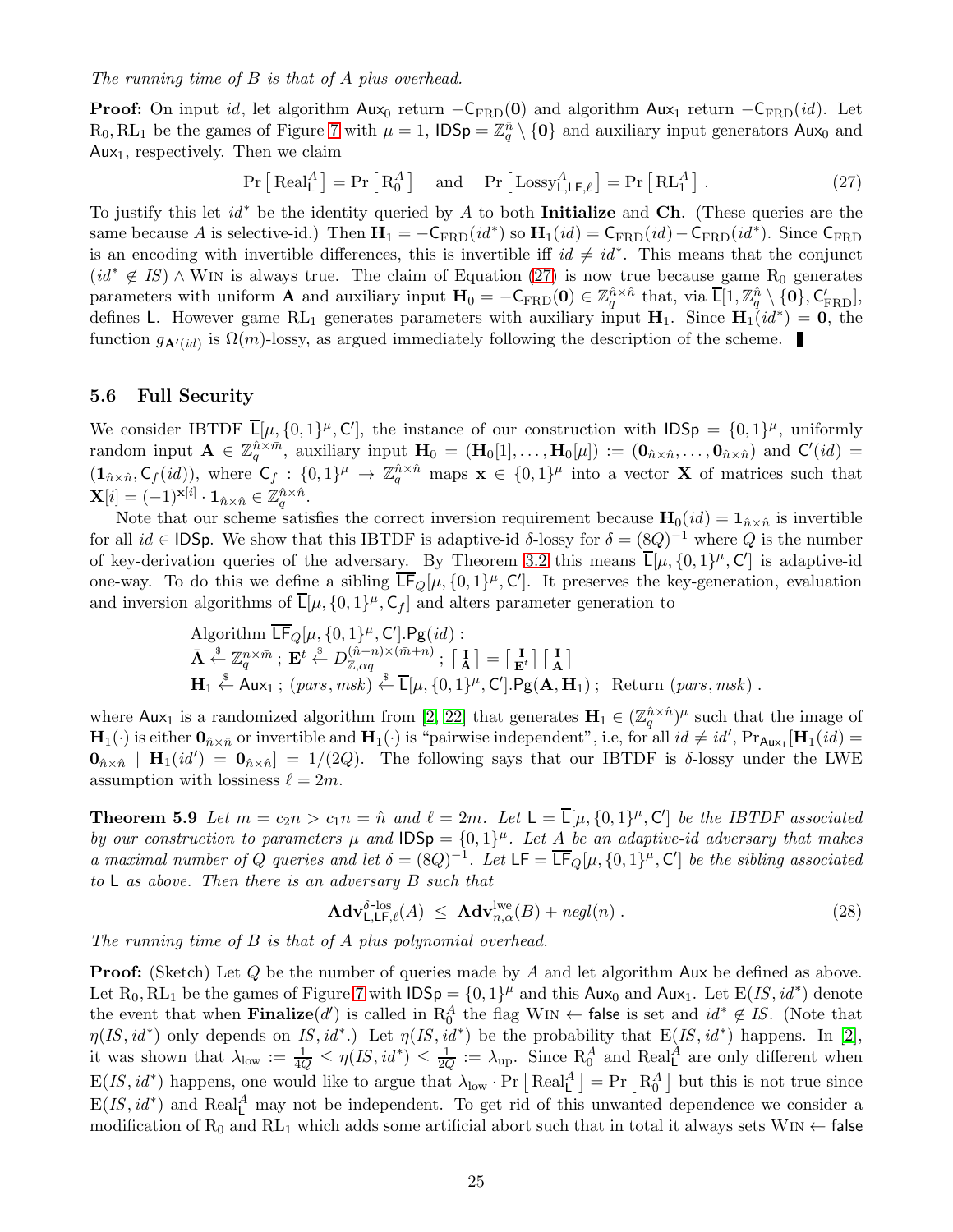with probability around  $1 - \lambda_{\text{low}}$ , independent of the view of the adversary. (Since, given IS,  $id^*$ , the exact value of  $\eta(I\!S, id^*)$  cannot be computed efficiently, it needs to be approximated using sampling.) Concretely, games  $\hat{R}_0$  and  $\hat{RL}_1$  are defined as  $R_0$  and  $RL_1$ , respectively, the only difference being **Finalize** which is defined as follows.

> ${\bf proc\; Finalize}(d') \; \; \# \; \hat{{\rm R}}_{0}, \hat{{\rm RL}}_{1}$ Compute an approximation  $\eta'(IS, id^*)$  of  $\eta(IS, id^*)$ If  $\eta'(IS, id^*) > \lambda_{\text{low}}$  then set WIN ← false with probability  $1 - \lambda_{\text{low}}/\eta'(IS, id^*)$ Return  $((d' = 1)$  and  $(id^* \notin IS)$  and  $WIN)$

One can again show that with a polynomial number of samples to compute approximation  $\eta'(I\!S, id^*)$ ,

<span id="page-26-9"></span><span id="page-26-8"></span>
$$
\delta \cdot \Pr\left[\text{Real}_{\mathsf{L}}^{A}\right] = \Pr\left[\hat{\mathbf{R}}_{0}^{A}\right],\tag{29}
$$

where  $\delta = \lambda_{\text{low}}/2$  is as in the theorem statement. Similar to the proof of Theorem [5.8,](#page-24-0) we can show that

$$
\Pr\left[\text{Lossy}_{\mathsf{L},\mathsf{LF},\ell}^{A}\right] = \Pr\left[\hat{\text{RL}}_{1}^{A}\right].\tag{30}
$$

Now Equation [\(28\)](#page-25-1) follows from Equation [\(1\)](#page-6-0), Equation [\(29\)](#page-26-8), Equation [\(30\)](#page-26-9) and Lemma [5.7.](#page-24-1)

# Acknowledgments

We thank Xiang Xie and the (anonymous) reviewers of Eurocrypt 2012 for their careful reading and valuable comments.

# <span id="page-26-6"></span>References

- [1] P. Abeni, L. Bello, and M. Bertacchini. Exploiting DSA-1571: How to break PFS in SSL with EDH, July 2008. [http://www.lucianobello.com.ar/exploiting\\_DSA-1571/index.html](http://www.lucianobello.com.ar/exploiting_DSA-1571/index.html). [4](#page-4-1)
- <span id="page-26-2"></span>[2] S. Agrawal, D. Boneh, and X. Boyen. Efficient lattice (H)IBE in the standard model. In H. Gilbert, editor, *EUROCRYPT* 2010, volume 6110 of *LNCS*, pages 553–572. Springer, May 2010. [2,](#page-2-0) [3,](#page-3-1) [18,](#page-18-3) [24,](#page-24-2) [25](#page-25-2)
- <span id="page-26-3"></span>[3] S. Agrawal, D. Boneh, and X. Boyen. Lattice basis delegation in fixed dimension and shorterciphertext hierarchical IBE. In T. Rabin, editor, CRYPTO 2010, volume 6223 of LNCS, pages 98–115. Springer, Aug. 2010. [2](#page-2-0)
- <span id="page-26-5"></span><span id="page-26-4"></span>[4] M. Ajtai. Generating hard instances of the short basis problem. In J. Wiedermann, P. van Emde Boas, and M. Nielsen, editors, ICALP 99, volume 1644 of LNCS, pages 1–9. Springer, July 2099. [3](#page-3-1)
- [5] J. Alwen and C. Peikert. Generating shorter bases for hard random lattices. Theory of Computing Systems, 48(3):535–553, April 2011. Preliminary version in STACS 2009. [3](#page-3-1)
- <span id="page-26-7"></span>[6] B. Applebaum, D. Cash, C. Peikert, and A. Sahai. Fast cryptographic primitives and circular-secure encryption based on hard learning problems. In S. Halevi, editor, *CRYPTO 2009*, volume 5677 of LNCS, pages 595–618. Springer, Aug. 2009. [19](#page-19-3)
- <span id="page-26-1"></span>[7] M. Bellare, A. Boldyreva, and A. O'Neill. Deterministic and efficiently searchable encryption. In A. Menezes, editor, CRYPTO 2007, volume 4622 of LNCS, pages 535–552. Springer, Aug. 2007. [1,](#page-1-0) [4,](#page-4-1) [31](#page-31-0)
- <span id="page-26-0"></span>[8] M. Bellare, Z. Brakerski, M. Naor, T. Ristenpart, G. Segev, H. Shacham, and S. Yilek. Hedged publickey encryption: How to protect against bad randomness. In M. Matsui, editor, ASIACRYPT 2009, volume 5912 of LNCS, pages 232–249. Springer, Dec. 2009. [1,](#page-1-0) [4,](#page-4-1) [31](#page-31-0)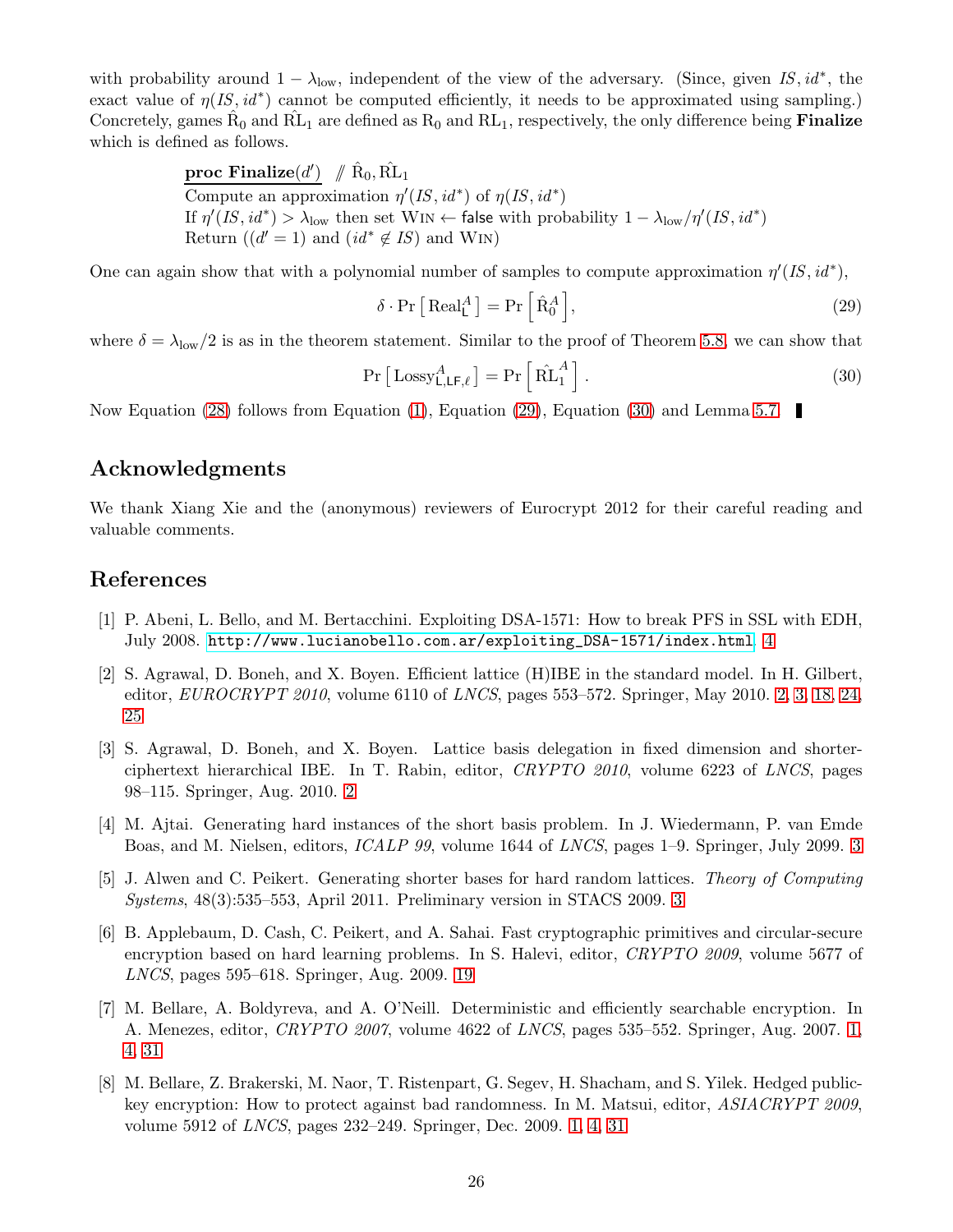- <span id="page-27-10"></span>[9] M. Bellare, S. Halevi, A. Sahai, and S. P. Vadhan. Many-to-one trapdoor functions and their relation to public-key cryptosystems. In H. Krawczyk, editor, CRYPTO'98, volume 1462 of LNCS, pages 283–298. Springer, Aug. 1998. [3,](#page-3-1) [31](#page-31-0)
- <span id="page-27-1"></span>[10] M. Bellare, D. Hofheinz, and S. Yilek. Possibility and impossibility results for encryption and commitment secure under selective opening. In A. Joux, editor, EUROCRYPT 2009, volume 5479 of LNCS, pages 1–35. Springer, Apr. 2009. [1](#page-1-0)
- <span id="page-27-14"></span><span id="page-27-7"></span>[11] M. Bellare, C. Namprempre, and G. Neven. Security proofs for identity-based identification and signature schemes. Journal of Cryptology, 22(1):1–61, Jan. 2009. [1](#page-1-0)
- [12] M. Bellare and T. Ristenpart. Simulation without the artificial abort: Simplified proof and improved concrete security for Waters' IBE scheme. In A. Joux, editor, EUROCRYPT 2009, volume 5479 of LNCS, pages 407–424. Springer, Apr. 2009. [18](#page-18-3)
- <span id="page-27-13"></span><span id="page-27-3"></span>[13] M. Bellare and P. Rogaway. Optimal asymmetric encryption. In A. D. Santis, editor, EURO- $CRYPT'94$ , volume 950 of *LNCS*, pages 92–111. Springer, May [1](#page-1-0)994. 1
- [14] M. Bellare and P. Rogaway. The security of triple encryption and a framework for code-based gameplaying proofs. In S. Vaudenay, editor, EUROCRYPT 2006, volume 4004 of LNCS, pages 409–426. Springer, May / June 2006. [5](#page-5-1)
- <span id="page-27-12"></span><span id="page-27-0"></span>[15] C. Bennet, G. Brassard, C. Crépeau, and U. Maurer. Generalized privacy amplification. IEEE Transactions on Information Theory, 41(6), 1995. [4,](#page-4-1) [31](#page-31-0)
- [16] A. Boldyreva, S. Fehr, and A. O'Neill. On notions of security for deterministic encryption, and efficient constructions without random oracles. In D. Wagner, editor, CRYPTO 2008, volume 5157 of LNCS, pages 335–359. Springer, Aug. 2008. [1,](#page-1-0) [4,](#page-4-1) [31](#page-31-0)
- <span id="page-27-5"></span>[17] D. Boneh and X. Boyen. Efficient selective-ID secure identity based encryption without random oracles. In C. Cachin and J. Camenisch, editors, EUROCRYPT 2004, volume 3027 of LNCS, pages 223–238. Springer, May 2004. [1,](#page-1-0) [2,](#page-2-0) [3,](#page-3-1) [8](#page-8-1)
- <span id="page-27-8"></span><span id="page-27-6"></span>[18] D. Boneh and X. Boyen. Secure identity based encryption without random oracles. In M. Franklin, editor, CRYPTO 2004, volume 3152 of LNCS, pages 443–459. Springer, Aug. 2004. [1,](#page-1-0) [2](#page-2-0)
- <span id="page-27-11"></span>[19] D. Boneh, X. Boyen, and H. Shacham. Short group signatures. In M. Franklin, editor,  $CRYPTO 2004$  $CRYPTO 2004$  $CRYPTO 2004$ , volume 3152 of LNCS, pages 41–55. Springer, Aug. 2004. 2
- [20] D. Boneh, G. Di Crescenzo, R. Ostrovsky, and G. Persiano. Public key encryption with keyword search. In C. Cachin and J. Camenisch, editors, *EUROCRYPT 2004*, volume 3027 of *LNCS*, pages 506–522. Springer, May 2004. [4,](#page-4-1) [31](#page-31-0)
- <span id="page-27-4"></span>[21] D. Boneh and M. K. Franklin. Identity based encryption from the Weil pairing. SIAM Journal on Computing, 32(3):586–615, 2003. [1,](#page-1-0) [2](#page-2-0)
- <span id="page-27-15"></span>[22] X. Boyen. Lattice mixing and vanishing trapdoors: A framework for fully secure short signatures and more. In P. Q. Nguyen and D. Pointcheval, editors, PKC 2010, volume 6056 of LNCS, pages 499–517. Springer, May 2010. [25](#page-25-2)
- <span id="page-27-9"></span>[23] X. Boyen and B. Waters. Anonymous hierarchical identity-based encryption (without random oracles). In C. Dwork, editor, CRYPTO 2006, volume 4117 of LNCS, pages 290–307. Springer, Aug. 2006. [2,](#page-2-0) [3,](#page-3-1) [8](#page-8-1)
- <span id="page-27-2"></span>[24] X. Boyen and B. Waters. Shrinking the keys of discrete-log-type lossy trapdoor functions. In J. Zhou and M. Yung, editors, ACNS 10, volume 6123 of LNCS, pages 35–52. Springer, June 2010. [1](#page-1-0)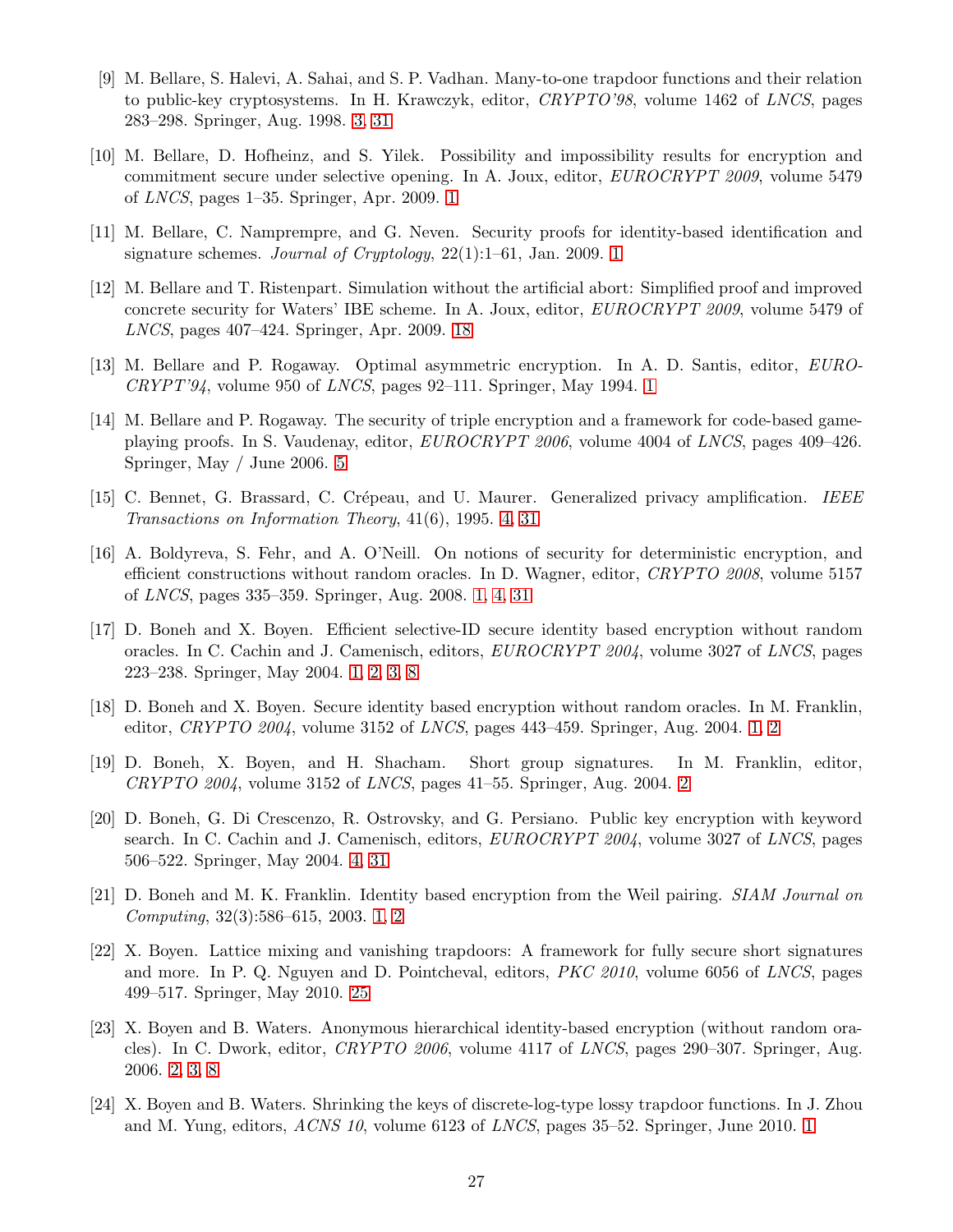- <span id="page-28-12"></span><span id="page-28-2"></span>[25] D. R. Brown. A weak randomizer attack on RSA-OAEP with e=3. IACR ePrint Archive, Report 2005/189, 2005. <http://eprint.iacr.org/>. [4](#page-4-1)
- [26] C. Cachin, S. Micali, and M. Stadler. Computationally private information retrieval with polylogarithmic communication. In J. Stern, editor, EUROCRYPT'99, volume 1592 of LNCS, pages 402–414. Springer, May 1999. [1](#page-1-0)
- <span id="page-28-14"></span><span id="page-28-8"></span>[27] R. Canetti and R. R. Dakdouk. Towards a theory of extractable functions. In O. Reingold, editor, TCC 2009, volume 5444 of LNCS, pages 595–613. Springer, Mar. 2009. [4](#page-4-1)
- <span id="page-28-7"></span>[28] R. Canetti, S. Halevi, and J. Katz. A forward-secure public-key encryption scheme. In E. Biham, editor,  $EUROCRYPT 2003$  $EUROCRYPT 2003$  $EUROCRYPT 2003$ , volume 2656 of *LNCS*, pages 255–271. Springer, May 2003. 2
- [29] D. Cash, D. Hofheinz, E. Kiltz, and C. Peikert. Bonsai trees, or how to delegate a lattice basis. In H. Gilbert, editor, EUROCRYPT 2010, volume 6110 of LNCS, pages 523–552. Springer, May 2010. [2,](#page-2-0) [3,](#page-3-1) [18](#page-18-3)
- <span id="page-28-4"></span>[30] C. Cocks. An identity based encryption scheme based on quadratic residues. In B. Honary, editor, 8th IMA International Conference on Cryptography and Coding, volume 2260 of LNCS, pages 360–363. Springer, Dec. 2001. [1](#page-1-0)
- <span id="page-28-6"></span><span id="page-28-3"></span>[31] W. Diffie and M. E. Hellman. New directions in cryptography. IEEE Transactions on Information Theory, 22(6):644–654, 1976. [1](#page-1-0)
- <span id="page-28-13"></span>[32] Y. Dodis, J. Katz, S. Xu, and M. Yung. Strong key-insulated signature schemes. In Y. Desmedt, editor, *PKC 2003*, volume 2567 of *LNCS*, pages  $130-144$ . Springer, Jan. 2003. [1](#page-1-0)
- [33] L. Dorrendorf, Z. Gutterman, and B. Pinkas. Cryptanalysis of the windows random number generator. In P. Ning, S. D. C. di Vimercati, and P. F. Syverson, editors, ACM CCS 07, pages 476–485. ACM Press, Oct. 2007. [4](#page-4-1)
- <span id="page-28-15"></span><span id="page-28-0"></span>[34] A. Escala, J. Herranz, B. Libert, and C. Rafols. Hierarchical identity-based (lossy) trapdoor functions, May 2012. Manuscript. [4](#page-4-1)
- [35] D. M. Freeman, O. Goldreich, E. Kiltz, A. Rosen, and G. Segev. More constructions of lossy and correlation-secure trapdoor functions. In P. Q. Nguyen and D. Pointcheval, editors, PKC 2010, volume 6056 of LNCS, pages 279–295. Springer, May 2010. [1](#page-1-0)
- <span id="page-28-5"></span>[36] C. Gentry, C. Peikert, and V. Vaikuntanathan. Trapdoors for hard lattices and new cryptographic constructions. In R. E. Ladner and C. Dwork, editors,  $40th$  ACM  $STOC$ , pages 197–206. ACM Press, May 2008. [1,](#page-1-0) [2,](#page-2-0) [3,](#page-3-1) [18,](#page-18-3) [19](#page-19-3)
- <span id="page-28-11"></span><span id="page-28-10"></span>[37] I. Goldberg and D. Wagner. Randomness in the Netscape browser. Dr. Dobb's Journal, January 1996. [4](#page-4-1)
- <span id="page-28-9"></span>[38] Z. Gutterman and D. Malkhi. Hold your sessions: An attack on Java session-id generation. In A. Menezes, editor, CT-RSA 2005, volume 3376 of LNCS, pages 44–57. Springer, Feb. 2005. [4](#page-4-1)
- [39] J. Håstad, R. Impagliazzo, L. A. Levin, and M. Luby. A pseudorandom generator from any one-way function. SIAM Journal on Computing, 28(4):1364–1396, 1999. [4,](#page-4-1) [31](#page-31-0)
- <span id="page-28-16"></span><span id="page-28-1"></span>[40] B. Hemenway and R. Ostrovsky. Lossy trapdoor functions from smooth homomorphic hash proof systems. Electronic Colloquium on Computational Complexity TR09-127, 2009. [1](#page-1-0)
- [41] D. Hofheinz and E. Kiltz. Programmable hash functions and their applications. In D. Wagner, editor, CRYPTO 2008, volume 5157 of LNCS, pages 21–38. Springer, Aug. 2008. [18](#page-18-3)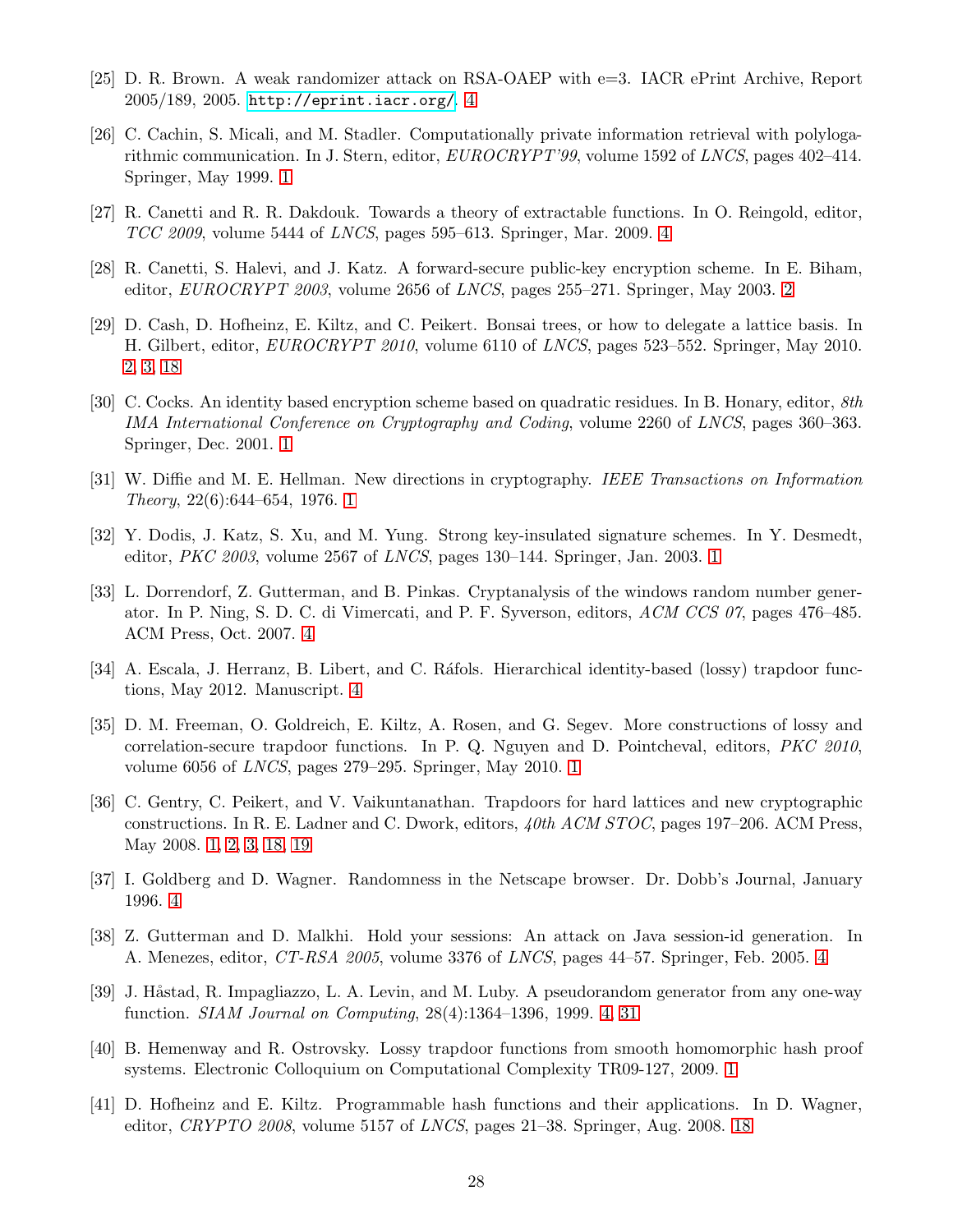- <span id="page-29-13"></span><span id="page-29-12"></span>[42] E. Kiltz and D. Galindo. Direct chosen-ciphertext secure identity-based key encapsulation without random oracles. Theor. Comput. Sci., 410(47-49):5093–5111, 2009. [17,](#page-17-4) [18](#page-18-3)
- [43] E. Kiltz, P. Mohassel, and A. O'Neill. Adaptive trapdoor functions and chosen-ciphertext security. In H. Gilbert, editor, *EUROCRYPT* 2010, volume 6110 of *LNCS*, pages 673–692. Springer, May 2010. [4](#page-4-1)
- <span id="page-29-7"></span><span id="page-29-2"></span>[44] E. Kiltz, A. O'Neill, and A. Smith. Instantiability of RSA-OAEP under chosen-plaintext attack. In T. Rabin, editor, CRYPTO 2010, volume 6223 of LNCS, pages 295–313. Springer, Aug. 2010. [1](#page-1-0)
- [45] V. Lyubashevsky and D. Micciancio. On bounded distance decoding, unique shortest vectors, and the minimum distance problem. In S. Halevi, editor, CRYPTO 2009, volume 5677 of LNCS, pages 577–594. Springer, Aug. 2009. [2,](#page-2-0) [18](#page-18-3)
- <span id="page-29-14"></span><span id="page-29-8"></span>[46] D. Micciancio and C. Peikert. Trapdoors for lattices: simpler, tighter, faster, smaller. In EURO-CRYPT 2012, LNCS. Springer, 2012. [3,](#page-3-1) [19,](#page-19-3) [20](#page-20-4)
- <span id="page-29-10"></span>[47] D. Micciancio and O. Regev. Worst-case to average-case reductions based on Gaussian measures. In 45th FOCS, pages 372–381. IEEE Computer Society Press, Oct. 2004. [19](#page-19-3)
- <span id="page-29-9"></span>[48] M. Mueller. Debian OpenSSL predictable PRNG bruteforce SSH exploit, May 2008. <http://milw0rm.com/exploits/5622>. [4](#page-4-1)
- <span id="page-29-6"></span>[49] K. Ouafi and S. Vaudenay. Smashing SQUASH-0. In A. Joux, editor, EUROCRYPT 2009, volume 5479 of LNCS, pages 300–312. Springer, Apr. 2009. [4](#page-4-1)
- [50] C. Peikert. Public-key cryptosystems from the worst-case shortest vector problem: extended abstract. In M. Mitzenmacher, editor, 41st ACM STOC, pages 333–342. ACM Press, May / June 2009. [2,](#page-2-0) [18,](#page-18-3) [19](#page-19-3)
- <span id="page-29-16"></span><span id="page-29-1"></span>[51] C. Peikert. An efficient and parallel gaussian sampler for lattices. In T. Rabin, editor, CRYPTO 2010, volume 6223 of LNCS, pages 80–97. Springer, Aug. 2010. [19](#page-19-3)
- <span id="page-29-5"></span>[52] C. Peikert and B. Waters. Lossy trapdoor functions and their applications. In R. E. Ladner and C. Dwork, editors, 40th ACM STOC, pages 187–196. ACM Press, May 2008. [1,](#page-1-0) [2,](#page-2-0) [3,](#page-3-1) [4,](#page-4-1) [6,](#page-6-1) [8](#page-8-1)
- <span id="page-29-15"></span>[53] O. Regev. On lattices, learning with errors, random linear codes, and cryptography. In H. N. Gabow and R. Fagin, editors, 37th ACM STOC, pages 84–93. ACM Press, May 2005. [2](#page-2-0)
- <span id="page-29-0"></span>[54] O. Regev. On lattices, learning with errors, random linear codes, and cryptography. J. ACM, 56(6):1–40, 2009. Preliminary version in STOC 2005. [19](#page-19-3)
- [55] R. L. Rivest, A. Shamir, and L. M. Adleman. A method for obtaining digital signature and publickey cryptosystems. Communications of the Association for Computing Machinery, 21(2):120–126, 1978. [1](#page-1-0)
- <span id="page-29-4"></span>[56] P. Rogaway and T. Shrimpton. A provable-security treatment of the key-wrap problem. In S. Vaudenay, editor, EUROCRYPT 2006, volume 4004 of LNCS, pages 373–390. Springer, May / June 2006. [1](#page-1-0)
- <span id="page-29-11"></span><span id="page-29-3"></span>[57] A. Rosen and G. Segev. Chosen-ciphertext security via correlated products. In O. Reingold, editor,  $TCC$  2009, volume 5444 of LNCS, pages [4](#page-4-1)19–436. Springer, Mar. 2009. 4
- [58] R. Sakai, K. Ohgishi, and M. Kasahara. Cryptosystems based on pairing. In SCIS 2000, Okinawa, Japan, Jan. 2000. [1,](#page-1-0) [2](#page-2-0)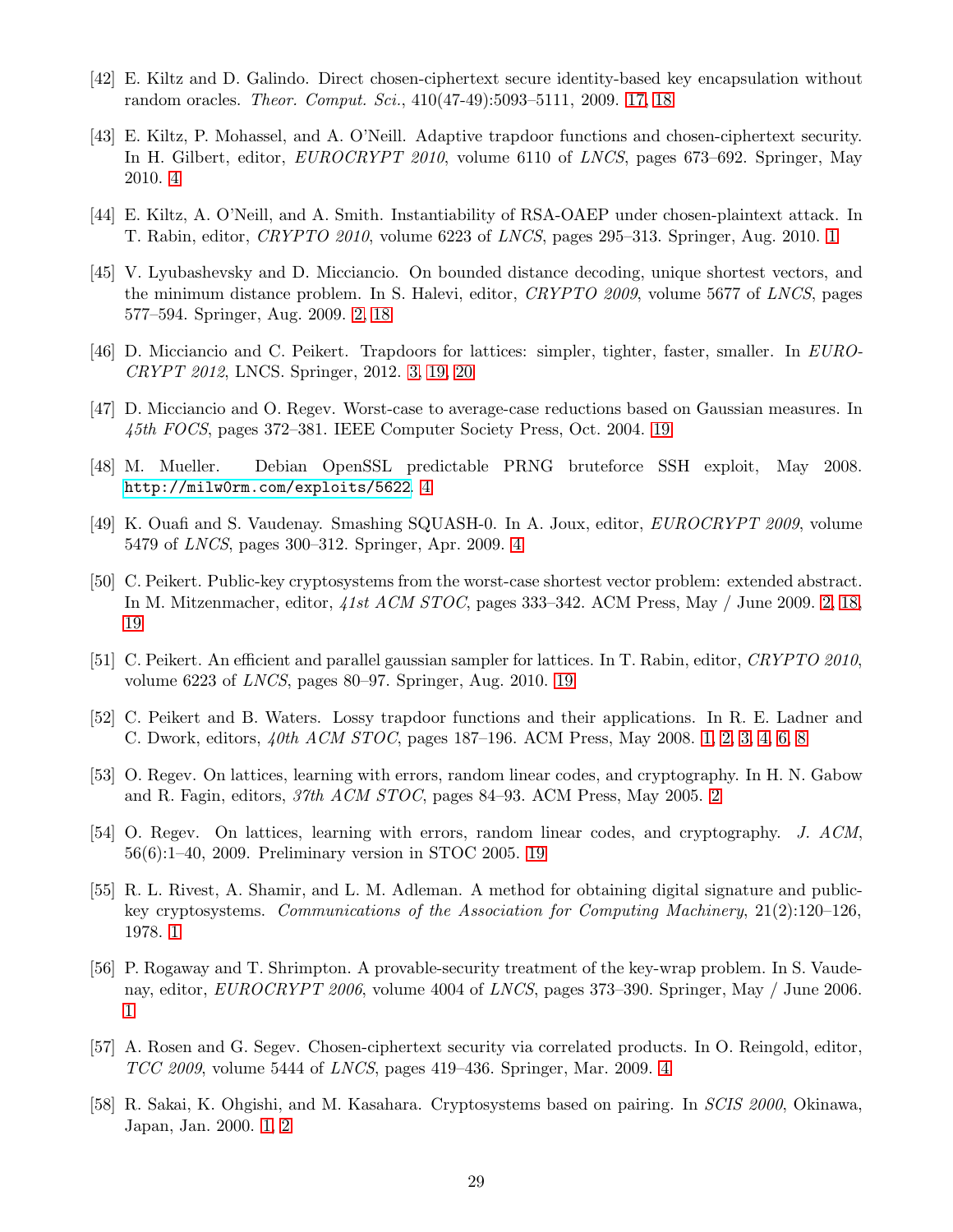- <span id="page-30-6"></span><span id="page-30-0"></span>[59] A. Shamir. Identity-based cryptosystems and signature schemes. In G. R. Blakley and D. Chaum, editors, CRYPTO'84, volume [1](#page-1-0)96 of LNCS, pages 47–53. Springer, Aug. 1985. 1
- [60] R. Vershynin. Introduction to the non-asymptotic analysis of random matrices, January 2011. Available at <http://www-personal.umich.edu/~romanv/papers/non-asymptotic-rmt-plain.pdf>, last accessed 4 Feb 2011. [19](#page-19-3)
- <span id="page-30-2"></span><span id="page-30-1"></span>[61] B. Waters. Dual system encryption: Realizing fully secure IBE and HIBE under simple assumptions. In S. Halevi, editor, CRYPTO 2009, volume 5677 of LNCS, pages 619–636. Springer, Aug. 2009. [2](#page-2-0)
- <span id="page-30-3"></span>[62] B. R. Waters. Efficient identity-based encryption without random oracles. In R. Cramer, editor,  $EUROCRYPT 2005$ , volume 3494 of *LNCS*, pages 114–127. Springer, May 2005. [1,](#page-1-0) [2,](#page-2-0) [3,](#page-3-1) [17](#page-17-4)
- [63] S. Yilek, E. Rescorla, H. Shacham, B. Enright, and S. Savage. When private keys are public: Results from the 2008 Debian OpenSSL vulnerability. In IMC 2009. ACM, 2009. [4](#page-4-1)

# <span id="page-30-5"></span>A Anonymous IBE

In this section we describe an IBE scheme that is similar to IBE from Section [4](#page-8-0) with the difference that it encrypts group elements (rather than bits) and it is slightly more efficient. We associate to any integer  $\mu \geq 1$  and any identity space  $\mathsf{IDSp} \subseteq \mathbb{Z}_p^{\mu}$  an IBE scheme  $\mathsf{IBE}'[\mu, \mathsf{IDSp}]$  that has message space  $\mathbb{G}_T^*$  and algorithms as follows:

- **1.** <u>Parameters:</u> Algorithm IBE[ $\mu$ , IDSp].Pg lets  $g \stackrel{\$}{\leftarrow} \mathbb{G}^*$ ;  $t, z \stackrel{\$}{\leftarrow} \mathbb{Z}_p^*$ ;  $\hat{g} \leftarrow g^t$ ;  $Z \leftarrow \mathbf{e}(g, g)^z$ . It then lets  $H, \hat{H}, U \xleftarrow{\$} \mathbb{G}$ ;  $\mathbf{U} \xleftarrow{\$} \mathbb{G}^{\mu+1}$ . It returns  $pars = (g, \hat{g}, H, U, \hat{H}, \mathbf{U}, Z)$  as the public parameters and  $msk = (t, z)$  as the master secret key.
- 2. Key generation: Given parameters  $(g, \hat{g}, H, U, U, Z)$ , master secret  $(t, z)$  and identity  $id \in IDSp$ , algorithm  $\text{IBE}'[\mu, \text{IDSp}].$  Kg returns decryption key  $(D_1, D_2, D_3, D_4)$  computed by letting  $r, \hat{r} \stackrel{\$}{\leftarrow} \mathbb{Z}_p$  and setting

$$
D_1 \leftarrow g^z \cdot \mathcal{H}(\mathbf{U}, id)^{tr} \cdot H^{t\hat{r}}; D_2 \leftarrow U^r \cdot H^{\hat{r}}; D_3 \leftarrow g^{-tr}; D_4 \leftarrow g^{-t\hat{r}}.
$$

**3.** Encryption: Given parameters  $(g, \hat{g}, H, U, \mathbf{U}, Z)$ , identity  $id \in \mathsf{IDSp}$  and message  $M \in \mathbb{G}_T^*$ , algorithm  $\mathsf{IBE}[\mu, \mathsf{IDSp}]$ . Enc returns ciphertext  $(C_1, C_2, C_3, C_4, C_5)$  computed as follows. It lets  $s, \hat{s} \stackrel{\$}{\leftarrow} \mathbb{Z}_p$  and

$$
C_1 \leftarrow g^s
$$
;  $C_2 \leftarrow \hat{g}^s$ ;  $C_3 \leftarrow \mathcal{H}(\mathbf{U}, id)^s \cdot U^{\hat{s}}$ ;  $C_4 \leftarrow H^{s+\hat{s}}$ ;  $C_5 \leftarrow Z^{-s} \cdot M$ .

4. Decryption: Given parameters  $(g, \hat{g}, H, U, \mathbf{U}, Z)$ , identity  $id \in IDSp$ , decryption key  $(D_1, D_2, D_4, D_4)$ for id and ciphertext  $(C_1, C_2, C_3, C_4, C_5)$ , algorithm  $\mathsf{IBE}[\mu, \mathsf{IDSp}]$ . Dec returns

$$
M = \mathbf{e}(C_1, D_1)\mathbf{e}(C_2, D_2)\mathbf{e}(C_3, D_3)\mathbf{e}(C_4, D_4)C_5.
$$

Compared to  $\text{BEE}[\mu, \text{IDSp}]$  from Section [4](#page-8-0), the efficiency improvement consists of replacing  $\mathcal{H}(\mathbf{U}, id)$  by U in the computation of  $D_2$  and  $C_3$  and of setting  $H := H$ . Using the techniques of the ciphertext pseudorandomness lemma (Lemma [4.1\)](#page-10-0) one can show that the elements  $(C_1, C_2, C_3, C_4)$  of the ciphertext are pseudorandom. (Here the reduction knows the secret  $z$ .) In a final similar hybrid step one can also show that, under the Bilinear Diffie-Hellman assumption (which is implied by the DLIN assumption), the element  $C_5$  is also pseudorandom. (Here is reduction knows the secret t.) As our main ID-based TDF result uses anonymous IBE techniques, the main ideas of this systems security is implicit in our main proof. A formal proof of the above stand alone system is deferred to the full version.

# <span id="page-30-4"></span>B Applications

We expand first on the application to achieving deterministic IBE and then on achieving hedged IBE.